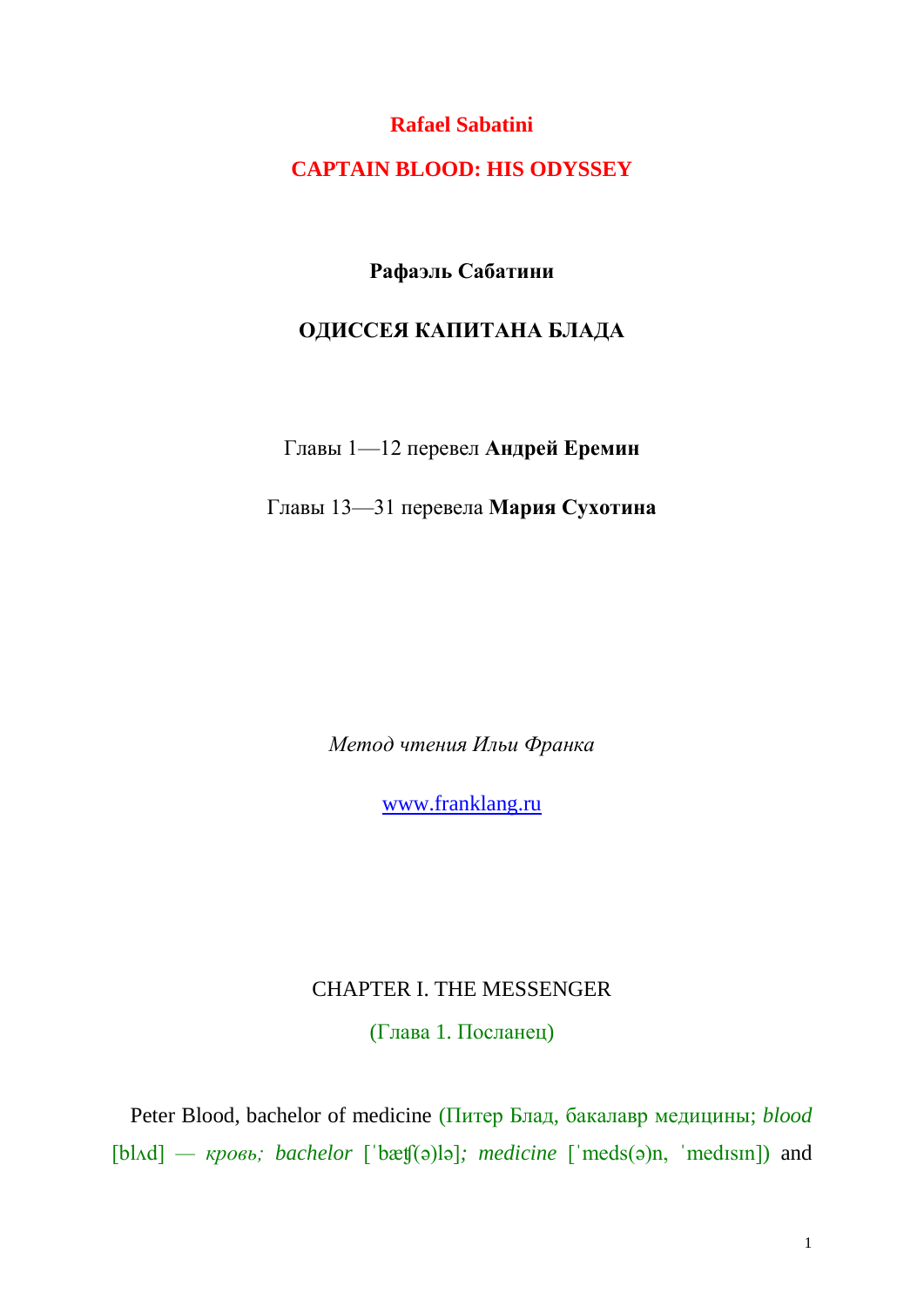several other things besides (и нескольких других вещей помимо этого; *several* [ˈsev(ə)r(ə)l]*; other* [ˈʌðə]), smoked a pipe (курил трубку; *to smoke дымить/ся/; курить*) and tended the geraniums (и ухаживал за геранями; *to tend — ухаживать, заботиться; geranium* [dʒeˈreɪnɪəm] *— герань*) boxed on the sill of his window (стоявшими в горшках на подоконнике его окна; *to box — класть, помещать в коробку, ящик и т. д.; box — коробка, ящик*) above Water Lane (над /улицей/ Уотер-Лейн; *above* [əˈbʌv]*; lane — узкая улочка*) in the town of Bridgewater (в городке Бриджуотер; *town* [taun] *— /небольшой/ город; bridge — мост*).

Peter Blood, bachelor of medicine and several other things besides, smoked a pipe and tended the geraniums boxed on the sill of his window above Water Lane in the town of Bridgewater.

Sternly disapproving eyes (строгие неодобрительные глаза; *sternly строго; stern — строгий, суровый; disapproving* [,dɪsəˈpru:vɪŋ]  *неодобрительный; to disapprove* [,dɪsəˈpru:v] *— не одобрять, осуждать /что-л./; to approve* [əˈpru:v] *— одобрять*) considered him from a window opposite (разглядывали его из окна напротив; *to consider* [kənˈsɪdə]  *рассматривать, разглядывать; opposite* [ˈɔpəzɪt] *— противоположный; напротив*), but went disregarded (но были оставлены: «прошли» без внимания; *to go — идти, проходить; оставаться /в каком-л. положении/; to disregard* [,dɪsrɪˈɡɑ:d] *— пренебрегать, игнорировать; to regard* [rɪˈɡɑ:d] *— рассматривать, расценивать; принимать во внимание*). Mr. Blood's attention was divided (внимание мистера Блада было разделено; *attention*  [əˈtenʃ(ə)n]*; to divide* [dɪˈvaɪd] *— разделять/ся/*) between his task (между его делом; *task*  $[ta:sk]$  *— задача, задание; дело*) and the stream of humanity (и потоком людей; *humanity* [hju:ˈmænətɪ] *— человечество; /разг./ масса*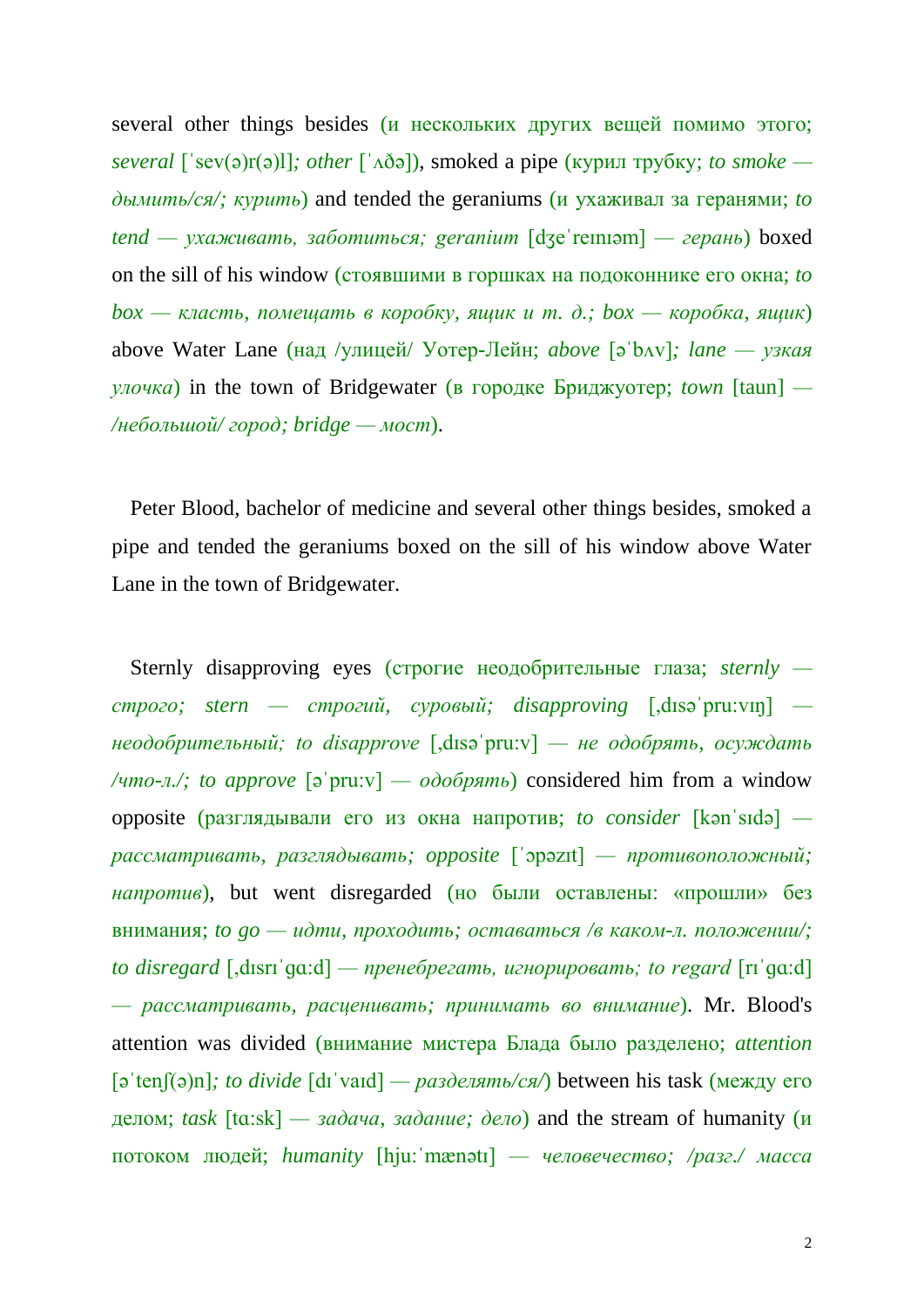*людей, толпа; human* [ˈhju:mən] *— человек*) in the narrow street below (на узкой улочке внизу; *narrow* [ˈnærəu]);

Sternly disapproving eyes considered him from a window opposite, but went disregarded. Mr. Blood's attention was divided between his task and the stream of humanity in the narrow street below;

a stream which poured for the second time that day (потоком, который стремился во второй раз за тот день; *to pour* [pɔ:] *— лить/ся/; хлынуть /о потоке, толпе/; time — время; раз*) towards Castle Field (к Касл-Филд;  $\text{castle}$  ['ka:səl] —  $\text{caust}$ ; field [fi:ld] —  $\text{none}$ ), where earlier in the afternoon Ferguson (где ранее днём Фергюсон; *early — ранний; рано; afternoon*  [,ɑ:ftəˈnu:n] *— время после полудня, дневное время; noon — полдень*), the Duke's chaplain (капеллан герцога; *chaplain* [ˈʧæplɪn] *— /воен./ капеллан, священник в армии*), had preached a sermon (прочёл проповедь; *to preach проповедовать; читать проповедь; sermon* [ˈsə:mən]) containing more treason than divinity (содержавшую больше призывов к измене, чем к богу; *to contain* [kənˈteɪn]*; treason* [ˈtri:z(ə)n] *— /государственная/ измена; divinity* [dɪˈvɪnɪtɪ] *— божественность; богословие*).

a stream which poured for the second time that day towards Castle Field, where earlier in the afternoon Ferguson, the Duke's chaplain, had preached a sermon containing more treason than divinity.

These straggling, excited groups (эти беспорядочные, возбуждённые группы; *to excite* [ɪkˈsaɪt] *— волновать, возбуждать; group* [gru:p]) were mainly composed of men (в основном состояли: «были составлены» из мужчин; *main — главный, основной; to compose* [kəmˈpəuz] *— сочинять*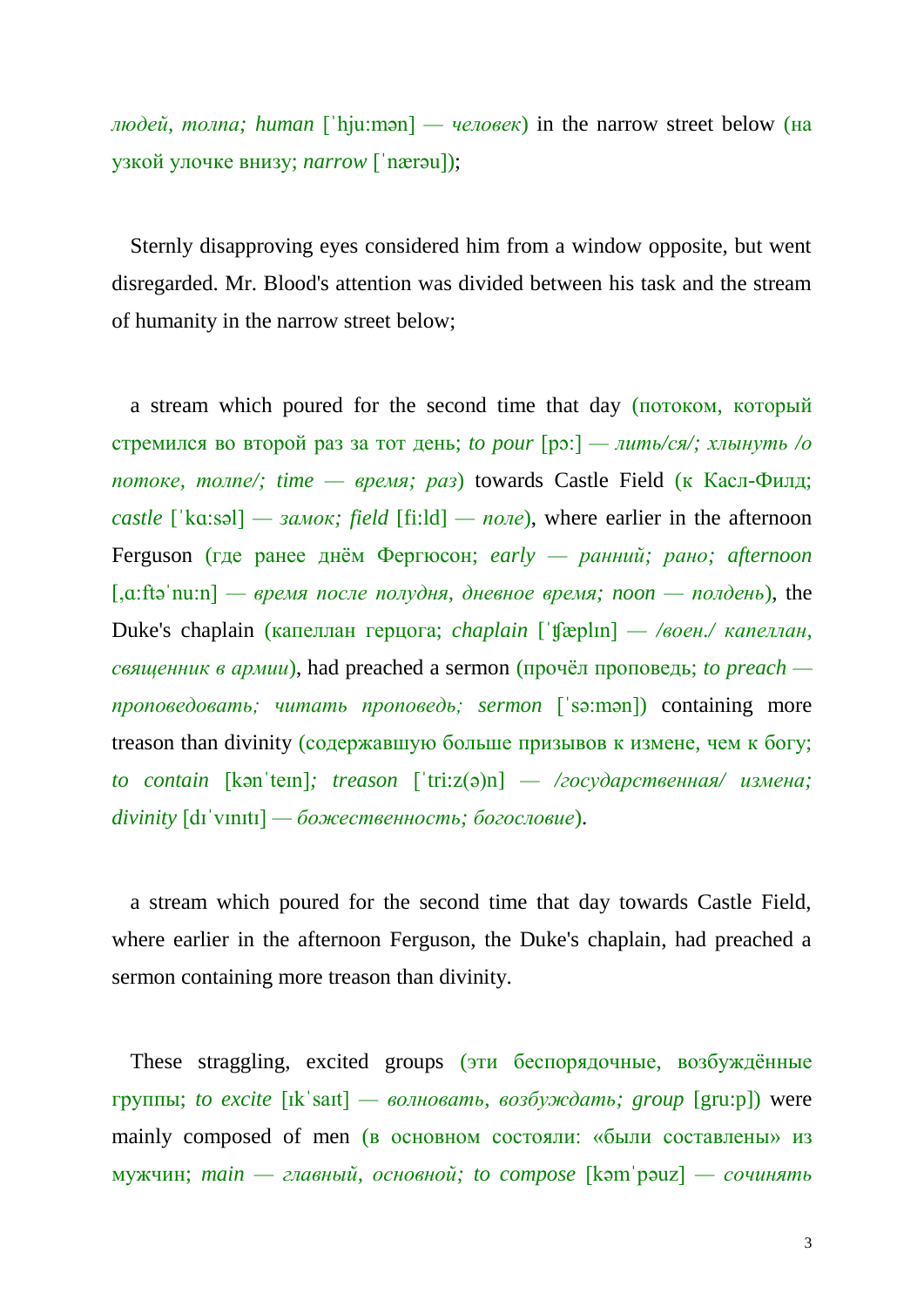*/муз. или лит. произведение/; составлять; man — человек, мужчина*) with green boughs in their hats (с зелёными веточками в их шляпах; *bough* [bau] *— сук, большая ветка*) and the most ludicrous of weapons in their hands (и самым нелепым оружием в руках; *ludicrous* [ˈlu:dɪkrəs] *— курьёзный, нелепый, смехотворный; most — больше всего; /эмоц.-усил./ очень, весьма; в высшей степени; weapon* [ˈwepən] *— оружие; hand — рука /кисть/*). Some, it is true (некоторые, правда; *true* [tru:] *— верный, правильный*), shouldered fowling pieces (несли на плече охотничьи ружья; *to shoulder*  [ˈʃəuldə] *— взваливать на плечо; shoulder — плечо; fowling piece*  [ˈfaulɪŋpi:s] *— охотничье ружьё; fowling — охота на птиц; fowl* [faul]  *птица; дичь; piece* [pi:s] *— кусок, часть; орудие, винтовка, пистолет и т.*   $n$ ), and here and there (*и* тут *и* там) a sword was brandished (размахивали мечом; *sword* [sɔ:d] *— меч, шпага, сабля; to brandish* [`brændıʃ] *— /угрожающе/ размахивать мечом*);

These straggling, excited groups were mainly composed of men with green boughs in their hats and the most ludicrous of weapons in their hands. Some, it is true, shouldered fowling pieces, and here and there a sword was brandished;

but more of them were armed with clubs (но больше из них были вооружены дубинками), and most of them trailed the mammoth pikes (а большинство из них тащили огромные пики; *to trail — тащить/ся/, волочить/ся/; mammoth* [ˈmæməθ] *— мамонт; гигантский, громадный*) fashioned out of scythes (сделанные из кос; *to fashion* [ˈfæʃ(ə)n]  *придавать вид, форму; fashion — форма; манера, вид; scythe* [saɪð] *— коса*  $\mu$ инструмент/), as formidable to the eye (столь же грозные для глаза = на вид; *formidable* [ˈfɔ:mɪdəbl, fɔˈmɪdəbl] *— грозный, устрашающий*) as they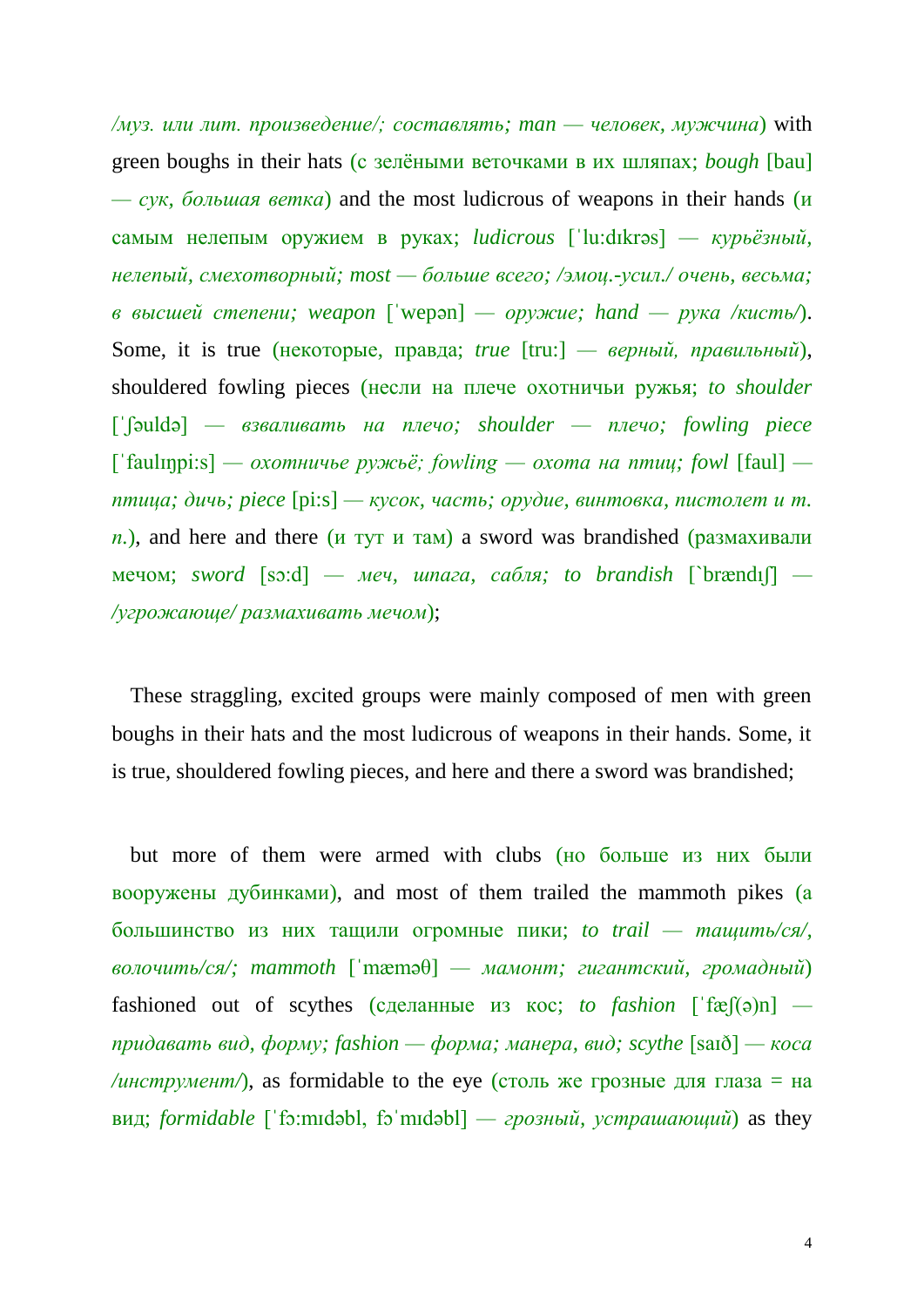were clumsy to the hand (сколь неудобные для руки; *clumsy* [ˈklʌmzɪ]  *неуклюжий; грубый, топорный*).

but more of them were armed with clubs, and most of them trailed the mammoth pikes fashioned out of scythes, as formidable to the eye as they were clumsy to the hand.

There were weavers (там были ткачи; *weaver* [ˈwi:və] *— ткач; to weave ткать*), brewers (пивовары; *to brew* [bru:] *— варить /пиво/*), carpenters (плотники; *carpenter* [ˈkɑ:pıntə]), smiths (кузнецы), masons (каменотёсы; *mason ['meɪs(ə)n]*), bricklayers (каменщики; *bricklayer — каменщик по кладке кирпича; brick — кирпич; to lay — класть /опр. образом/*), cobblers (сапожники; *cobbler — сапожник, ремонтирующий обувь*), and representatives of every other of the trades of peace (и представители каждой другой = *всех иных* мирных профессий: «занятий мира»; *representative*  [,reprɪˈzentətɪv]*; to represent* [,reprɪˈzent] *— быть представителем, представлять; trade — занятие, ремесло, профессия; peace* [pi:s] *— мир*) among these improvised men of war (среди этих импровизированных воинов: «людей войны»; *among* [əˈmʌŋ]*; improvised* [ˈɪmprəvaɪzd]).

There were weavers, brewers, carpenters, smiths, masons, bricklayers, cobblers, and representatives of every other of the trades of peace among these improvised men of war.

Bridgewater, like Taunton (Бриджуотер, как и Тонтон<sup>1</sup>; Taunton ['tontan]), had yielded so generously of its manhood (так щедро направил своё мужское население; *to yield* [ji:ld] *— приносить, давать /плоды, урожай, доход/;* 

 $\overline{a}$ 

<sup>1</sup> столица графства Сомерсет.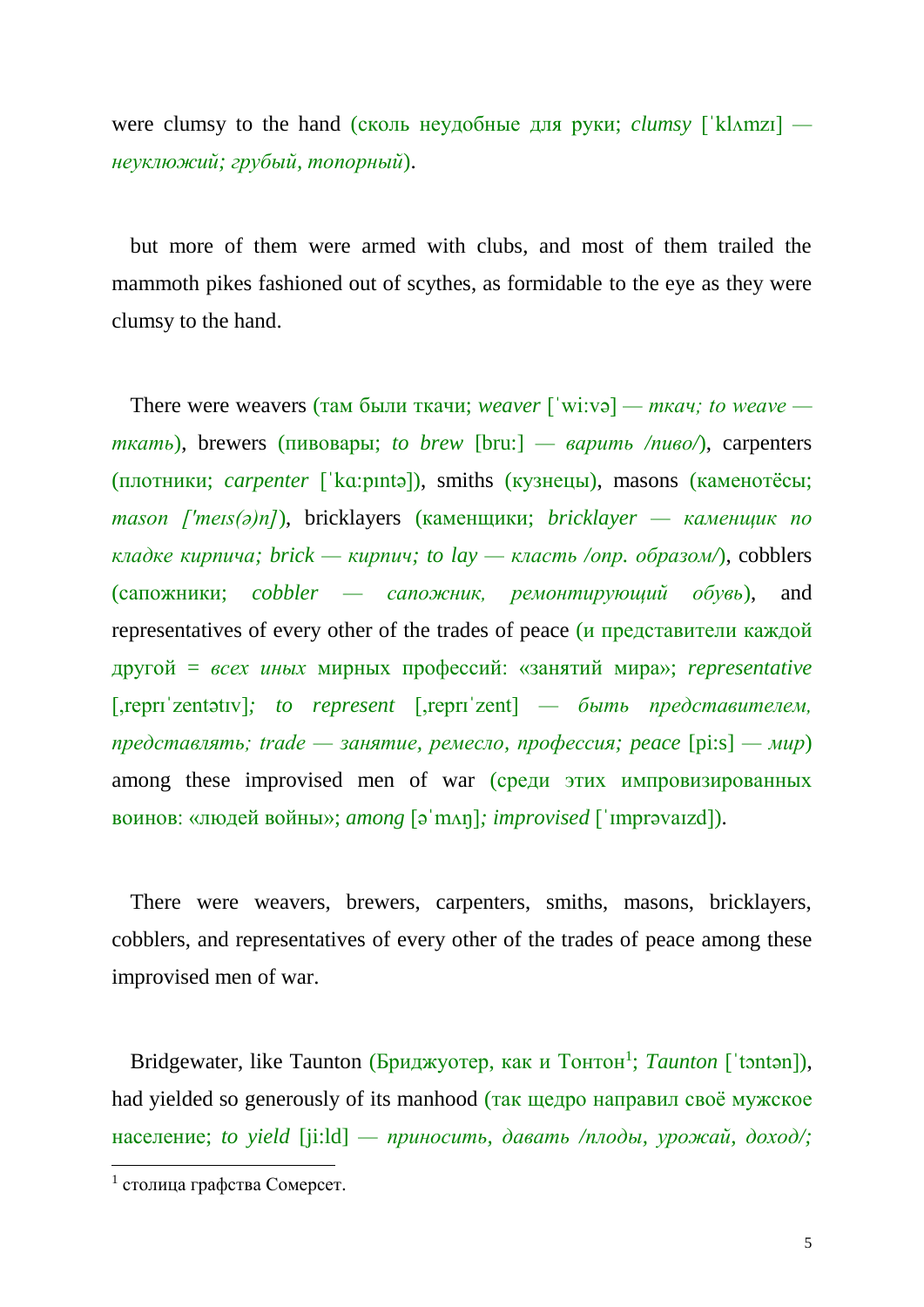*generous* [ˈdʒen(ə)rəs] *— великодушный; щедрый; manhood* [ˈmænhud]  *возмужалость, зрелость; мужское население /страны/*) to the service of the bastard Duke (на службу незаконнорождённого герцога; *bastard*  [ˈbæstəd, ˈbɑ:stəd] *— внебрачный, незаконнорождённый; duke* [dju:k]) that for any to abstain (что уклониться для всякого; *to abstain* [əb'steɪn]  *воздерживаться*) whose age and strength admitted of his bearing arms (чей возраст и сила позволяли носить оружие; *whose* [hu:z]*; to admit* [əd'mɪt]  *признавать; позволять, допускать; to bear* [beə] *— нести, носить; arms оружие*) was to brand himself a coward or a papist (было = *означало* заклеймить себя трусом или католиком; *to brand — клеймить; позорить; brand — выжженное клеймо; печать позора; coward* [ˈkauəd]*; papist*  [ˈpeɪpɪst] *— /пренебр./ папист; католик*).

Bridgewater, like Taunton, had yielded so generously of its manhood to the service of the bastard Duke that for any to abstain whose age and strength admitted of his bearing arms was to brand himself a coward or a papist.

Yet Peter Blood (однако Питер Блад), who was not only able to bear arms (который не только способен был носить оружие; *able — способный; to be able to — мочь, быть в состоянии*), but trained and skilled in their use (но и был обучен и искусен в его использовании; *to train — воспитывать; обучать/ся/, тренировать/ся/; skilled — искусный, умелый; skill искусство, мастерство; use* [ju:s] *— использование, применение*), who was certainly no coward (который определённо не был трусом; *certainly* [ˈsɜ:tnlı] *— конечно; несомненно; certain* [ˈsɜ:tn] *— определённый; бесспорный*), and a papist only when it suited him (а католиком — только когда это ему было удобно; *to suit* [s(j)u:t] *— подходить, удовлетворять требованиям*), tended his geraniums (ухаживал за своими геранями; *geranium* [фетенизм]) and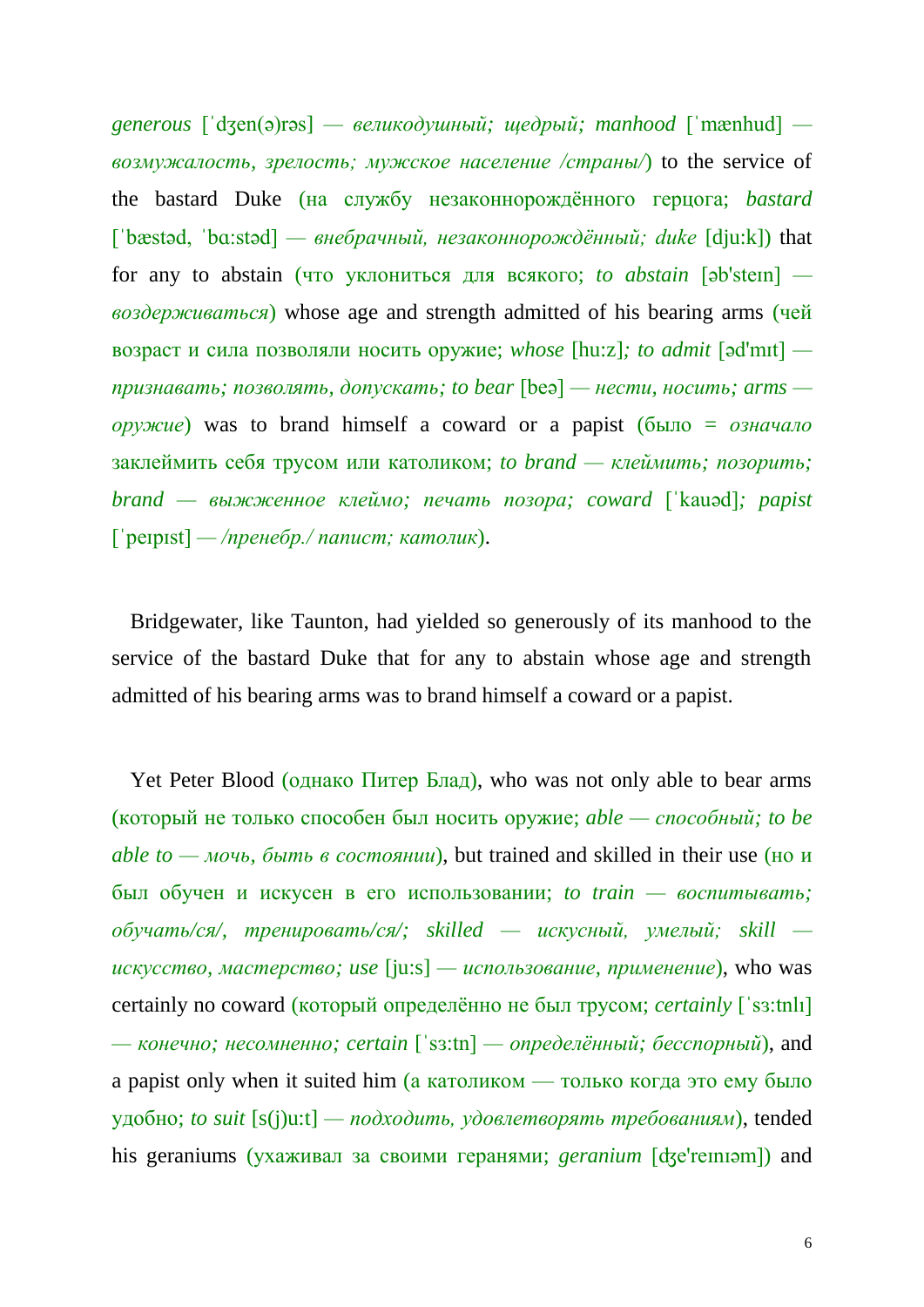smoked his pipe (*и курил трубку*) on that warm July evening (**в** тот тёплый июльский вечер; *July* [dʒuˈlaɪ] *— июль*) as indifferently as if nothing were afoot (так безразлично, как будто ничего не происходит; *indifferent*  [ɪnˈdɪf(ə)r(ə)nt] *— безразличный, индифферентный; different* [ˈdɪf(ə)r(ə)nt] *— непохожий, отличный; afoot* [ə'fut] *— в движении, в действии; to be afoot — готовиться, затеваться; назревать*).

Yet Peter Blood, who was not only able to bear arms, but trained and skilled in their use, who was certainly no coward, and a papist only when it suited him, tended his geraniums and smoked his pipe on that warm July evening as indifferently as if nothing were afoot.

One other thing he did (одну другую вещь он сделал  $=$  он сделал другое). He flung after those war-fevered enthusiasts a line of Horace (он бросил за теми = *вслед тем* охваченным военной лихорадкой энтузиастам строку из Горация; *to fling — бросать, кидать; fever* [ˈfi:və] *— жар, лихорадка /тж. перен./; enthusiast* [ɪnˈθju:zɪæst]*; line — линия; строка; Horace* [`hɒrəs] *— Гораций /римский поэт I века до н. э./*)—a poet for whose work he had early conceived an inordinate affection (поэта, к творчеству которого он рано ощутил непомерную любовь; *work — работа; произведение, сочинение; to conceive* [kənˈsi:v] *— постигать, понимать; почувствовать, ощутить; inordinate* [ɪˈnɔ:dɪnət] *— неумеренный; чрезмерный; affection* [əˈfekʃ(ə)n]  *любовь, привязанность*):

"Quo, quo, scelesti, ruitis (куда, куда стремитесь вы, безумцы */лат./*)?"

One other thing he did. He flung after those war-fevered enthusiasts a line of Horace—a poet for whose work he had early conceived an inordinate affection:

"Quo, quo, scelesti, ruitis?"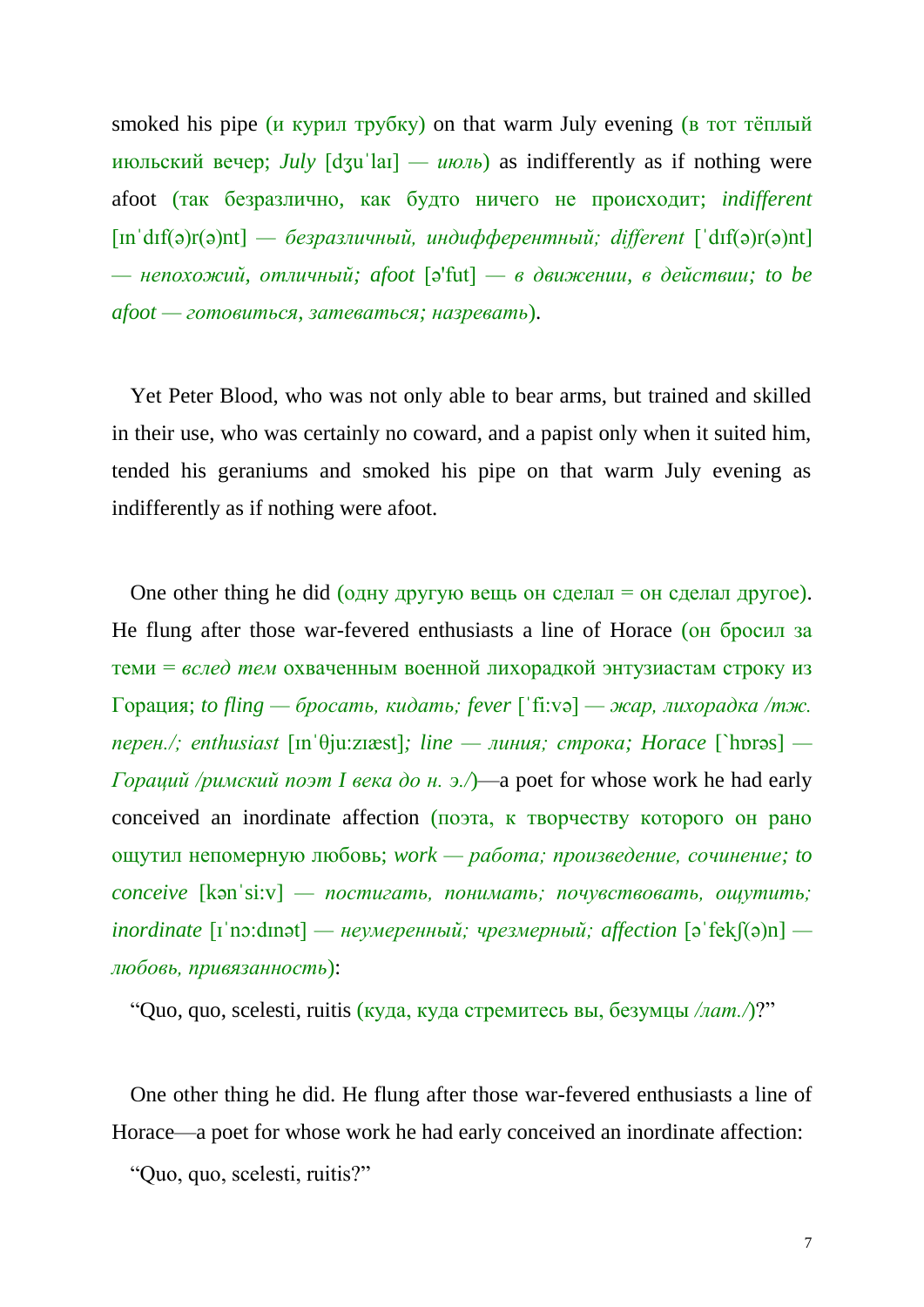And now perhaps you guess (и теперь, вероятно, вы догадываетесь; *to guess* [ges]) why the hot, intrepid blood (почему горячая, отважная кровь; *intrepid* [ɪnˈtrepɪd] *— бесстрашный, отважный; blood* [blʌd]) inherited from the roving sires of his Somersetshire mother (унаследованная от бродячих предков его сомерсетширской матери; *to inherit* [ɪnˈherɪt]*; to rove* [rəuv] *скитаться; странствовать; бродить; sire — /уст./ отец, предок; Somersetshire* [ˈsʌməseʧıə] *— Со́мерсетшир, или Со́мерсет /графство Англии/*) remained cool amidst all this frenzied fanatical heat of rebellion (оставалась холодной среди всего этого безумного фанатичного пламени восстания; *cool — прохладный; спокойный, хладнокровный; frenzied*  [ˈfrenzɪd] *— взбешённый, бешеный; frenzy* [ˈfrenzɪ] *— безумие, неистовство; fanatical* [fə'nætɪk(ə)l]*; heat — жара; жар, пыл; rebellion*  [rɪˈbeljən]);

And now perhaps you guess why the hot, intrepid blood inherited from the roving sires of his Somersetshire mother remained cool amidst all this frenzied fanatical heat of rebellion;

why the turbulent spirit (почему его мятежная душа; *turbulent* [`tɜ:bjʊlənt] *— бурный; буйный; турбулентный*) which had forced him once from the sedate academical bonds (которая вырвала его однажды из степенных учёных оков; *to force — заставлять, принуждать; force — сила; насилие, принуждение; sedate* [sɪˈdeɪt] *— спокойный, степенный, уравновешенный; academical* [,ækəˈdemɪk(ə)l] *— академический; научный, учёный; bonds узы, связь; оковы, цепи*) his father would have imposed upon him (/которые/ его отец хотел бы ему навязать; *to impose* [ɪmˈpəuz] *— налагать /штраф, ограничение/; навязывать*), should now remain quiet (теперь оставалась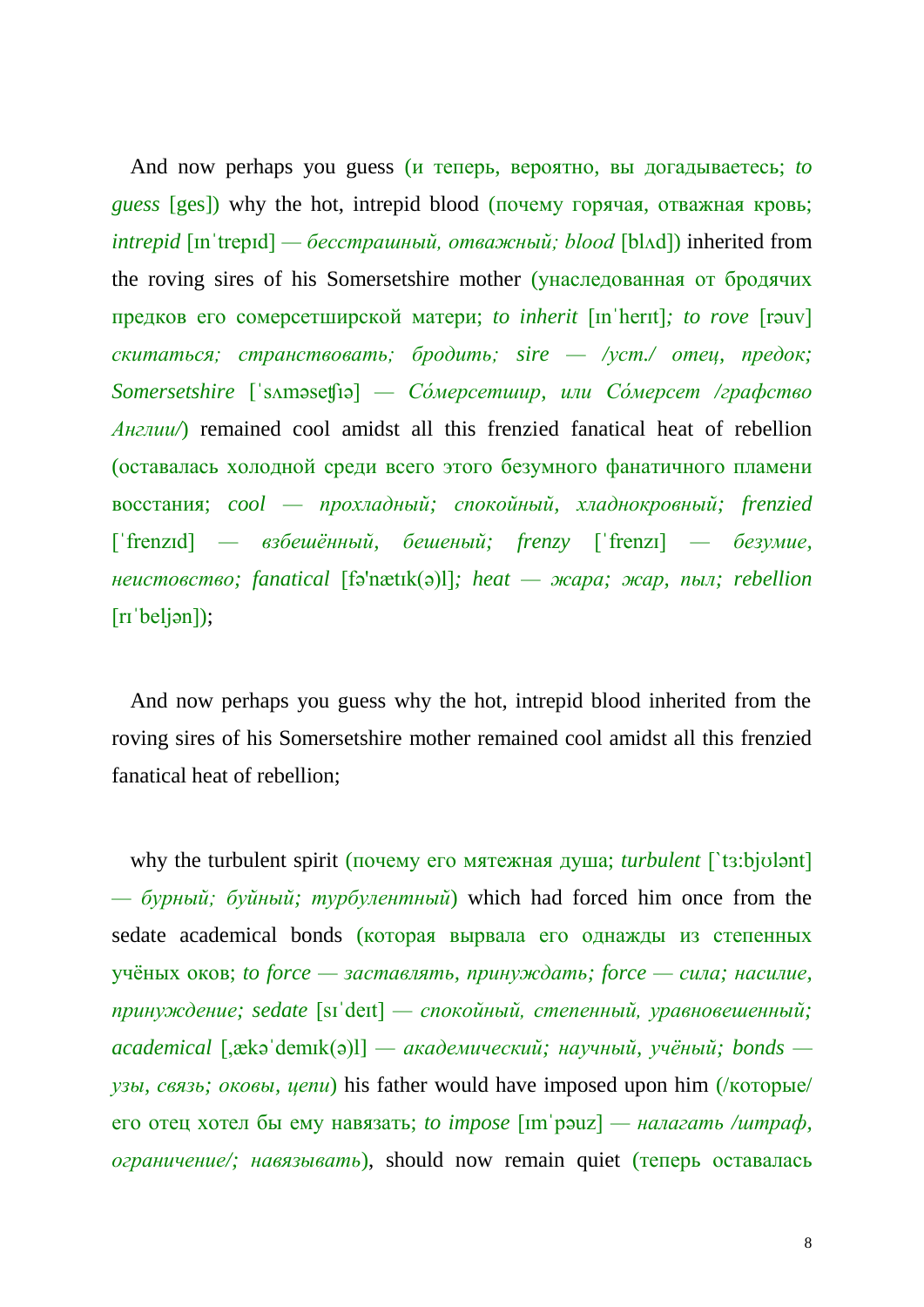спокойной; *quiet* [ˈkwaɪət] *— тихий; спокойный*) in the very midst of turbulence (в самом сердце бурления; *midst — /уст./ середина; turbulence*  [ˈtɜ:bjʊləns] *— бурность; буйность; турбулентность*).

why the turbulent spirit which had forced him once from the sedate academical bonds his father would have imposed upon him, should now remain quiet in the very midst of turbulence.

You realize how he regarded these men (вы понимаете, как он расценивал этих людей; *to realize* [ˈrɪəlaɪz] *— осуществлять, реализовывать; представлять себе, /ясно/ понимать*) who were rallying to the banners of liberty (которые собирались под знамёнами свободы; *liberty* [ˈlɪbətɪ])—the banners woven by the virgins of Taunton (знамёнами, сотканными девственницами Тонтона; *to weave — ткать; virgin* [ˈvɜ:ʤın]), the girls from the seminaries of Miss Blake and Mrs. Musgrove (девицами из пансионов мисс Блэйк и миссис Масгроув; *girl — девочка; девушка, девица; seminary* [ˈsemɪn(ə)rɪ] *— семинария; /уст./ пансион, школа; Mrs.*  [ˈmɪsɪz] *— /сокр. от mistress/ миссис, госпожа /обращение к замужней женщине/*), who—as the ballad runs (которые — как гласят баллады; *to run — бежать; гласить; ballad* [ˈbæləd])—had ripped open their silk petticoats (распороли свои шёлковые одеяния; *to rip — рвать, распарывать; open открытый; petticoat* [ˈpetɪkəut] *— /нижняя/ юбка*) to make colours for King Monmouth's army (чтобы сделать флаги для армии короля Монмута; *colour*  [ˈkʌlə] *— цвет; флаг, знамя*).

You realize how he regarded these men who were rallying to the banners of liberty—the banners woven by the virgins of Taunton, the girls from the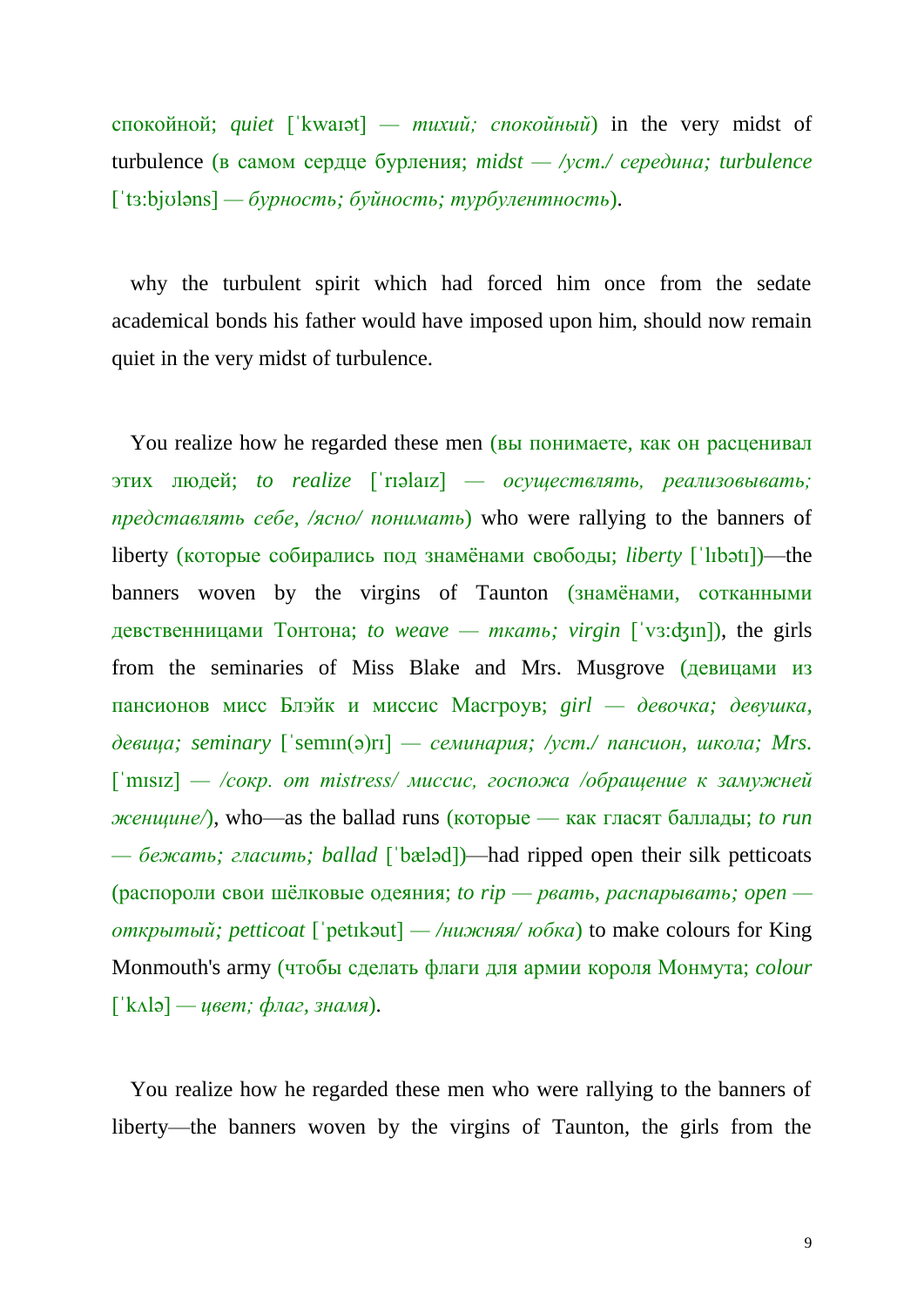seminaries of Miss Blake and Mrs. Musgrove, who—as the ballad runs—had ripped open their silk petticoats to make colours for King Monmouth's army.

That Latin line (та латинская строка), contemptuously flung after them (презрительно брошенная им вслед; *contemptuously* [kənˈtempʧuəslɪ, kənˈtemptjuəslɪ]*; contempt* [kənˈtempt] *— презрение; to fling*) as they clattered down the cobbled street (когда они шумно топали по булыжной мостовой; *to clatter — греметь, громыхать; стучать /о каблуках/; down — вниз; вдоль по; to cobble — мостить /булыжником/*), reveals his mind (показывают его настроение; *to reveal* [rɪˈvi:l] *— открывать, показывать, обнаруживать; mind — ум; настроение, состояние духа*). To him they were fools (для него они были глупцами) rushing in wicked frenzy upon their ruin (спешившими в страшном безумии к своей погибели; *wicked* [ˈwɪkɪd] *— злой, злобный; плохой, губительный; чрезмерный; ruin* [ˈru:ɪn] *— гибель, крушение; руины*).

That Latin line, contemptuously flung after them as they clattered down the cobbled street, reveals his mind. To him they were fools rushing in wicked frenzy upon their ruin.

You see (видите ли), he knew too much about this fellow Monmouth (он слишком много знал об этом типе Монмуте; *fellow [ˈfeləu] — /разг./ человек, парень, малый; /презр./ тип*) and the pretty brown slut (и красивой смуглой неряхе; *pretty* [ˈprɪtɪ] *— хорошенький, симпатичный /о женщине или ребёнке/; brown* [braun] *— коричневый; смуглый, загорелый; slut — /груб./ потаскуха; грязнуля, неряха /о женщине/*) who had borne him (которая его родила; *to bear* [beə] *— переносить; рождать*), to be deceived by the legend of legitimacy (чтобы быть обманутым легендой о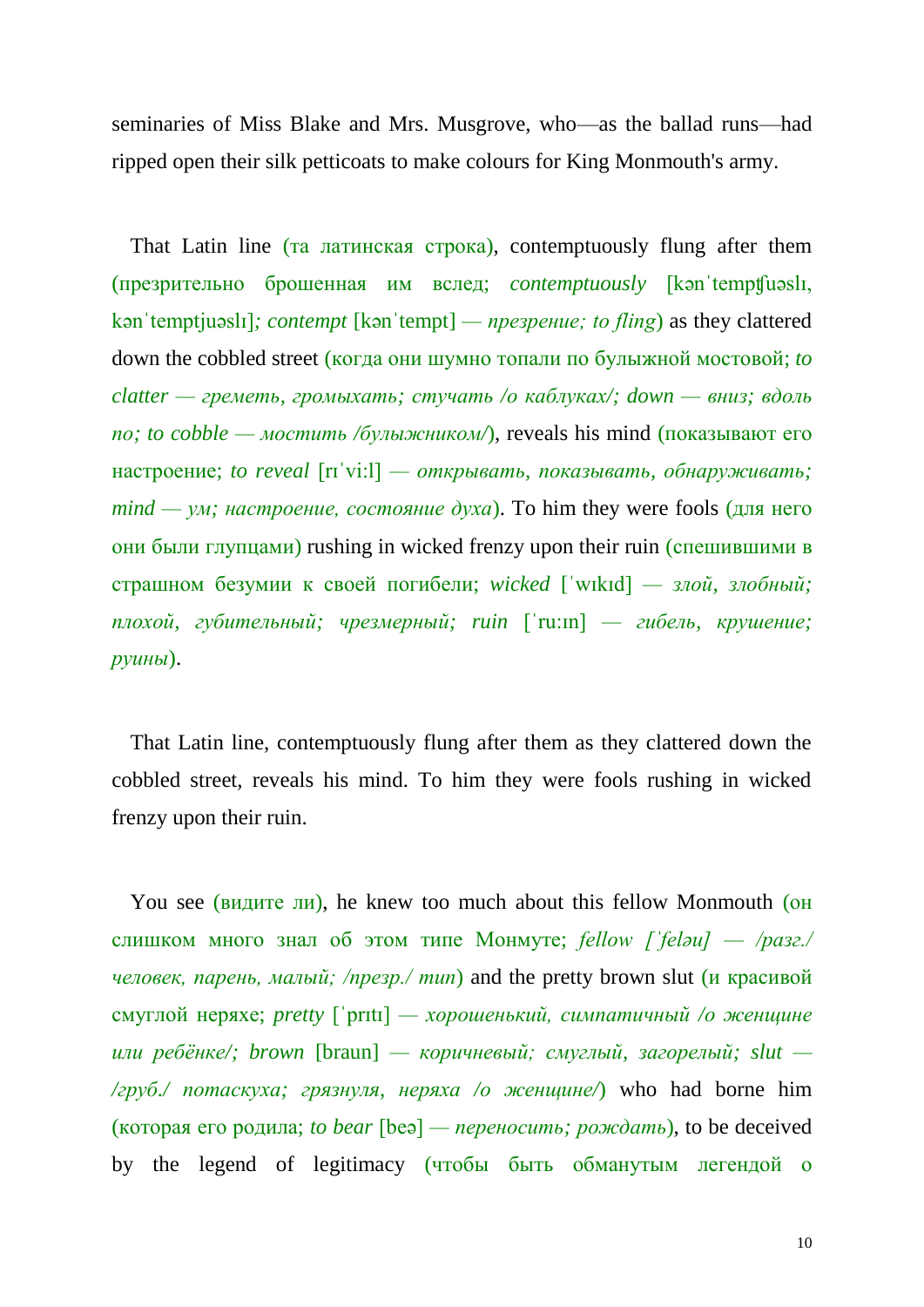законнорождённости; *to deceive* [dɪˈsi:v] *— обманывать; сознательно вводить в заблуждение; legitimacy* [lɪˈdʒɪtəməsɪ] *— законность, легальность; законнорождённость*), on the strength of which this standard of rebellion had been raised (на основании чего и было поднято это знамя восстания; *on the strength of smth — в силу чего-л., на основании чего-л., исходя из чего-л.; strength — сила; standard* [ˈstændəd] *— стандарт; знамя, штандарт*).

You see, he knew too much about this fellow Monmouth and the pretty brown slut who had borne him, to be deceived by the legend of legitimacy, on the strength of which this standard of rebellion had been raised.

He had read the absurd proclamation (он прочёл нелепую прокламацию; *proclamation* [,prɔkləˈmeɪʃ(ə)n] *— декларация; воззвание, прокламация*) posted at the Cross at Bridgewater (вывешенную на кресте в Бриджуотере; *to post — вывешивать, расклеивать /объявления, афиши/*)—as it had been posted also at Taunton and elsewhere (так же, как она была вывешена в Тонтоне и других местах; *elsewhere — где-то в другом месте*)—setting forth that (утверждавшую, что; *to set forth — излагать, формулировать*) "upon the decease of our Sovereign Lord Charles the Second (после кончины нашего государя Карла Второго; *decease* [dɪˈsi:s] *— /офиц./ кончина, смерть; sovereign* [ˈsɔv(ə)rɪn] *— суверен, монарх, повелитель; lord господин, владыка; лорд*), the right of succession to the Crown of England (право наследования короны Англии; *succession* [səkˈseʃ(ə)n]  *последовательность; наследование; crown* [kraun]), Scotland (Шотландии), France (Франции; *France* [frɑ:ns]), and Ireland (и Ирландии; *Ireland*  ['aɪələnd]), with the dominions and territories thereunto belonging (со всеми владениями и территориями, к ним принадлежащими; *dominion* [dəˈmɪnjən]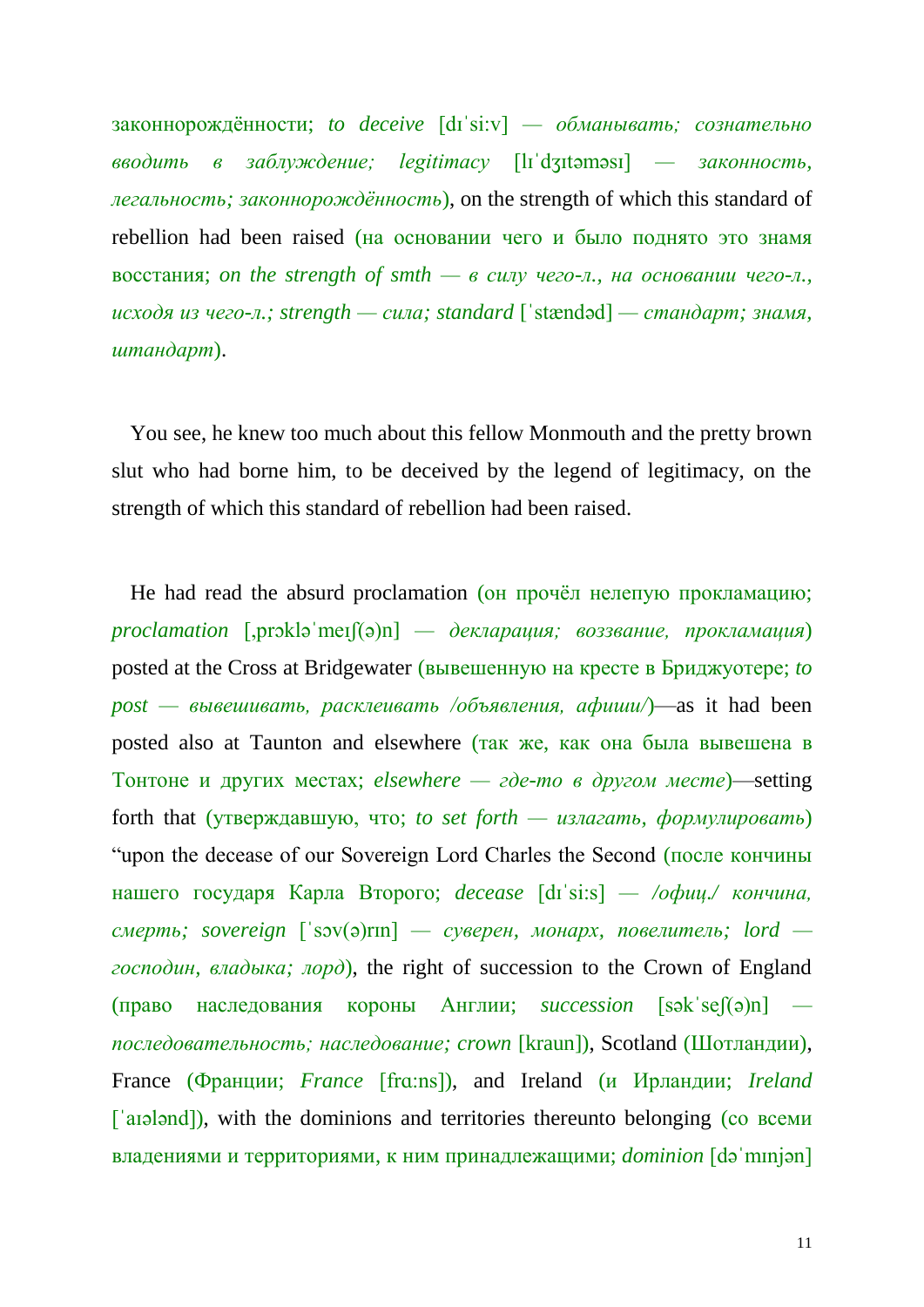*— доминио́н /самоуправляющееся государство в составе бывшей Британской империи/; territory* [ˈterɪt(ə)rɪ]*; thereunto* [ðe(ə)`rʌntu:] *= thereto — /уст., книжн./ к тому, к этому*),

He had read the absurd proclamation posted at the Cross at Bridgewater—as it had been posted also at Taunton and elsewhere—setting forth that "upon the decease of our Sovereign Lord Charles the Second, the right of succession to the Crown of England, Scotland, France, and Ireland, with the dominions and territories thereunto belonging,

did legally descend and devolve (законно перешло по наследству; *legally*  [ˈli:ɡ(ə)lɪ] *— законно, легально; to descend* [dɪˈsend] *— спускаться, сходить; переходить по наследству; to devolve* [dɪˈvɔlv] *— переходить /об имуществе, обязанностях/*) upon the most illustrious and high-born Prince James (к прославленному и благородному принцу Джеймсу; *illustrious*  [ɪˈlʌstrɪəs] *— знаменитый; прославленный; highborn* [ˈhaıbɔ:n] *— знатного происхождения; James* [dʒeɪmz] *— Джеймс; Яков, Иаков /по переводческой традиции так передают имя королей Англии и Шотландии/*), Duke of Monmouth (герцогу Монмутскому), son and heir apparent to the said King Charles the Second (сыну и несомненному наследнику вышеупомянутого короля Карла Второго; *heir* [eə]*; apparent* [əˈpær(ə)nt] *— видимый; очевидный; несомненный; said* [sed] *— сказанный; /выше/упомянутый*)."

did legally descend and devolve upon the most illustrious and high-born Prince James, Duke of Monmouth, son and heir apparent to the said King Charles the Second."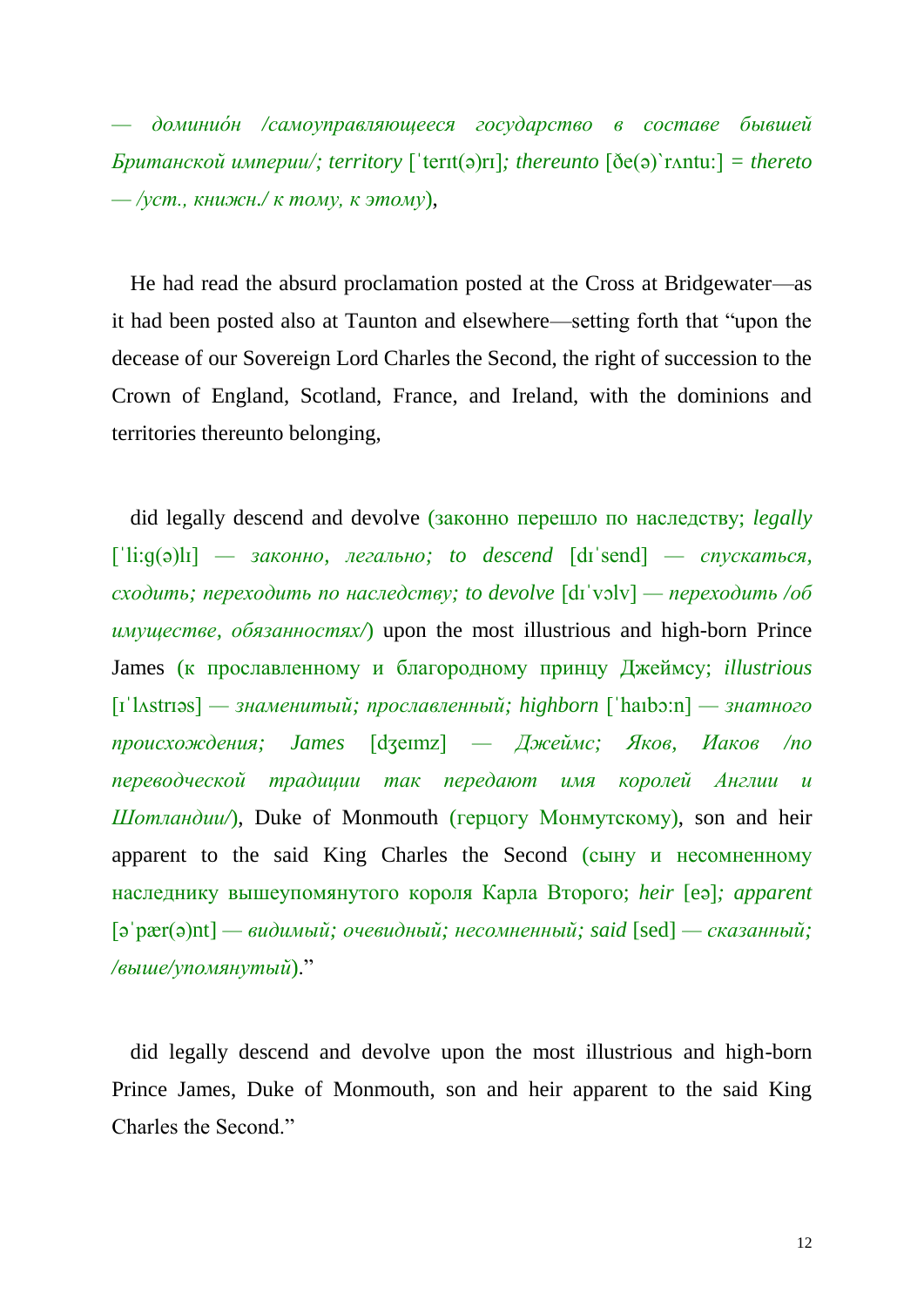It had moved him to laughter (это вызвало у него смех; *to move smb to laughter* [ˈlɑ:ftə] *— рассмешить кого-л.: «довести до смеха»; to move* [mu:v] *— двигать/ся/; трогать, волновать; доводить /до какого-л. состояния/*), as had the further announcement that (как и дальнейшее сообщение, что; *further* [ˈfɜ:ðə]*; announcement* [əˈnaunsmənt] *— объявление, сообщение; to announce* [əˈnauns] *— объявлять, сообщать*) "James Duke of York did first cause the said late King to be poisoned (Яков, герцог Йоркский <sup>2</sup> , сперва приказал отравить вышеупомянутого покойного короля; *to cause* [kɔ:z] *— быть причиной; заставлять; добиваться; cause*   $[kz]$  *— причина; late — поздний; покойный; to poison*  $[\text{pəiz}(\vartheta)n]$ , and immediately thereupon did usurp and invade the Crown (и тотчас вслед за тем узурпировал и захватил корону; *immediately* [ıˈmi:dıətlı]  *незамедлительно, немедленно, тотчас; thereupon* [ˏðe(ə)rəˈpɒn, ˈðe(ə)rəpɒn] *— /книжн./ вслед за тем, за этим; to usurp* [ju:ˈzɜ:p]*; to invade*  [ɪnˈveɪd] *— вторгаться; захватывать*)."

It had moved him to laughter, as had the further announcement that "James Duke of York did first cause the said late King to be poisoned, and immediately thereupon did usurp and invade the Crown."

He knew not which was the greater lie (он не знал, которое /из сообщений/ было большей ложью). For Mr. Blood had spent a third of his life in the Netherlands (ибо мистер Блад провёл треть своей жизни в Нидерландах; *to spend — тратить; проводить /время/; Netherlands* [ˈneðələndz]), where this same James Scott (где этот самый Джеймс Скотт)—who now proclaimed himself James the Second (который теперь объявил себя Яковом Вторым), by the grace of God (милостью Божией), King, et cetera (королём /Англии/ и

 $\overline{a}$ 

<sup>&</sup>lt;sup>2</sup> Король Яков II, занявший престол Англии после смерти своего брата, Карла II.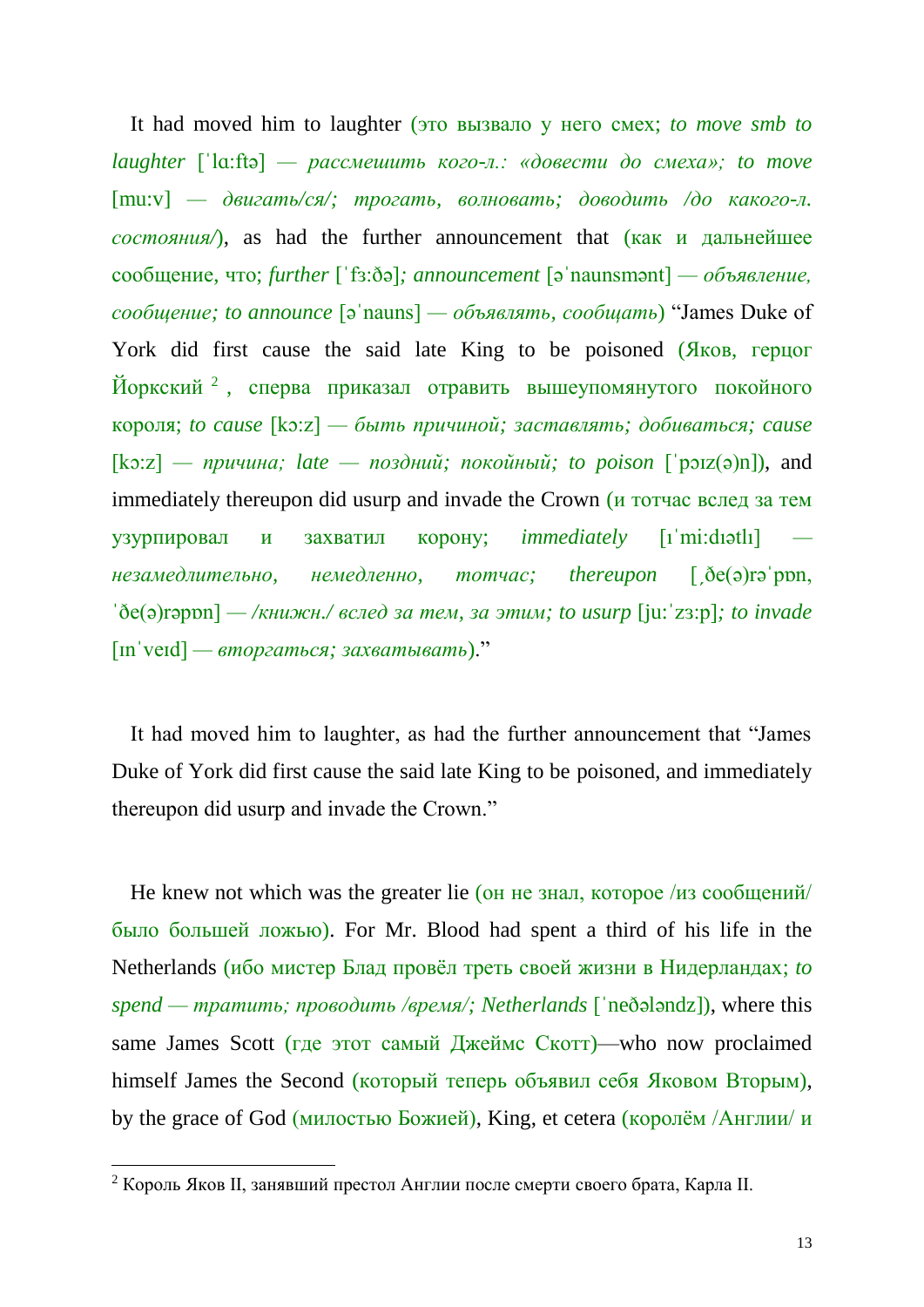так далее; *et cetera* [et`set(ə)rə] */лат./*)—first saw the light some six-and-thirty years ago (впервые увидел свет = *появился на свет* около тридцати шести: «шесть и тридцать» лет назад), and he was acquainted with the story current there (и он был знаком с ходившим там рассказом; *to acquaint*  $\lceil \varphi \rceil$  kweint $\lceil -\varphi \rceil$ *знакомить; ознакомить/ся/; story — рассказ; история; россказни, сплетни; current — текущий; циркулирующий, ходячий*) of the fellow's real paternity (об истинном происхождении этого малого; *paternity* [pəˈtɜ:nıtı]  *отцовство; происхождение по отцу*).

He knew not which was the greater lie. For Mr. Blood had spent a third of his life in the Netherlands, where this same James Scott—who now proclaimed himself James the Second, by the grace of God, King, et cetera—first saw the light some six-and-thirty years ago, and he was acquainted with the story current there of the fellow's real paternity.

Far from being legitimate (вовсе не будучи законнорождённым; *far from далеко не: «далеко от»; legitimate* [lıˈʤıtımıt])—by virtue of a pretended secret marriage (вследствие якобы тайного брака; *virtue* [ˈvɜ:ʧu:, ˈvɜ:tju:]  *добродетель; сила; by virtue of — в силу, по причине, на основании /чегол./; pretended* [prɪˈtendɪd] *— притворный, мнимый, предполагаемый; to pretend* [prɪˈtend] *— притворяться, делать вид; secret* [ˈsi:krıt] *— секрет, тайна*) between Charles Stuart and Lucy Walter (между Карлом Стюартом и Люси Уолтер)—it was possible that this Monmouth (возможно было, что этот Монмут) who now proclaimed himself King of England (который теперь провозгласил себя королём Англии) was not even the illegitimate child of the late sovereign (не был даже незаконнорождённым сыном покойного монарха; *child — ребёнок, дитя; сын, дочь; sovereign* [ˈsɔv(ə)rɪn]). What but ruin and disaster (что, кроме разрухи и несчастья; *disaster* [dıˈzɑ:stə] *—*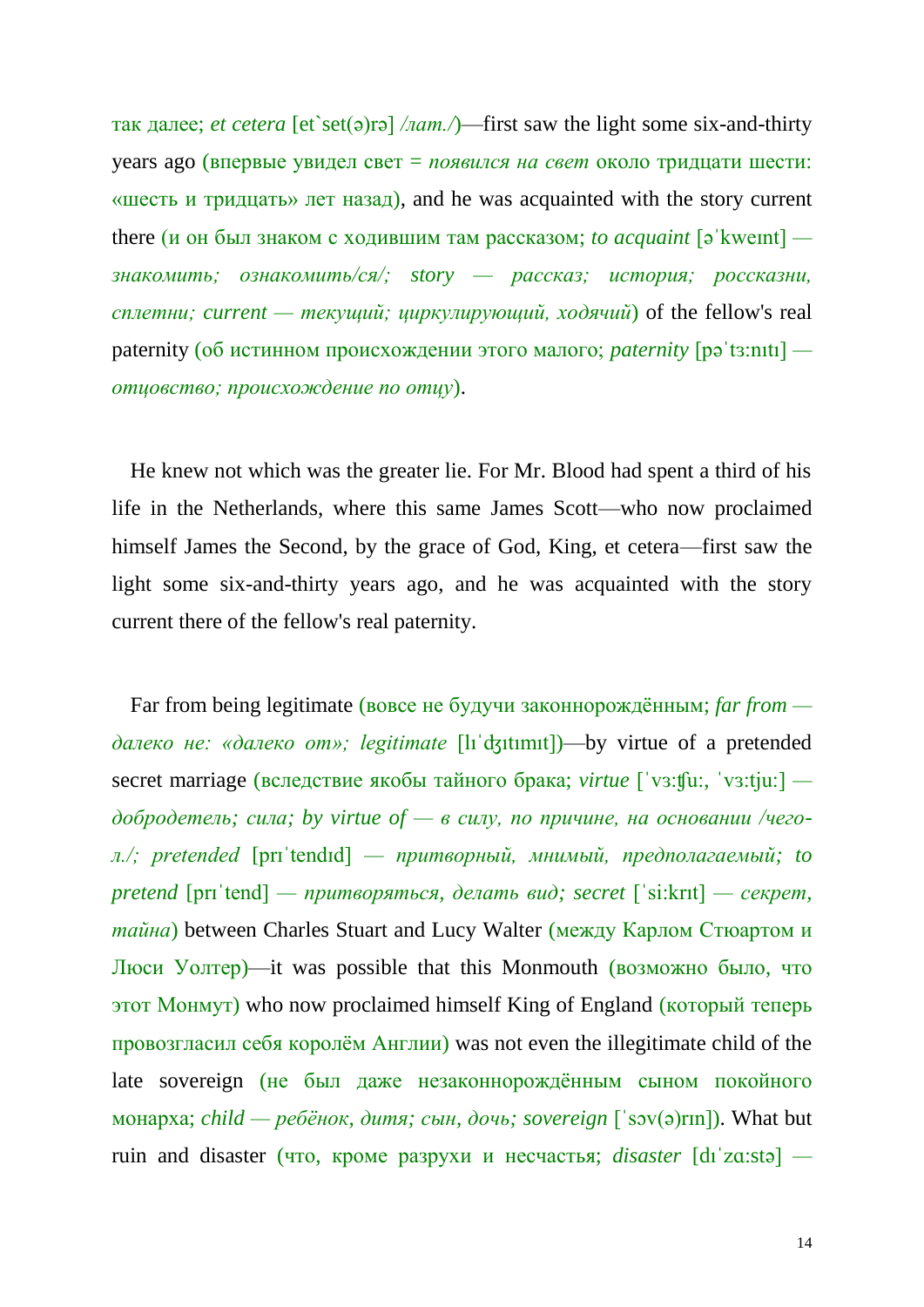*бедствие, несчастье*) could be the end of this grotesque pretension (могло бы быть результатом этого нелепого притязания; *end — конец; итог, результат; grotesque* [ɡrəuˈtesk] *— гротескный; абсурдный, нелепый; pretension* [prɪˈtenʃ(ə)n] *— претензия, притязание*)?

Far from being legitimate—by virtue of a pretended secret marriage between Charles Stuart and Lucy Walter—it was possible that this Monmouth who now proclaimed himself King of England was not even the illegitimate child of the late sovereign. What but ruin and disaster could be the end of this grotesque pretension?

How could it be hoped (как можно было надеяться) that England would ever swallow such a Perkin (что Англия вообще проглотит такую небылицу; *ever — когда-либо; /усил./ вообще, только; perkin* [ˈpɜ:kɪn] *= parkin — /брит./ имбирная коврижка*)? And it was on his behalf (а ведь именно от его имени; *on behalf* [bıˈhɑ:f] *of — от лица, от имени*), to uphold his fantastic claim (чтобы поддержать эти фантастические притязания; *claim требование; претензия, притязание*), that these West Country clods (эти болваны из западных графств; *West Country — /брит./ Западные графства /расположенные к юго-западу от Лондона/; country* [ˈkʌntrɪ] *— страна; местность; clod — ком, глыба; болван, дурень*), led by a few armigerous Whigs (под предводительством нескольких гербоносных вигов<sup>3</sup>; to lead [li:d] *— вести; руководить, возглавлять; armigerous* [ɑ:ˈmıʤərəs]  *несущий герб; armiger* [ˈɑ:mıʤə] *— /ист./ лицо, имеющее право на герб*), had been seduced into rebellion (были подняты на восстание; *to seduce*  [sɪˈdju:s] *— соблазнять; заманивать*)!

**.** 

 $3$  Виги — политическая партия в Англии (XVII–XIX вв.), предшественница либеральной партии.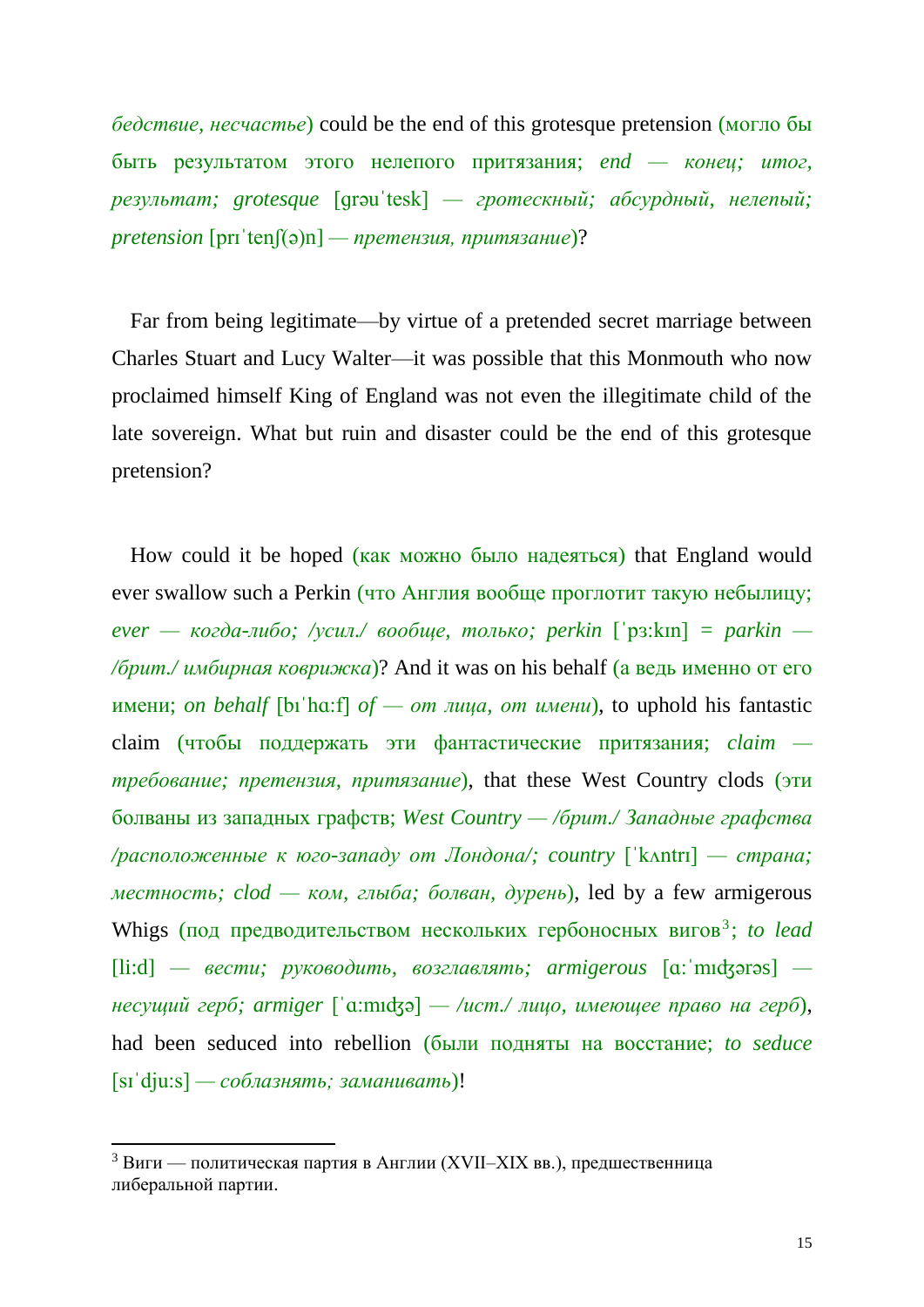"Quo, quo, scelesti, ruitis (куда, куда стремитесь вы, безумцы)?"

How could it be hoped that England would ever swallow such a Perkin? And it was on his behalf, to uphold his fantastic claim, that these West Country clods, led by a few armigerous Whigs, had been seduced into rebellion!

"Quo, quo, scelesti, ruitis?"

He laughed and sighed in one (он засмеялся и вздохнул одновременно; *to laugh* [la:f]; to sigh [sai]); but the laugh dominated the sigh (но смех преобладал над вздохом), for Mr. Blood was unsympathetic (ибо мистер Блад не был склонен к сочувствию; *unsympathetic* [,ʌnsɪmpəˈθetɪk]  *несочувствующий; sympathy* [ˈsɪmpəθɪ] *— сочувствие; симпатия*), as are most self-sufficient men (как и большинство самодостаточных людей; *selfsufficient* [,selfsəˈfɪʃ(ə)nt] *— самостоятельный; независимый; самоуверенный; sufficient* [səˈfɪʃ(ə)nt] *— достаточный*); and he was very self-sufficient (а он был очень самодостаточным); adversity had taught him so to be (превратности судьбы научили его быть таким; *adversity* [ədˈvɜ:sıtı] *— напасти, несчастья*).

He laughed and sighed in one; but the laugh dominated the sigh, for Mr. Blood was unsympathetic, as are most self-sufficient men; and he was very selfsufficient; adversity had taught him so to be.

A more tender-hearted man (более мягкосердечный человек; *tenderhearted* [ˏtendəˈhɑ:tıd]*; tender — мягкий, нежный; heart* [hɑ:t] *— сердце*), possessing his vision and his knowledge (обладающий его проницательностью и знаниями; *to possess* [pəˈzes] *— владеть, обладать; vision* [ˈvɪʒ(ə)n] *— зрение; проницательность, дальновидность; knowledge*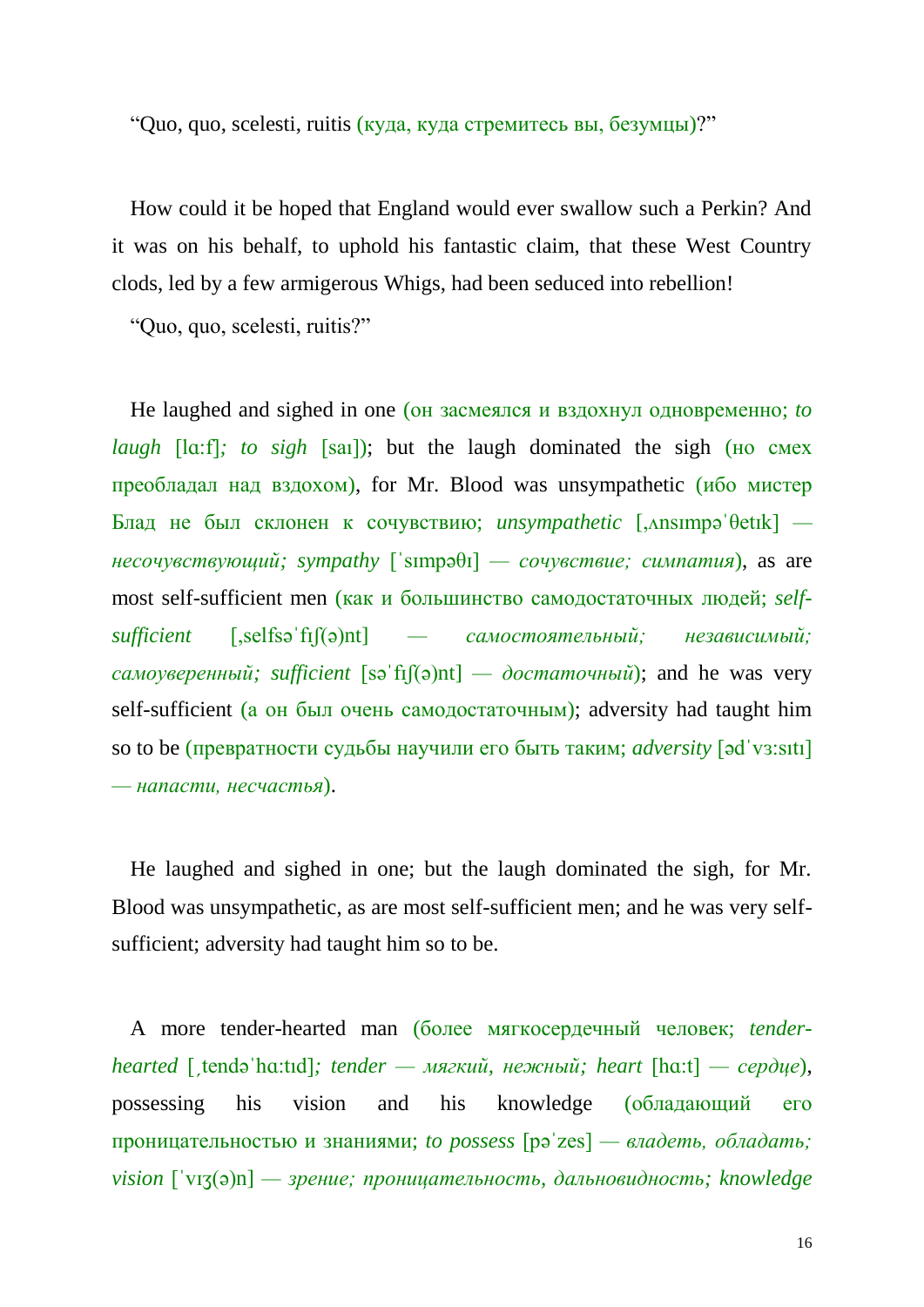[ˈnɔlɪdʒ] *— знание; познания*), might have found cause for tears (мог бы найти причину для слёз; *found* [faund]*; to find; tear* [tɪə] *— слеза*) in the contemplation of these ardent, simple, Nonconformist sheep ( $\overline{B}$  созерцании = *созерцая* этих горячих простых протестантских овец; *ardent* [ˈɑ:d(ə)nt]  *горячий, пылкий, страстный; nonconformist* [,nɔnkənˈfɔ:mɪst] *— диссидент, инакомыслящий, нонконформист; раскольник; to conform* [kən'fɔːm]  *соответствовать; подчиняться /правилам/; признавать авторитет государственной церкви; sheep /мн. ч. sheep/ — овца*) going forth to the shambles (идущих на бойню; *to go forth — отправляться в путь; forth вперёд, дальше; shambles — разруха; бойня*)—escorted to the rallying ground on Castle Field (сопровождаемых к месту сбора на Касл-Филд; *to escort*  [ɪsˈkɔ:t] *— конвоировать; эскортировать; сопровождать; to rally собирать/ся/, сосредоточивать/ся/; ground* [ɡraund] *— земля; участок земли*) by wives and daughters (жёнами и дочерьми; *wife — жена; daughter*  [ˈdɔ:tə]), sweethearts and mothers (возлюбленными и матерьми; *sweetheart*  [ˈswi:thɑ:t] *— возлюбленный; возлюбленная; sweet — сладкий; милый, любимый; heart — сердце; душа; любовь*), sustained by the delusion (подкреплённые иллюзией; *delusion* [dɪˈlu:ʒ(ə)n] *— обман; заблуждение, иллюзия*) that they were to take the field (что должны вступить на поле брани; *to be to — быть должным; to take the field — начинать сражение, выступать в поход /против/: «занять поле брани»; to take — брать; занимать, захватывать; field — поле; поле сражения, поле битвы*) in defence of Right (в защиту Права; *defence* [dıˈfens]), of Liberty (Свободы), and of Religion (и Религии; *religion* [rɪˈlɪdʒ(ə)n]).

A more tender-hearted man, possessing his vision and his knowledge, might have found cause for tears in the contemplation of these ardent, simple, Nonconformist sheep going forth to the shambles—escorted to the rallying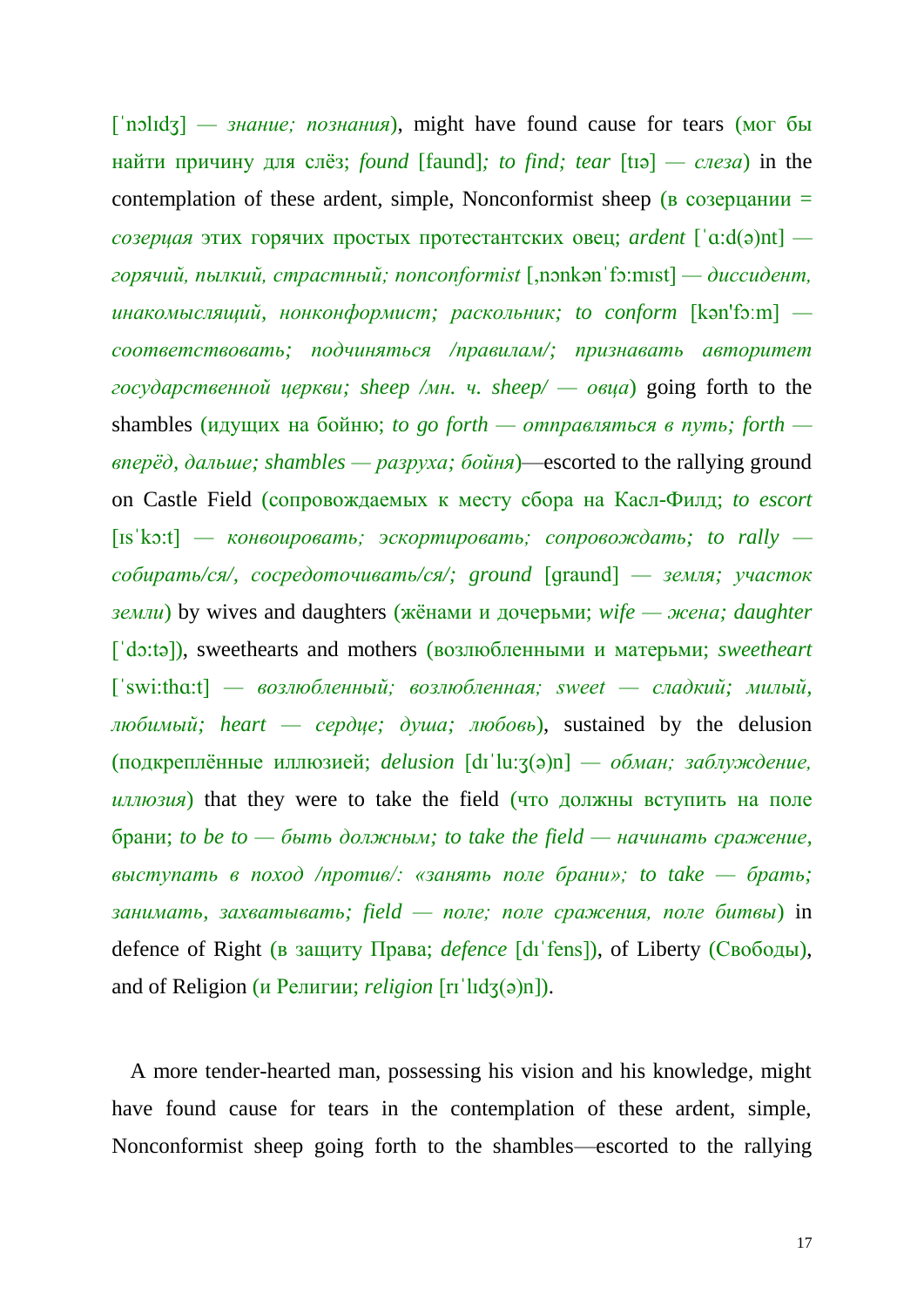ground on Castle Field by wives and daughters, sweethearts and mothers, sustained by the delusion that they were to take the field in defence of Right, of Liberty, and of Religion.

For he knew (ибо он знал), as all Bridgewater knew (как и весь Бриджуотер знал) and had known now for some hours (и знал теперь /уже/ несколько часов), that it was Monmouth's intention (что намерение Монмута; *intention*   $[\text{In 'ten}](\theta)$  to deliver battle that same night (дать сражение в эту самую ночь; *to deliver* [dɪˈlɪvə] *— доставлять; наносить /удар/; давать /бой/*). The Duke was to lead a surprise attack (герцог должен был руководить внезапным нападением; *surprise* [səˈpraɪz] *— удивление; неожиданность, сюрприз*) upon the Royalist army under Feversham (на Королевскую армию под /командованием/ Февершема; *royalist* [ˈrɔɪəlɪst] *— роялист, сторонник королевской власти; royal* [ˈrɔɪəl] *— царский, королевский*) that was now encamped on Sedgemoor (которая теперь стояла лагерем на Седжмуре<sup>4</sup>; to *encamp*  $\lceil \text{in} \rceil$   $\text{kæmp}, \text{en} \rceil$   $\text{kæmp}$   $\lceil -$  *располагать/ся*/ *лагерем; camp*  $\lceil -$  *лагерь*).

For he knew, as all Bridgewater knew and had known now for some hours, that it was Monmouth's intention to deliver battle that same night. The Duke was to lead a surprise attack upon the Royalist army under Feversham that was now encamped on Sedgemoor.

Mr. Blood assumed (мистер Блад полагал; *to assume* [əˈsju:m]  *принимать на себя; предполагать, допускать*) that Lord Feversham would be equally well-informed (что лорд Февершем столь же хорошо информирован; *equally* [ˈikwəlɪ] *— равно, в равной степени*), and if in this assumption he was wrong (и если в этом предположении он ошибался;

 $\overline{a}$ 

<sup>4</sup> болотистая местность возле Бриджуотера.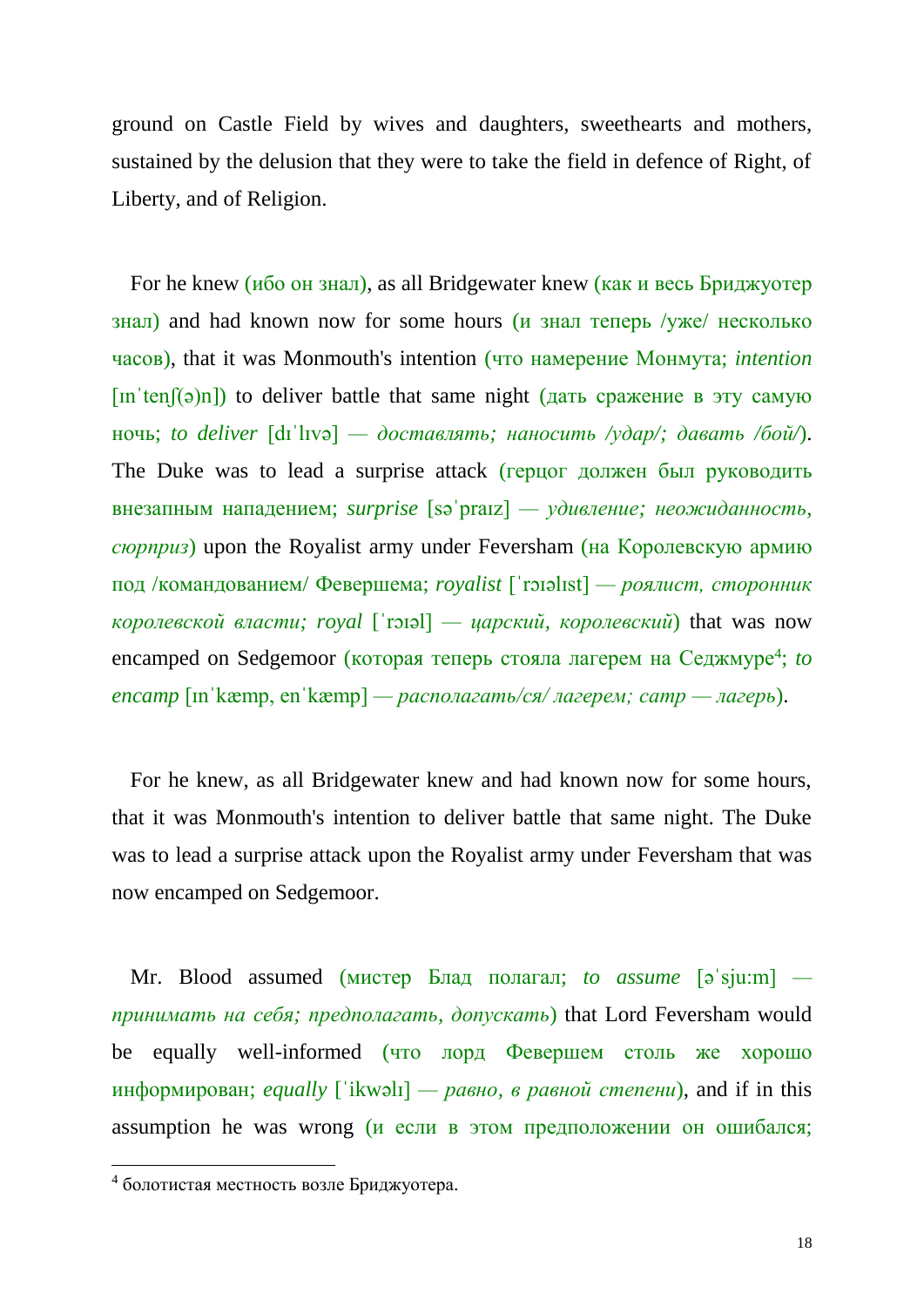*assumption* [əˈsʌmpʃ(ə)n] *— принятие на себя /обязанностей/; предположение; wrong* [rɔŋ] *— неправильный; ошибочный*), at least he was justified of it (по крайней мере, он имел основания так думать; *to justify* [ˈdʒʌstɪfaɪ] *— оправдывать, находить оправдание*). He was not to suppose (он не должен был = *не мог* предположить; *to suppose* [səˈpəuz] *— /пред/полагать, допускать*) the Royalist commander so indifferently skilled in the trade he followed (что командующий королевской армией так скверно обучен профессии, /которой/ занимается; *commander* [kəˈmɑ:ndə]  *командир, начальник; командующий; to command* [kəˈmɑ:nd]  *командовать; indifferently* [ɪnˈdɪf(ə)r(ə)ntlɪ] *— безразлично; посредственно, неважно; to follow — следовать; заниматься чем-л., иметь ту или иную профессию*).

Mr. Blood assumed that Lord Feversham would be equally well-informed, and if in this assumption he was wrong, at least he was justified of it. He was not to suppose the Royalist commander so indifferently skilled in the trade he followed.

Mr. Blood knocked the ashes from his pipe (мистер Блад выбил пепел из трубки; *to knock* [nɔk] *— стучать*), and drew back to close his window (и отступил, чтобы закрыть окно; *to draw back — отходить назад, отступать; to draw* [drɔ:] *— тянуть, тащить; перемещать; to close*  [kləuz]). As he did so (когда он делал так = в это время), his glance travelling straight across the street (его взгляд, пройдя прямо через улицу; *glance*  [glɑ:ns] *— быстрый взгляд; to travel — путешествовать; перемещаться*) met at last the glance of those hostile eyes (наконец-то встретился со взглядом тех враждебных глаз; *to meet — встречать/ся/; hostile* [ˈhɔstaɪl] *— вражеский; враждебный*) that watched him (что следили за ним).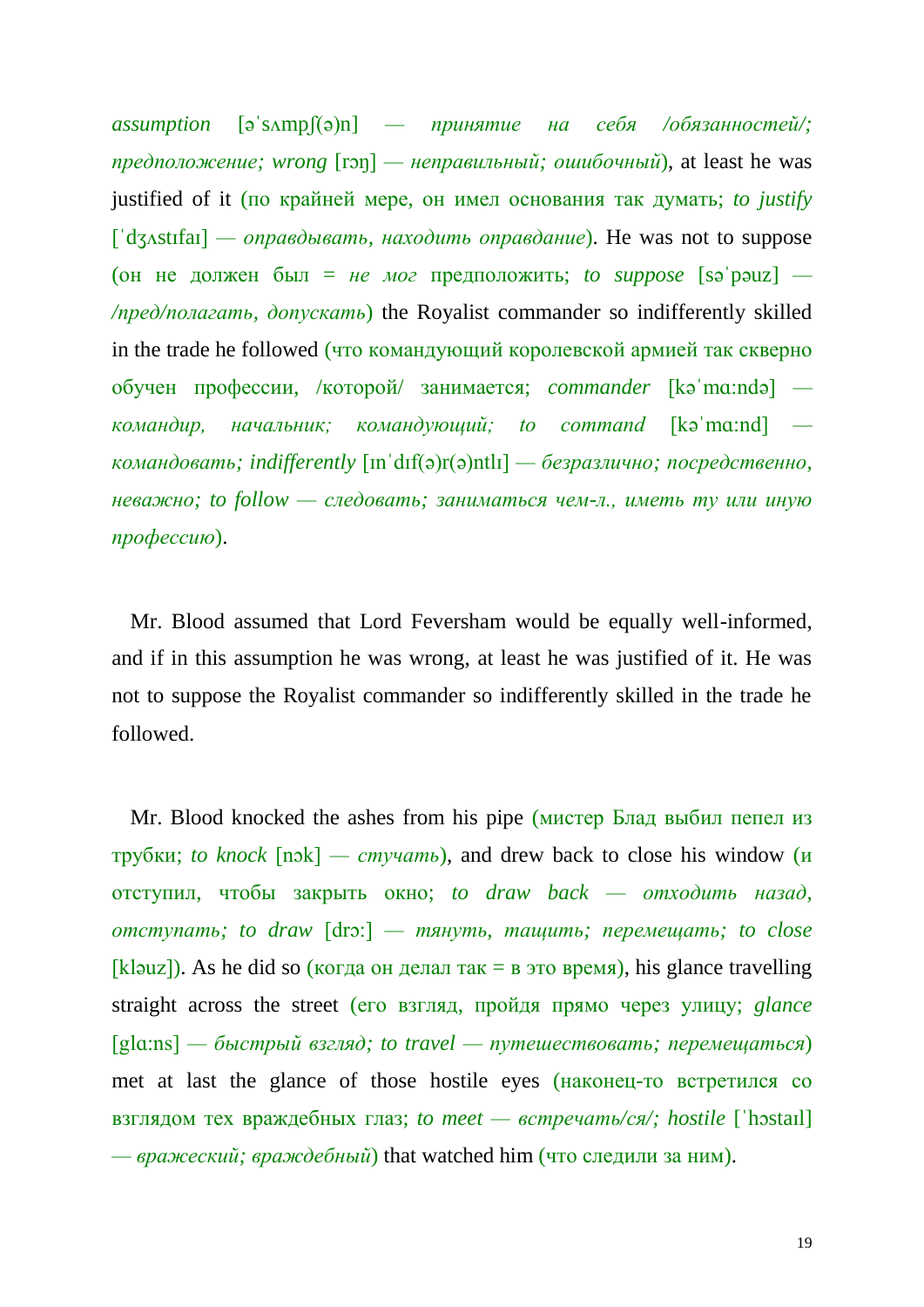Mr. Blood knocked the ashes from his pipe, and drew back to close his window. As he did so, his glance travelling straight across the street met at last the glance of those hostile eyes that watched him.

There were two pairs (там было две пары /глаз/), and they belonged to the Misses Pitt (и они принадлежали сёстрам Питт; *miss — мисс, госпожа, барышня*), two amiable, sentimental maiden ladies (двум милым сентиментальным незамужним дамам; *amiable* [ˈeɪmɪəbl] *— любезный, дружелюбный; милый, приятный; sentimental* [,sentɪˈment(ə)l]*; sentiment*  [ˈsentɪmənt] *— чувство; сентиментальность; maiden* ['meɪd(ə)n] *— дева, девица; незамужняя; lady — леди, дама*) who yielded to none in Bridgewater (которые не уступали никому в Бриджуотере; *to yield* [ji:ld] *— уступать; поддаваться; none* [nʌn]) in their worship of the handsome Monmouth (в своём преклонении перед красивым Монмутом; *handsome* [ˈhænsəm]  *красивый, статный /чаще о мужчине/*).

There were two pairs, and they belonged to the Misses Pitt, two amiable, sentimental maiden ladies who yielded to none in Bridgewater in their worship of the handsome Monmouth.

Mr. Blood smiled and inclined his head (мистер Блад улыбнулся и наклонил голову), for he was on friendly terms with these ladies (поскольку он находился в дружеских отношениях с этими дамами; *terms — условия; личные отношения*), one of whom, indeed (одна из которых, более того; *indeed — действительно; даже, более того*), had been for a little while his patient (была короткое время его пациенткой; *while — время; промежуток времени; patient* ['peɪʃ(ə)nt]). But there was no response to his greeting (но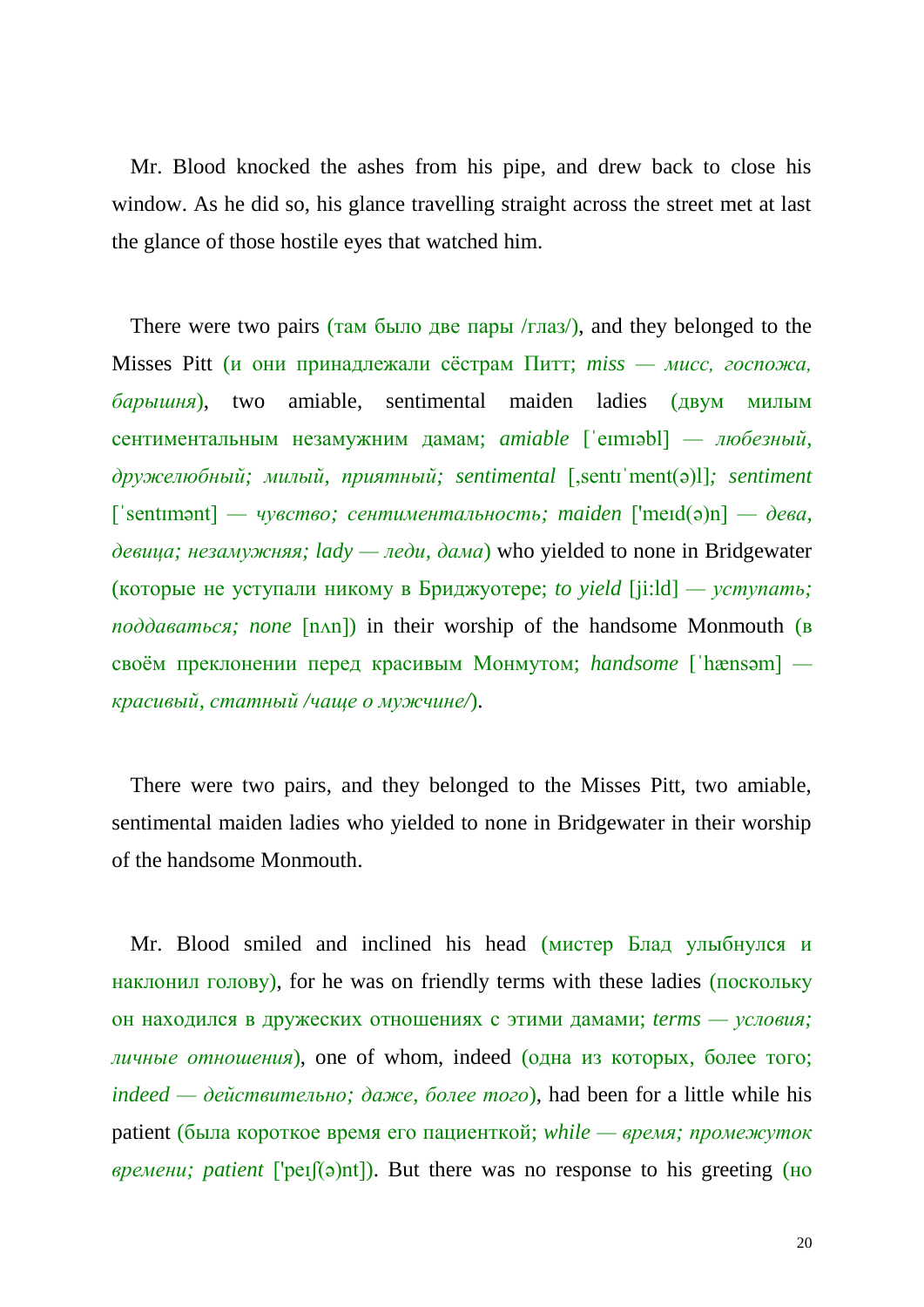ответа на его приветствие не было; *response* [rɪˈspɔns]*; to greet приветствовать*). Instead (вместо /этого/; *instead* [ɪnˈsted]), the eyes gave him back a stare of cold disdain (глаза ответили ему пристальным взглядом /, полным/ холодного презрения; *to give back — возвращать, отдавать*).

Mr. Blood smiled and inclined his head, for he was on friendly terms with these ladies, one of whom, indeed, had been for a little while his patient. But there was no response to his greeting. Instead, the eyes gave him back a stare of cold disdain.

The smile on his thin lips (улыбка на его тонких губах) grew a little broader (сделалась немного шире; *grew* [gru:]*; to grow — расти; становиться; broad — широкий*), a little less pleasant (немного менее приятной; *pleasant*  [ $'plez(\theta)$ nt]). He understood the reason of that hostility (он понял причину той враждебности; *reason* [ˈri:z(ə)n] *— причина; резон; hostility* [hɔsˈtɪlɪtɪ]), which had been daily growing in this past week (которая ежедневно росла на прошедшей неделе) since Monmouth had come (с тех пор, как пришёл Монмут; *since* [sıns]) to turn the brains of women of all ages (чтобы вскружить = *и вскружил* головы женщинам всех возрастов; *brain — мозг; brains — /разг./ мозги, рассудок, ум; to turn — поворачивать/ся/*).

The smile on his thin lips grew a little broader, a little less pleasant. He understood the reason of that hostility, which had been daily growing in this past week since Monmouth had come to turn the brains of women of all ages.

The Misses Pitt, he apprehended (сёстры Питт, он понял; *to apprehend*  [,æprɪˈhend] *— понимать, постигать, разгадывать*), contemned him (презирали его; *to contemn* [kənˈtem] *— /книжн./ презирать*) that he, a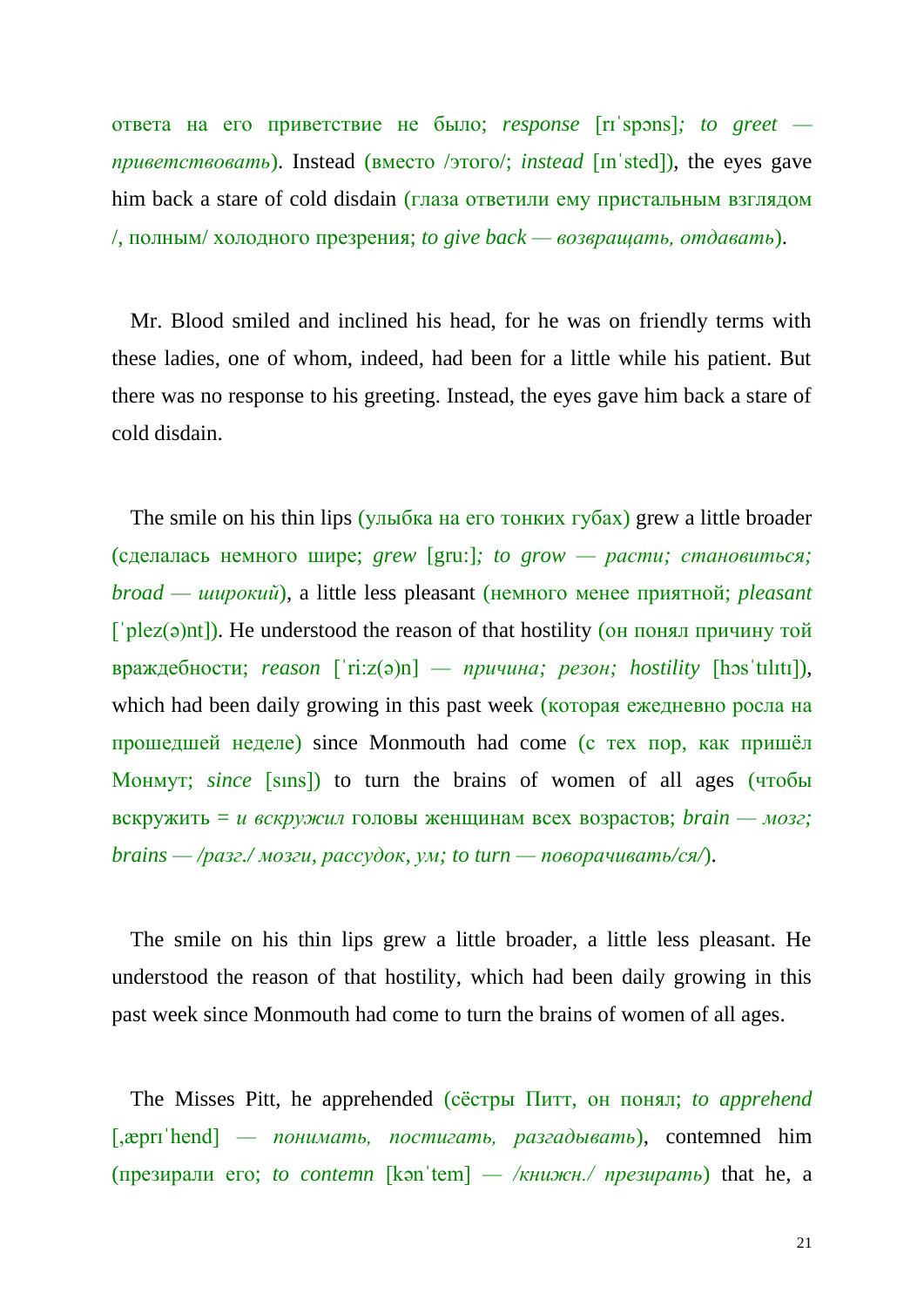young and vigorous man (/за то,/ что он, молодой и здоровый человек; *young*  [jʌŋ]*; vigorous* [ˈvɪɡ(ə)rəs] *— сильный, энергичный; vigour* [ˈvɪɡə] *— сила, энергия*), of a military training (с военной подготовкой; *training воспитание; обучение, подготовка; тренировка*) which might now be valuable to the Cause (которая теперь может быть ценной для правого дела; *valuable* [ˈvæljuəbl] *— ценный, дорогой; полезный; value* [ˈvælju:]  *ценность; полезность; cause* [kɔ:z] *— причина; общее дело, благое дело*), should stand aloof (*стоит в стороне*); that he should placidly smoke his pipe (что он мирно курит трубку; *placid* [ˈplæsɪd] *— безмятежный, мирный*) and tend his geraniums (и ухаживает за геранями) on this evening of all evenings (именно в этот вечер: «вечер из всех вечеров»), when men of spirit were rallying to the Protestant Champion (когда мужественные люди устремляются к Защитнику протестантов; *a man of spirit — сильный духом человек; spirit* ['spɪrɪt] *— дух; моральная сила, решительность; Protestant*  [ˈprɔtɪst(ə)nt] *— протестант; протестантский; champion* [ˈʧæmpɪən]  *чемпион; /воинствующий/ защитник, поборник*), offering their blood to place him on the throne (предлагают /пролить/ свою кровь, чтобы посадить его на трон; *to offer* [ˈɔfə]*; to place — помещать; place — место*) where he belonged (принадлежащий ему по праву/где ему самое место; *to belong*  [bɪ'lɔŋ] *— принадлежать, быть частью; ощущать себя на своём месте*).

The Misses Pitt, he apprehended, contemned him that he, a young and vigorous man, of a military training which might now be valuable to the Cause, should stand aloof; that he should placidly smoke his pipe and tend his geraniums on this evening of all evenings, when men of spirit were rallying to the Protestant Champion, offering their blood to place him on the throne where he belonged.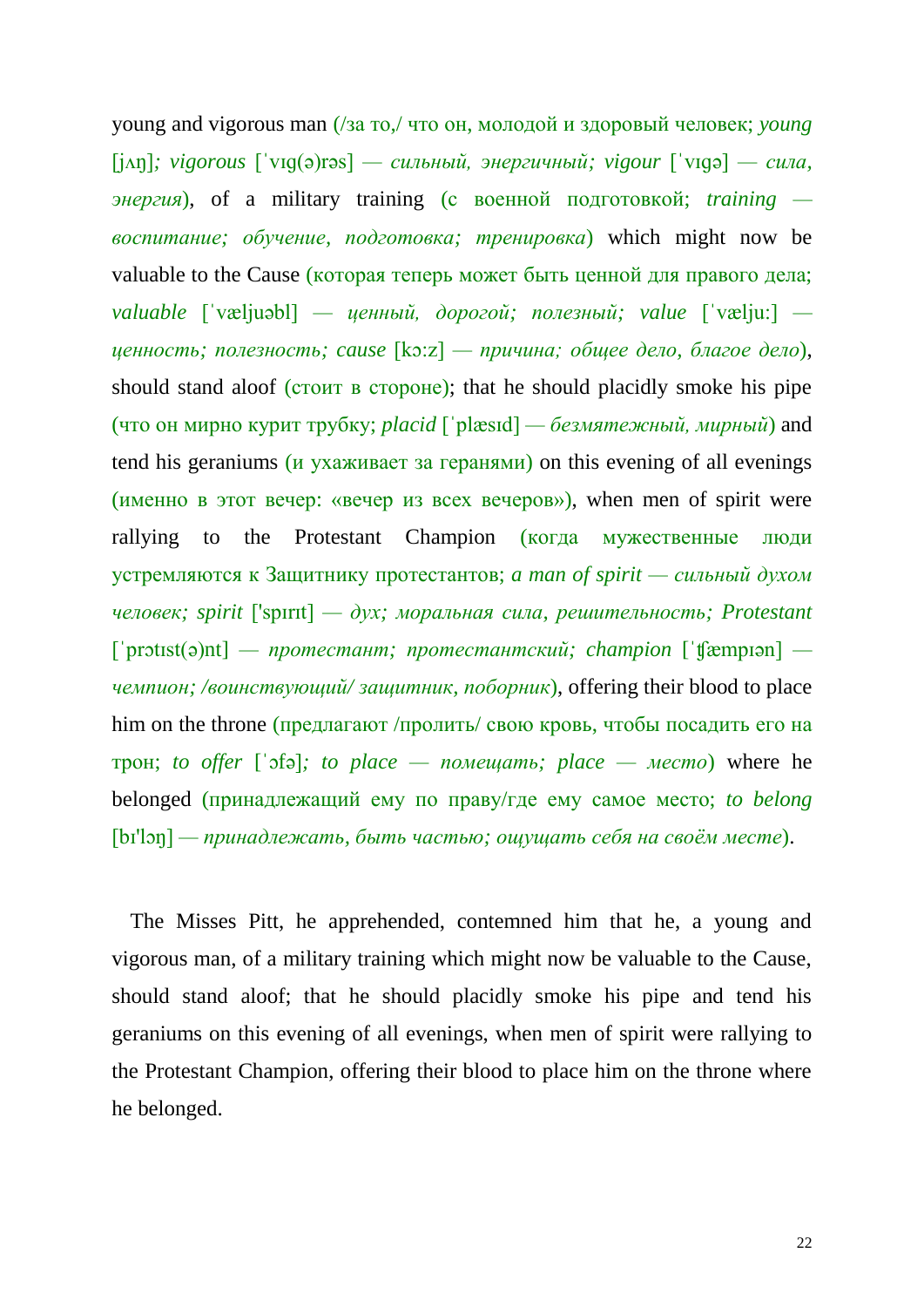If Mr. Blood had condescended (если бы мистер Блад снизошёл /до того/; *to condescend* [,kɔndɪˈsend] *— снизойти, удостоить*) to debate the matter with these ladies (чтобы обсудить этот вопрос с этими дамами; *matter вещество; дело, вопрос*), he might have urged (он мог бы заявить; *to urge*  [ɜ:ʤ] *— подгонять; убеждать, настаивать*) that having had his fill of wandering and adventuring (что, вдоволь побродив /по свету/ и пройдя множество приключений; *to have one's fill of — пресытиться /чем-л./; fill — достаточное количество /чего-л./; to fill — наполнять/ся/; wandering*  [ˈwɔnd(ə)rɪŋ] *— /обычно мн./ блуждания, странствия; to wander бродить, странствовать; to adventure — рисковать; adventure* [ədˈvenʧə] *— приключение*), he was now embarked upon the career (он теперь занимается делом; *to embark* [ımˈbɑ:k, emˈ-] *— грузить на корабль или самолёт; начинать /дело/; браться /за что-л./; career* [kəˈrɪə] *— карьера; дело, занятие*) for which he had been originally intended (для которого и был изначально определён /отцом/; *originally* [əˈrɪdʒ(ə)n(ə)lɪ] *— первоначально; оригинально; origin* [ˈɔrɪdʒɪn] *— начало, источник; to intend намереваться; /for/ предназначать /для кого-л. или для какой-л. цели/; готовить /к карьере/*) and for which his studies had equipped him (и к которому его подготовили его занятия; *study — изучение, исследование; научные занятия; to equip* [ɪˈkwɪp] *— снаряжать, экипировать; давать /необходимые знания, образование/*); that he was a man of medicine and not of war (что он человек медицины, а не войны = врач, а не солдат); a healer, not a slayer (целитель, а не убийца; *to heal — исцелять; to slay — /книжн./ убивать*).

If Mr. Blood had condescended to debate the matter with these ladies, he might have urged that having had his fill of wandering and adventuring, he was now embarked upon the career for which he had been originally intended and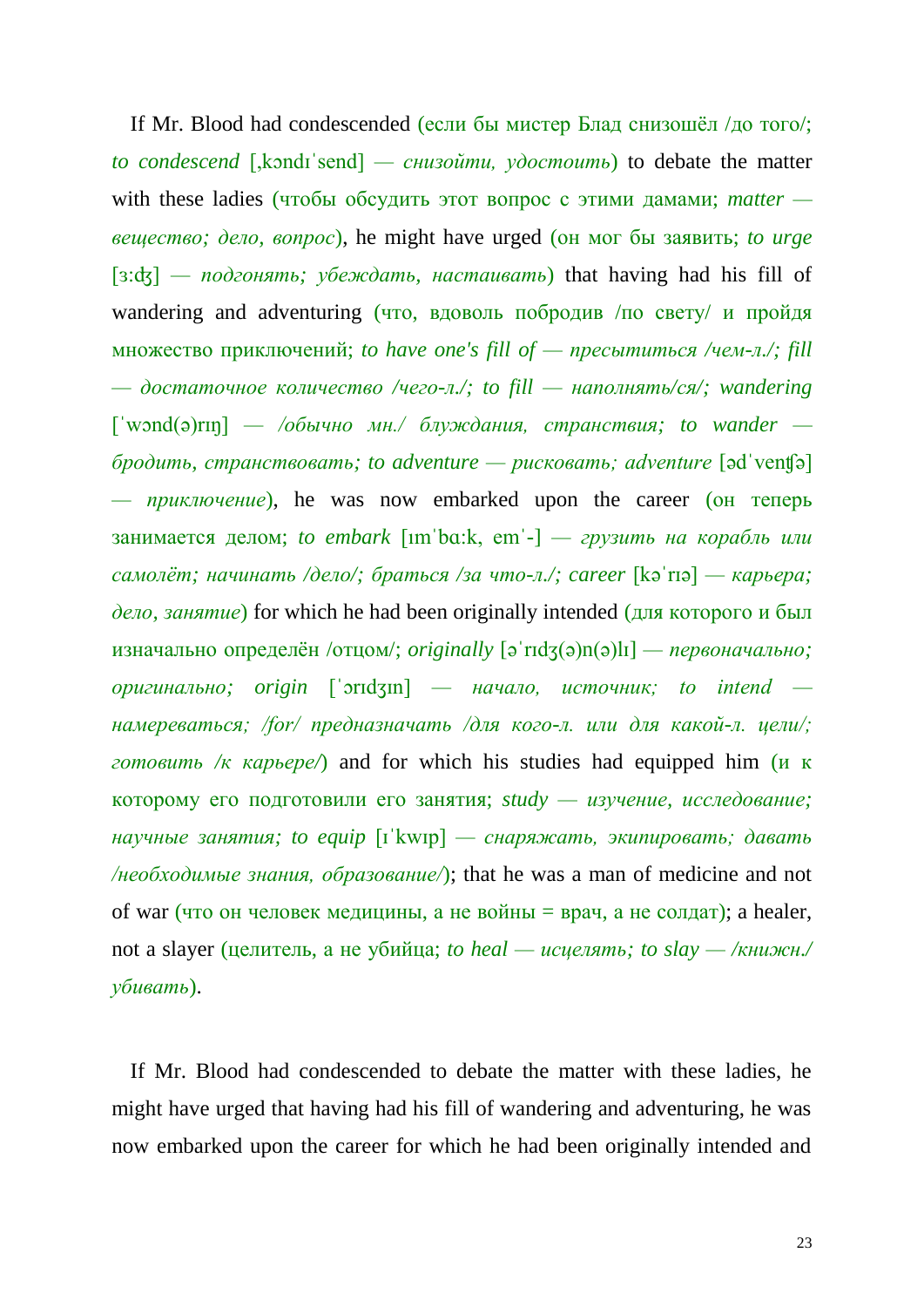for which his studies had equipped him; that he was a man of medicine and not of war; a healer, not a slayer.

But they would have answered him, he knew (но они бы ответили ему, он знал), that in such a cause (что в таком деле) it behoved every man (надлежит каждому мужчине; *to behove* [bɪˈhəuv] *— /брит., книжн./ надлежать, приличествовать*) who deemed himself a man (который считает себя мужчиной; *to deem — /книжн./ полагать, думать, считать*) to take up arms (взять оружие; *to take up — поднимать; браться /за что-л./*). They would have pointed out (они бы указали на то; *to point out — указывать, обращать внимание*) that their own nephew Jeremiah (что их собственный племянник Джеремая; *nephew* [ˈnefju:, ˈnevju:]*; Jeremiah* [,dʒerɪˈmaɪə]), who was by trade a sailor (который по профессии моряк; *sail — парус*), the master of a ship (капитан торгового судна; *master* [ˈmɑ:stə] *— мастер; хозяин; /мор./ капитан, шкипер /торгового судна/*)—which by an ill-chance for that young man (который, к несчастью для этого молодого человека; *ill больной; плохой, злой; chance — случайность, случай; шанс; by chance случайно*) had come to anchor at this season in Bridgewater Bay (стал на якорь в эту пору в Бриджуотерской бухте; *to anchor* [ˈæŋkə]*; anchor — якорь;*   $s$ *eason*  $[$ 'si: $z(9)$ n] — *время года, сезон; пора, период*)—had quitted the helm (оставил штурвал; *to quit — оставлять, покидать*) to snatch up a musket in defence of Right (чтобы схватить мушкет в защиту Справедливости; *right — право; правильность, справедливость*). But Mr. Blood was not of those who argue (но мистер Блад был не из тех, кто спорит; *to argue* [ˈɑ:gju:]). As I have said (как я /уже/ сказал), he was a self-sufficient man (он был самодостаточным человеком).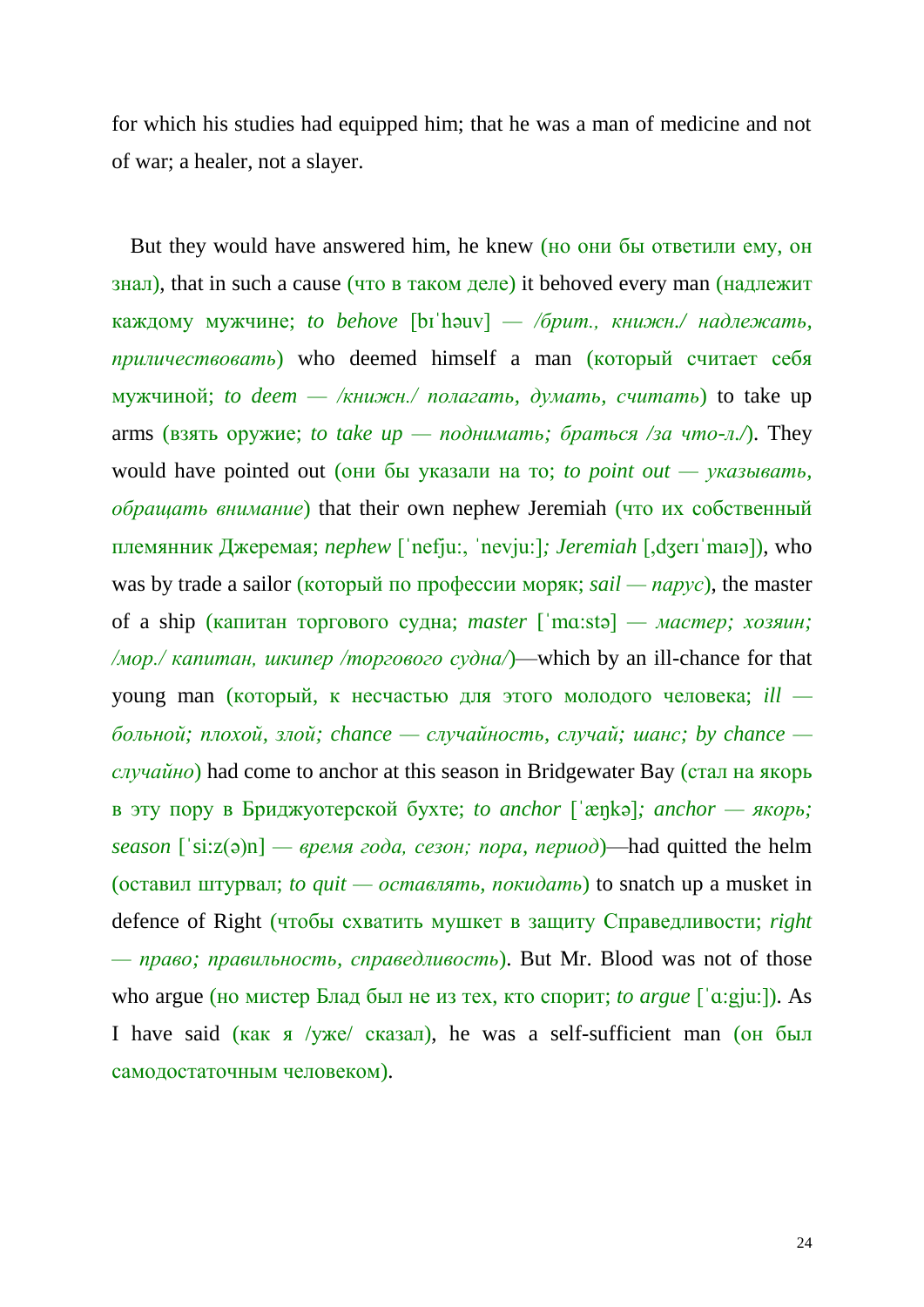But they would have answered him, he knew, that in such a cause it behoved every man who deemed himself a man to take up arms. They would have pointed out that their own nephew Jeremiah, who was by trade a sailor, the master of a ship—which by an ill-chance for that young man had come to anchor at this season in Bridgewater Bay—had quitted the helm to snatch up a musket in defence of Right. But Mr. Blood was not of those who argue. As I have said, he was a self-sufficient man.

He closed the window (он закрыл окно), drew the curtains (задёрнул занавески; *to draw* [drɔ:] *— тянуть, тащить; задёргивать /занавески/; curtain* [ˈkɜ:tn] *— занавеска, штора*), and turned to the pleasant, candlelighted room (и повернулся к приятной, освещённой свечами комнате; *pleasant* ['plez(ə)nt]*; to light — зажигать/ся/; освещать/ся/; light — свет*), and the table on which Mrs. Barlow (и столу, на который миссис Барлоу), his housekeeper (его хозяйка; *housekeeper* [ˈhaus,kipə] *— домашняя работница; домашняя хозяйка; house — дом; to keep — держать; вести, содержать*  $\sqrt{x}$ озяйство $\sqrt{x}$ , was in the very act of spreading supper (как раз подавала ужин: «была в са́мом процессе подавания ужина»; *act — действие, акт; деяние; to spread* [spred] *— расстилать/ся/, разворачивать/ся/; подавать /на стол/*). To her, however, he spoke aloud his thought (однако ей он вслух высказал свою мысль; *however* [hauˈevə]*; aloud* [əˈlaud]*; thought* [θɔ:t]).

"It's out of favour I am (я вышел из милости; *out of favour — не в почёте, не в чести, не в фаворе; в немилости; favour* [ˈfeɪvə] *— расположение; благосклонность*) with the vinegary virgins over the way (у кислых дев /, живущих/ через дорогу; *vinegary* [ˈvɪnɪɡ(ə)rɪ] *— уксусный; кислый, неприятный; vinegar* [ˈvɪnɪɡə] *— уксус; неприятный характер*)."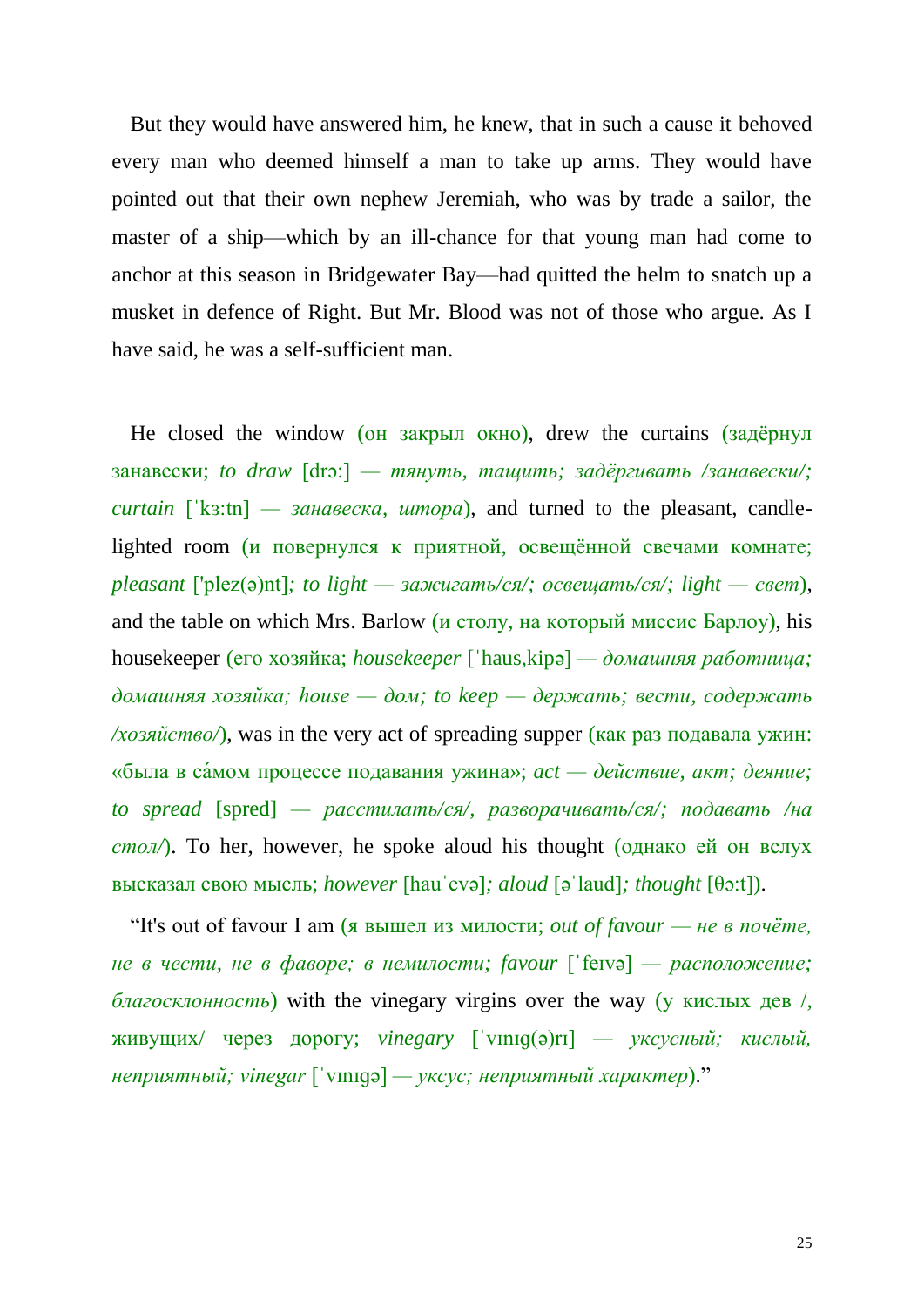He closed the window, drew the curtains, and turned to the pleasant, candlelighted room, and the table on which Mrs. Barlow, his housekeeper, was in the very act of spreading supper. To her, however, he spoke aloud his thought.

"It's out of favour I am with the vinegary virgins over the way."

He had a pleasant, vibrant voice (он обладал приятным, ярким голосом; *vibrant* [ˈvaɪbrənt] *— вибрирующий; живой, энергичный; звонкий*), whose metallic ring was softened and muted (металлический звон которого смягчался и приглушался; *whose* [hu:z] *— чей, чья, чьё, чьи; которого,*   $$ *смягчать/ся/; приглушать/ся/; soft* [sɔft] *— мягкий; приглушённый*) by the Irish accent (ирландским акцентом; *Irish* [ˈaɪrɪʃ]*; accent* [ˈæks(ə)nt]  *ударение; акцент*) which in all his wanderings (который во всех своих странствиях) he had never lost (он так и не утратил; *never — никогда; /усил./ нисколько, вовсе не; to lose* [lu:z] *— терять, утрачивать*). It was a voice (это был голос) that could woo seductively and caressingly (который мог звучать чарующе и ласково; *to woo* [wu:] *— ухаживать; свататься; добиваться расположения, уговаривать; seductively* [sıˈdʌktıvlı]  *заманчиво, чарующе, обольстительно; seductive — соблазнительный, чарующий; caressingly* [kəˈresıŋlı]*; to caress* [kəˈres] *— ласкать*), or command in such a way (или командовать таким образом; *way — путь, дорога; образ действия*) as to compel obedience (чтобы добиться повиновения; *to compel* [kəm'pel] *— заставлять; добиваться; obedience* [əˈbi:dıəns]). Indeed, the man's whole nature was in that voice of his (воистину, вся натура человека была = *проявлялась* в этом его голосе; *nature* [ˈneɪʧə] *— природа; характер, натура*).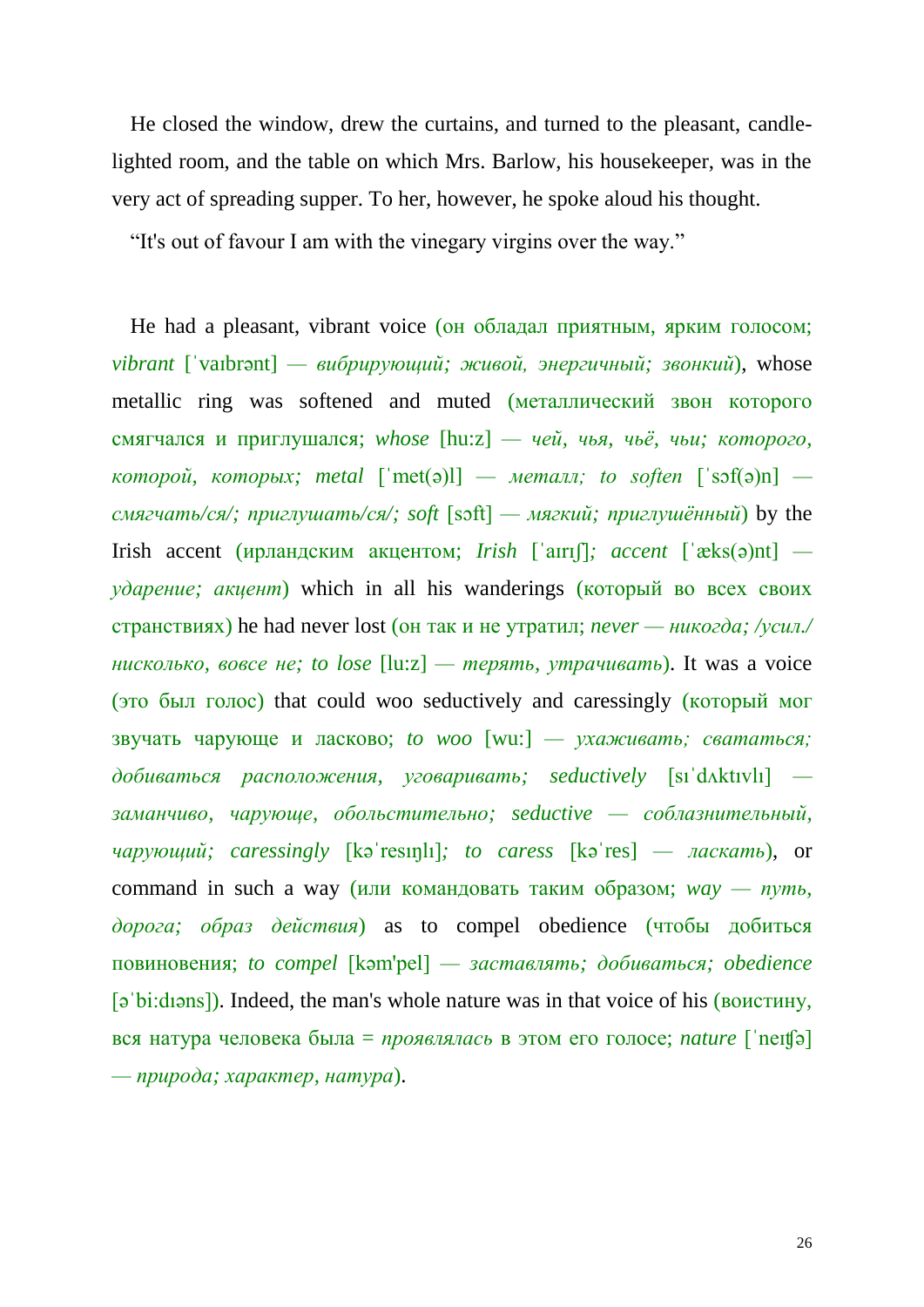He had a pleasant, vibrant voice, whose metallic ring was softened and muted by the Irish accent which in all his wanderings he had never lost. It was a voice that could woo seductively and caressingly, or command in such a way as to compel obedience. Indeed, the man's whole nature was in that voice of his.

For the rest of him (что касается остального его /облика/; *rest — остаток, оставшаяся часть*), he was tall and spare (он был высок и худощав; *spare худой, худощавый*), swarthy of tint as a gipsy (смугл кожей, как цыган; *swarthy* [ˈswɔ:ðɪ]*; tint — краска; оттенок, тон; Gipsy* [ˈʤıpsı]), with eyes that were startlingly blue (с глазами, которые были поразительно голубые; *to startle* [ˈstɑ:tl] *— испугать; поразить; blue* [blu:] *— синий, голубой*) in that dark face (на том тёмном лице) and under those level black brows (и под теми ровными чёрными бровями; *brow* [brau] *— бровь*). In their glance those eyes (в своём взгляде те глаза), flanking a high-bridged, intrepid nose (располагавшиеся с обеих сторон бесстрашного носа с высокой переносицей; *to flank — быть расположенным сбоку, располагаться по обе стороны; flank — бок; фланг; bridge — мост; переносица; intrepid*  [ɪn'trepɪd] *— бесстрашный; nose* [nəuz]), were of singular penetration (были /полны/ необычайной проницательности; *singular* [ˈsɪŋɡjələ]  *исключительный, необыкновенный; penetration* [,penɪˈtreɪʃ(ə)n]  *проникновение; проницательность*) and of a steady haughtiness (и спокойного высокомерия; *steady* [ˈstedɪ] *— устойчивый; прочный, твёрдый; спокойный; haughtiness* [ˈhɔ:tɪnəs] *— высокомерие, надменность*) that went well with his firm lips (которые гармонировали с его решительными губами; *to go well — идти хорошо; подходить, гармонировать; firm — твёрдый; решительный*).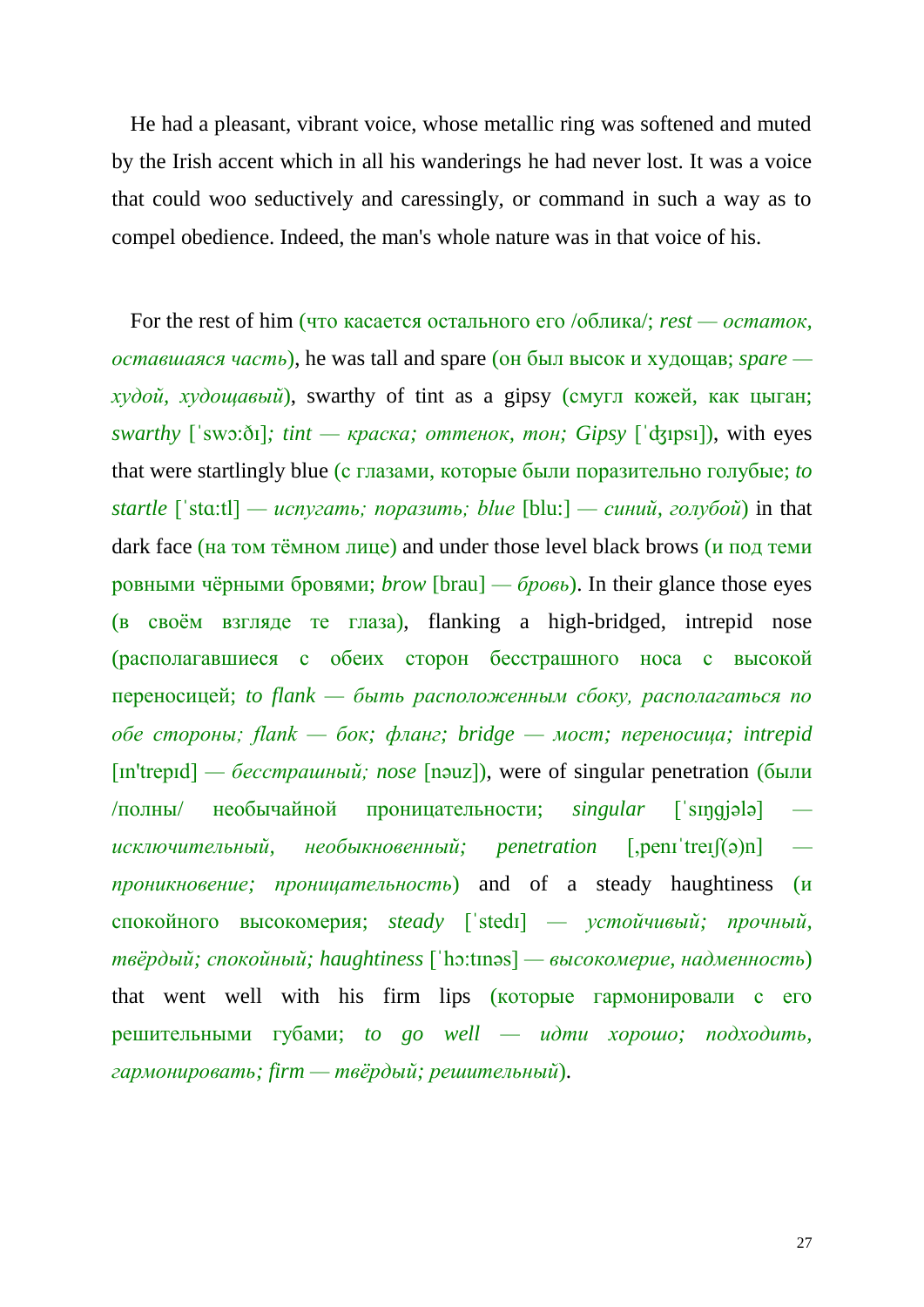For the rest of him, he was tall and spare, swarthy of tint as a gipsy, with eyes that were startlingly blue in that dark face and under those level black brows. In their glance those eyes, flanking a high-bridged, intrepid nose, were of singular penetration and of a steady haughtiness that went well with his firm lips.

Though dressed in black (хотя /он и был/ одет в чёрное; *though* [ðəu]*; to dress — одевать/ся/*) as became his calling (как подобало его профессии; *to become* [bɪˈkʌm] *— становиться; приличествовать, соответствовать; calling* [ˈkɔ:lɪŋ] *— призвание; профессия; to call — звать, призывать*), yet it was with an elegance (однако это было /сделано/ с элегантностью; *elegance*   $\lceil$  eligəns]) derived from the love of clothes (происходящей из любви к одежде; *to derive* [dɪˈraɪv] *— получать, извлекать; происходить; clothes*  [kləu( $\delta$ )z]) that is peculiar to the adventurer (что /скорее/ характерно для искателя приключений; *peculiar* [pɪˈkju:lɪə] *— специфический, своеобразный; свойственный*) he had been (/каким/ он был /прежде/), rather than to the staid medicus (чем для степенного медика; *rather — скорее, больше*) he now was (/каким/ он являлся сейчас). His coat was of fine camlet (его камзол был из тонкого камлота; *coat — пиджак, куртка, китель; camlet* [ˈkæmlɪt] *— камлот /плотная ткань из шерсти/*), and it was laced with silver (и обшит серебряным позументом; *to lace — шнуровать; украшать, отделывать /галуном, кружевом/; lace — шнурок, тесьма; silver lace — серебряный галун /позумент/; silver — серебро*); there were ruffles of Mechlin at his wrists (на манжетах были брабантские кружева; *ruffle — оборка; кружевная гофрированная манжета; Mechlin* [ˈmeklɪn] *= Mechlin lace — брабантское кружево; wrist* [rıst] *— запястье; манжета*) and a Mechlin cravat (и брабантский галстук; *cravat* [krəˈvæt] *— широкий галстук; галстук-шарф*) encased his throat (окружал его горло; *to encase упаковывать; покрывать*). His great black periwig (его огромный чёрный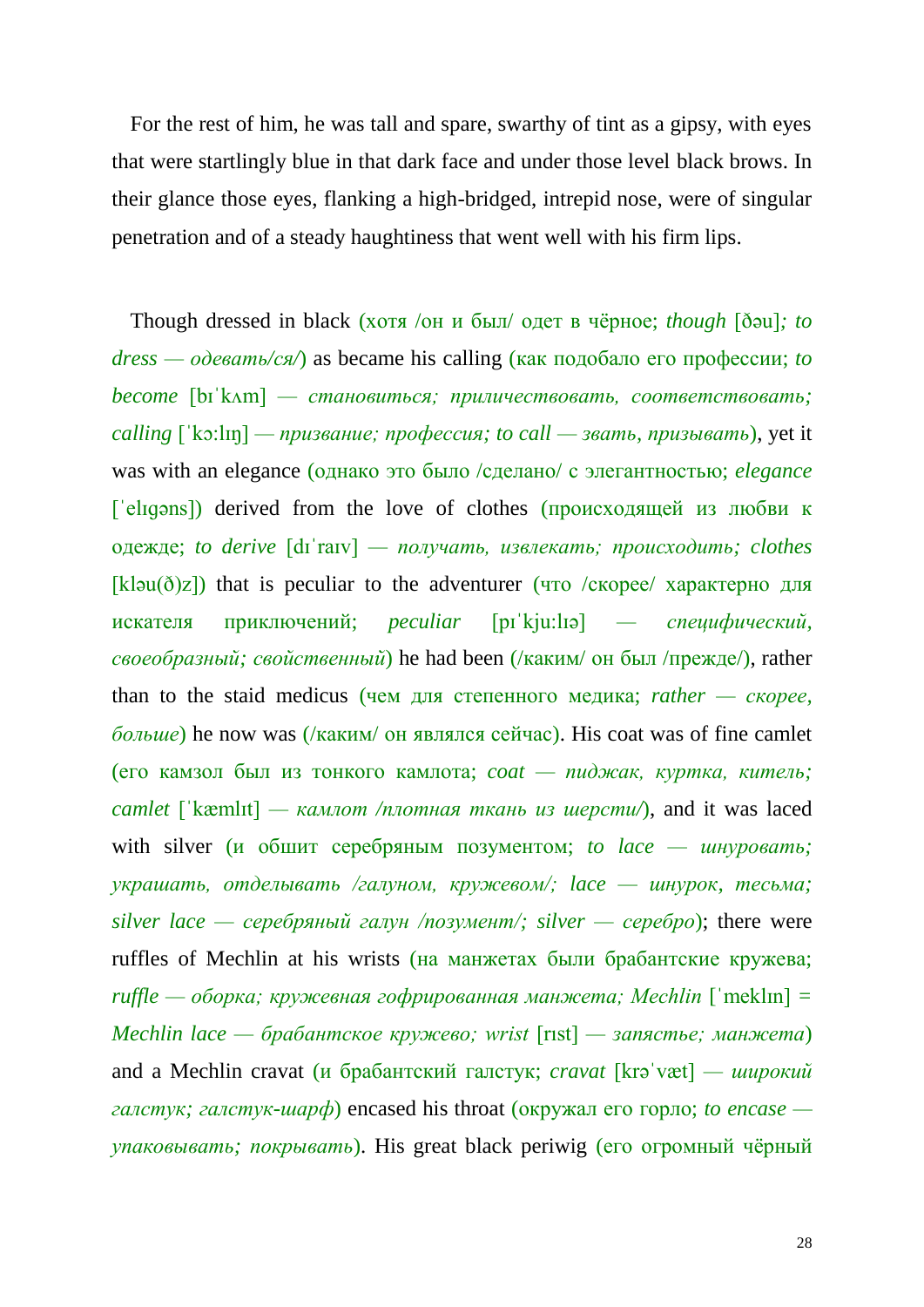парик; *periwig* [ˈperıwıg] *— /пудреный/ завитой парик /особ. XVII–XVIII веков/*) was as sedulously curled as any at Whitehall (был так же тщательно завит, как и всякий /парик/ в Уайтхолле <sup>5</sup> ; *sedulous* [ˈsedjuləs]  *прилежный, старательный*).

Though dressed in black as became his calling, yet it was with an elegance derived from the love of clothes that is peculiar to the adventurer he had been, rather than to the staid medicus he now was. His coat was of fine camlet, and it was laced with silver; there were ruffles of Mechlin at his wrists and a Mechlin cravat encased his throat. His great black periwig was as sedulously curled as any at Whitehall.

Seeing him thus (увидев его таким), and perceiving his real nature (и поняв его истинную природу; *to perceive* [pəˈsi:v] *— понимать, осознавать; ощущать*), which was plain upon him (которая ясно проявлялась в нём; *plain — ясный, явный, очевидный*), you might have been tempted to speculate (вы могли бы испытать соблазн поразмышлять; *to tempt — соблазнять, искушать; to speculate* [ˈspekjəleɪt] *— размышлять; предполагать*) how long such a man would be content to lie by (как долго такой человек согласен будет дрейфовать; *content* [kənˈtent] *— довольный; согласный; to lie by отдыхать; /мор./ лежать в дрейфе; to lie — лежать*) in this little backwater of the world (в этой маленькой заводи мира) into which chance had swept him (в которую случай занёс его; *to sweep — мести; нести, мчать, увлекать*) some six months ago (около шести месяцев назад); how long he would continue to pursue the trade (как долго он продолжит заниматься профессией; *to continue* [kənˈtɪnju:]*; to pursue* [pəˈsju:]  *преследовать; заниматься /чем-л./*) for which he had qualified himself (для

 $\overline{a}$ 

<sup>5</sup> Уайтхолл — резиденция английского правительства.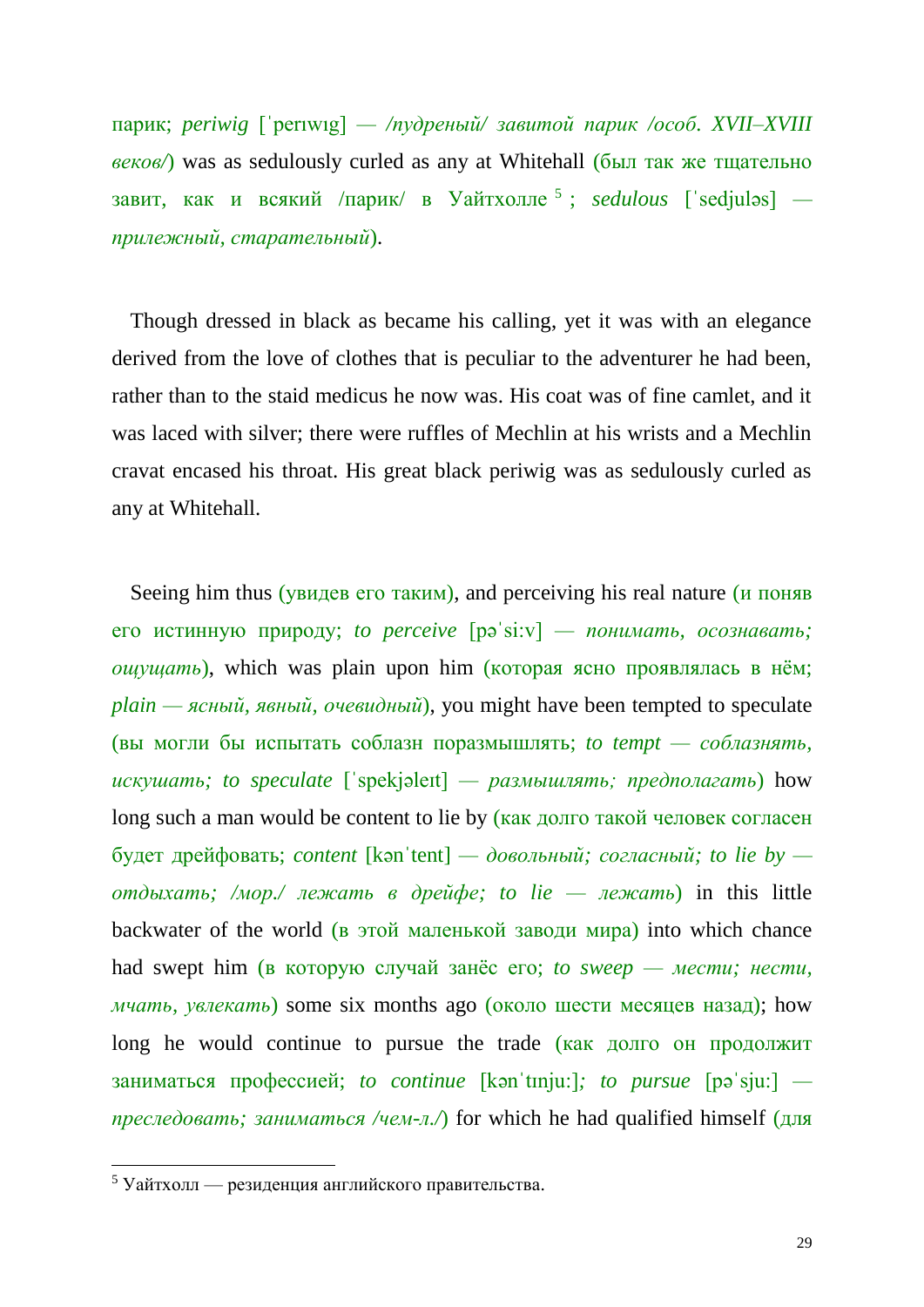которой подготовил себя; *to qualify* [ˈkwɔlɪfaɪ] *— обучать для какой-л. цели; готовить /кого-л./ к какой-л. деятельности; давать квалификацию*) before he had begun to live (прежде, чем начал /самостоятельно/ жить; *to begin — начинать/ся/*).

Seeing him thus, and perceiving his real nature, which was plain upon him, you might have been tempted to speculate how long such a man would be content to lie by in this little backwater of the world into which chance had swept him some six months ago; how long he would continue to pursue the trade for which he had qualified himself before he had begun to live.

Difficult of belief though it may be (хотя в это может быть и сложно поверить; *difficult* [ˈdɪfɪk(ə)lt]*; belief* [bɪˈli:f] *— вера; доверие*) when you know his history (когда вы узнаете его историю; *to know — знать; узнавать*), previous and subsequent (предыдущую и последующую; *previous*  [ˈpri:vɪəs]*; subsequent* [ˈsʌbsɪkwənt]), yet it is possible (однако, возможно) that but for the trick (что, если бы не шутка; *trick — обман; шутка, шалость, выходка; трюк*) that Fate was about to play him (которую Судьба собиралась с ним сыграть; *to be about to — намереваться, собираться*), he might have continued this peaceful existence (он мог бы продолжать это мирное существование; *to continue* [kən'tɪnjuː]*; peaceful* [ˈpi:sf(ə)l]*; peace*  [pi:s] *— мир; тишина, спокойствие; existence* [ɪɡˈzɪst(ə)ns]*; to exist* [ɪɡˈzɪst] *— существовать*), settling down completely to the life of a doctor (полностью посвятив себя жизни врача; *to settle down to /do/ smth взяться за какое-л. дело; to settle — решать; устраиваться; completely*  [kəmˈpli:tlɪ]) in this Somersetshire haven (в этой сомерсетширской гавани; *haven* [ˈheɪv(ə)n]). It is possible, but not probable (это возможно, но маловероятно; *probable* [ˈprɔbəbl] *— вероятный; правдоподобный*).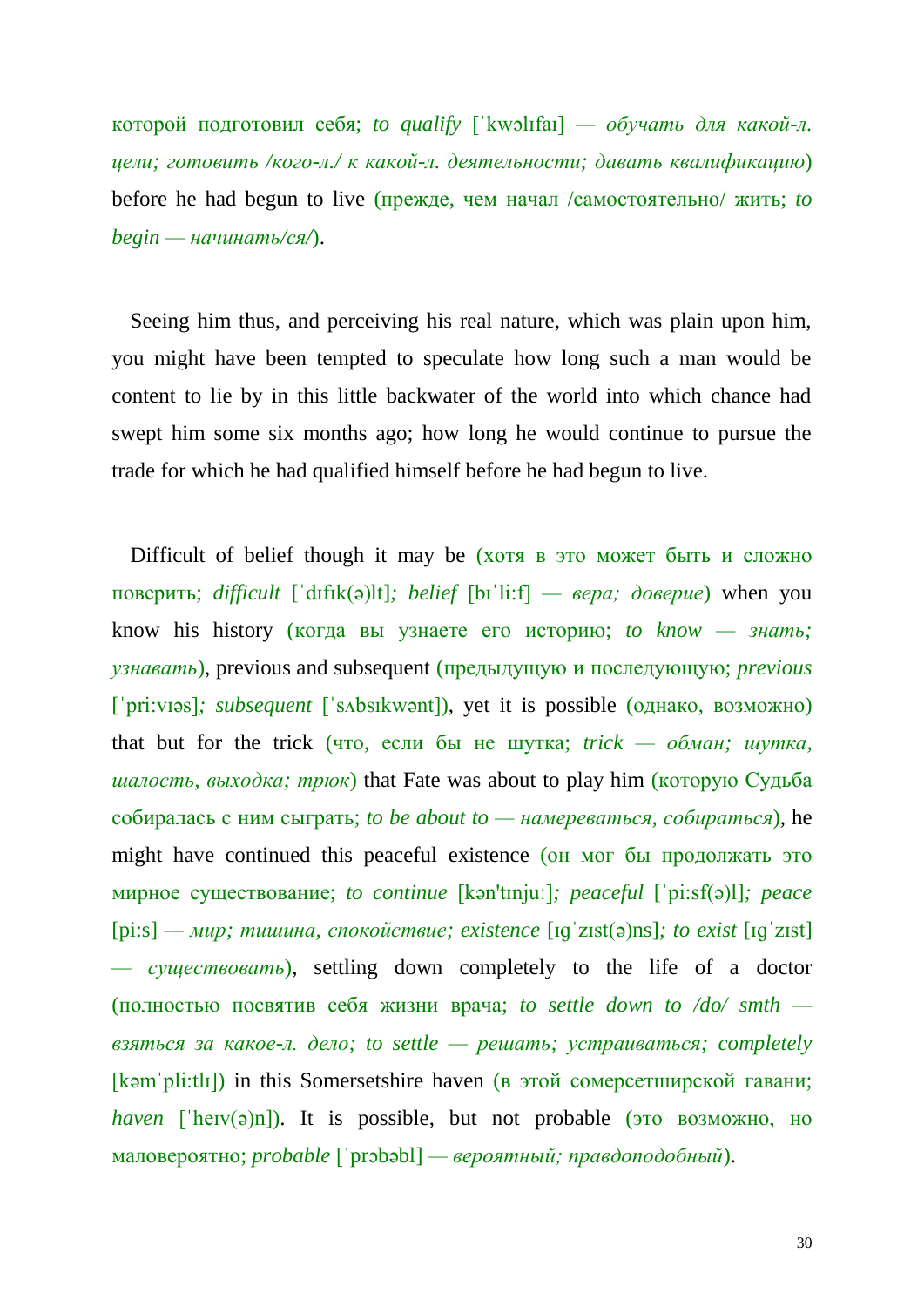Difficult of belief though it may be when you know his history, previous and subsequent, yet it is possible that but for the trick that Fate was about to play him, he might have continued this peaceful existence, settling down completely to the life of a doctor in this Somersetshire haven. It is possible, but not probable.

He was the son of an Irish medicus (он был сыном ирландского медика), by a Somersetshire lady (от сомерсетширской дамы; *by — зд.: указывает на материнство от*) in whose veins ran the rover blood of the Frobishers (в венах которой бежала горячая кровь морских разбойников /из рода/ Фробишеров<sup>6</sup> ; *to run; rover* [ˈrəuvə] *— скиталец; /уст./ морской разбойник, пират; to rove — скитаться*), which may account for a certain wildness (которая может объяснить некоторую необузданность; *to account* [əˈkaunt] *for — объяснять, быть причиной /чему-л./; certain* [ˈsɜ:tn] *— определённый; некий, некоторый; wildness — дикость; wild* [waɪld] *— дикий; необузданный, неистовый*) that had early manifested itself in his disposition (которая рано проявила себя в его характере; *to manifest* [ˈmænɪfest]  *обнаруживать/ся/, проявлять/ся/; disposition* [,dɪspəˈzɪʃ(ə)n]  *расположение; характер, нрав*). This wildness had profoundly alarmed his father (эта необузданность глубоко встревожила его отца; *profound*  [prəˈfaund] *— сильный, глубокий; to alarm* [ə'lɑːm]), who for an Irishman was of a singularly peace-loving nature (который для ирландца был необыкновенно миролюбивого нрава; *singularly* [ˈsɪŋɡjələlɪ]*; peace-loving*   $\lceil$  pi:s,  $\lceil \text{Avin} \rceil$ ).

**.** 

 $6$  Сэр Мартин Фробишер (1535–1594) — английский мореплаватель и капер, совершил три экспедиции к берегам Северной Америки, также нападал на испанские корабли.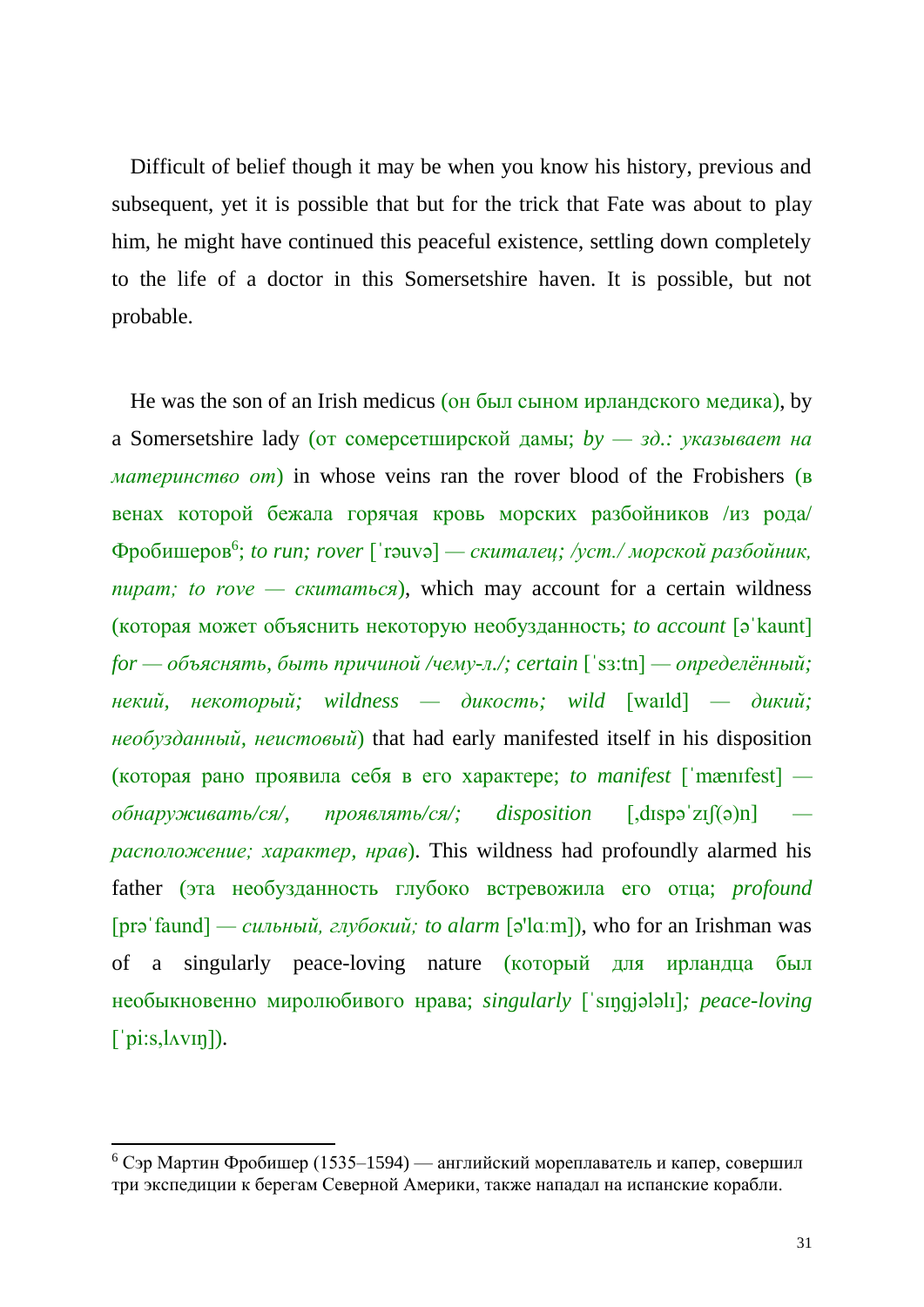He was the son of an Irish medicus, by a Somersetshire lady in whose veins ran the rover blood of the Frobishers, which may account for a certain wildness that had early manifested itself in his disposition. This wildness had profoundly alarmed his father, who for an Irishman was of a singularly peace-loving nature.

He had early resolved (он рано решил; *to resolve* [rɪˈzɔlv]) that the boy should follow his own honourable profession (что мальчик должен избрать его собственную благородную профессию; *to follow — следовать; заниматься /чем-л./; избирать /что-л./ своей профессией; honourable*  [ˈɔn(ə)rəbl]*; honour* [ˈɔnə] *— слава, честь, почёт, уважение; profession*  [ $pr\varphi$  [ $\varphi$ ]), and Peter Blood, being quick to learn (*и* Питер Блад, будучи сообразительным: «быстрым учиться») and oddly greedy of knowledge (и необычно жадным до знаний; *oddly — странно; odd — нечётный; странный; greed — жадность; knowledge* [ˈnɔlɪdʒ]), had satisfied his parent (порадовал своего родителя; *to satisfy* [ˈsætɪsfaɪ] *— удовлетворять; радовать, доставлять удовольствие*) by receiving at the age of twenty (получив в возрасте двадцати /лет/; *to receive* [rɪ'siːv]) the degree of baccalaureus medicinae (степень бакалавра медицины; *degree* [dɪ'griː]) at Trinity College, Dublin (в Тринити-Колледже в Дублине; *Trinity — Троица*).

He had early resolved that the boy should follow his own honourable profession, and Peter Blood, being quick to learn and oddly greedy of knowledge, had satisfied his parent by receiving at the age of twenty the degree of baccalaureus medicinae at Trinity College, Dublin.

His father survived that satisfaction by three months only (его отец пережил эту радость лишь на три месяца; *to survive* [səˈvaɪv] *— выжить; пережить; satisfaction* [,sætɪsˈfækʃ(ə)n] *— удовлетворение; удовольствие,*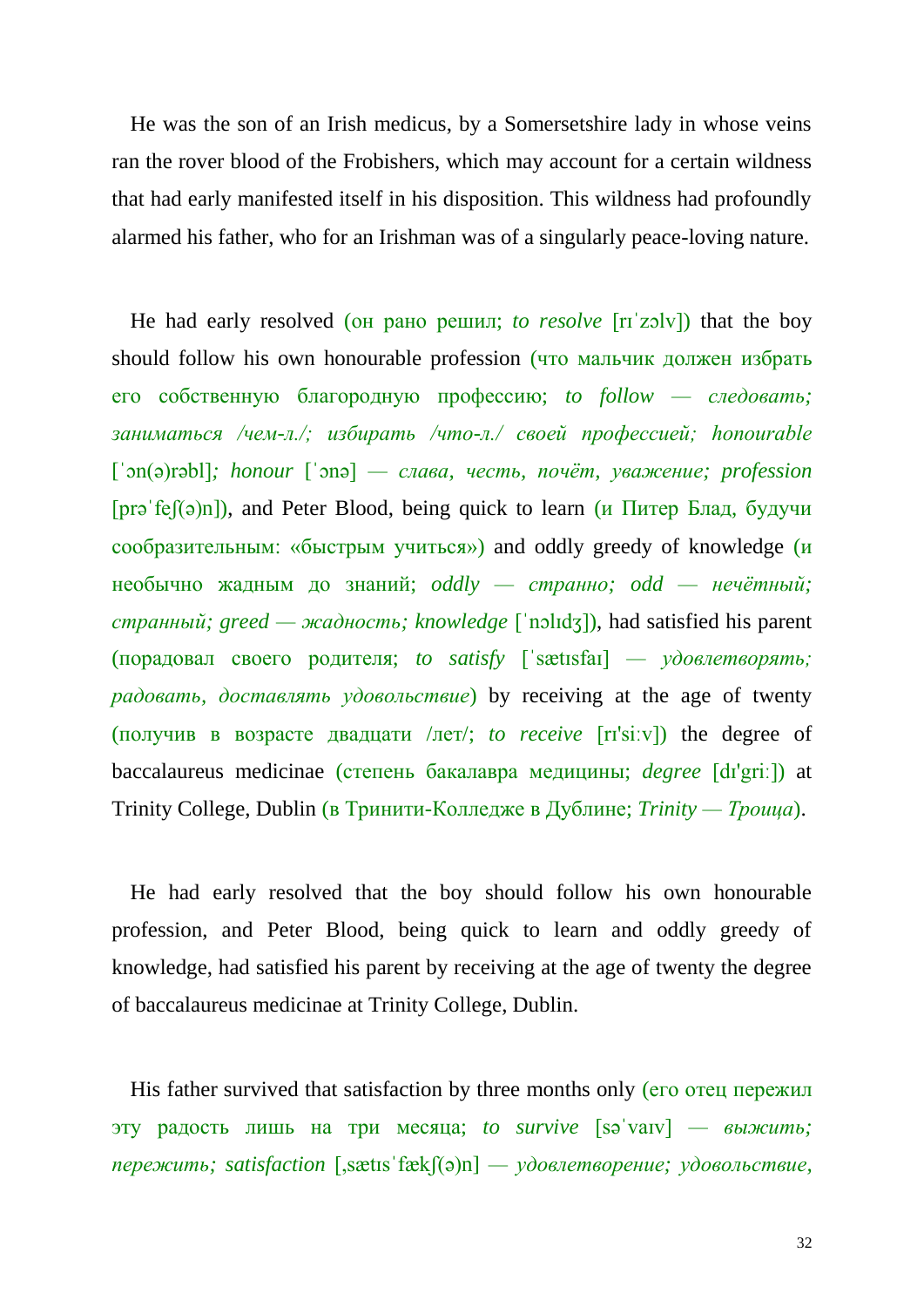*радость*). His mother had then been dead some years already (его мать уже несколько лет тогда была мёртвой = как умерла; *dead* [ded] *— мёртвый, умерший; already* [ɔ:lˈredɪ]). Thus Peter Blood came into an inheritance of some few hundred pounds (так Питер Блад унаследовал: «вошёл в наследство» примерно несколько сотен фунтов; *inheritance* [ɪnˈherɪt(ə)ns]*; pound* [paund]), with which he had set out to see the world (с которыми отправился в путь, чтобы увидеть мир; *to set out — выставлять /напоказ/; отправляться в путь, выезжать*) and give for a season a free rein to that restless spirit (и дать на какое-то время свободу тому беспокойному духу; *season* [ˈsi:z(ə)n] *— время года, сезон; промежуток времени; rein* [reɪn]  *повод, поводья; узда, сдерживающая сила; free rein — свобода действий; rest — покой*) by which he was imbued (которым был пронизан; *to imbue* [ɪmˈbju:] *— пропитывать; пронизывать*).

His father survived that satisfaction by three months only. His mother had then been dead some years already. Thus Peter Blood came into an inheritance of some few hundred pounds, with which he had set out to see the world and give for a season a free rein to that restless spirit by which he was imbued.

A set of curious chances (ряд любопытных случайностей; *set — комплект, набор; ряд, серия; curious* [ˈkjuərɪəs] *— любопытный; курьёзный, странный*) led him to take service with the Dutch (привёл его на службу к голландцам; *to lead; to take service* [`sɜ:vıs] *— поступить на службу*), then at war with France (/пребывавшим/ тогда в состоянии войны с Францией); and a predilection for the sea (а пристрастие к морю; *predilection*  [,pri:dɪˈlekʃ(ə)n] *— склонность, пристрастие*) made him elect that this service should be upon that element (заставило его выбрать, чтобы эта служба была в той стихии; *to elect* [ɪˈlekt] *— избирать /голосованием/;*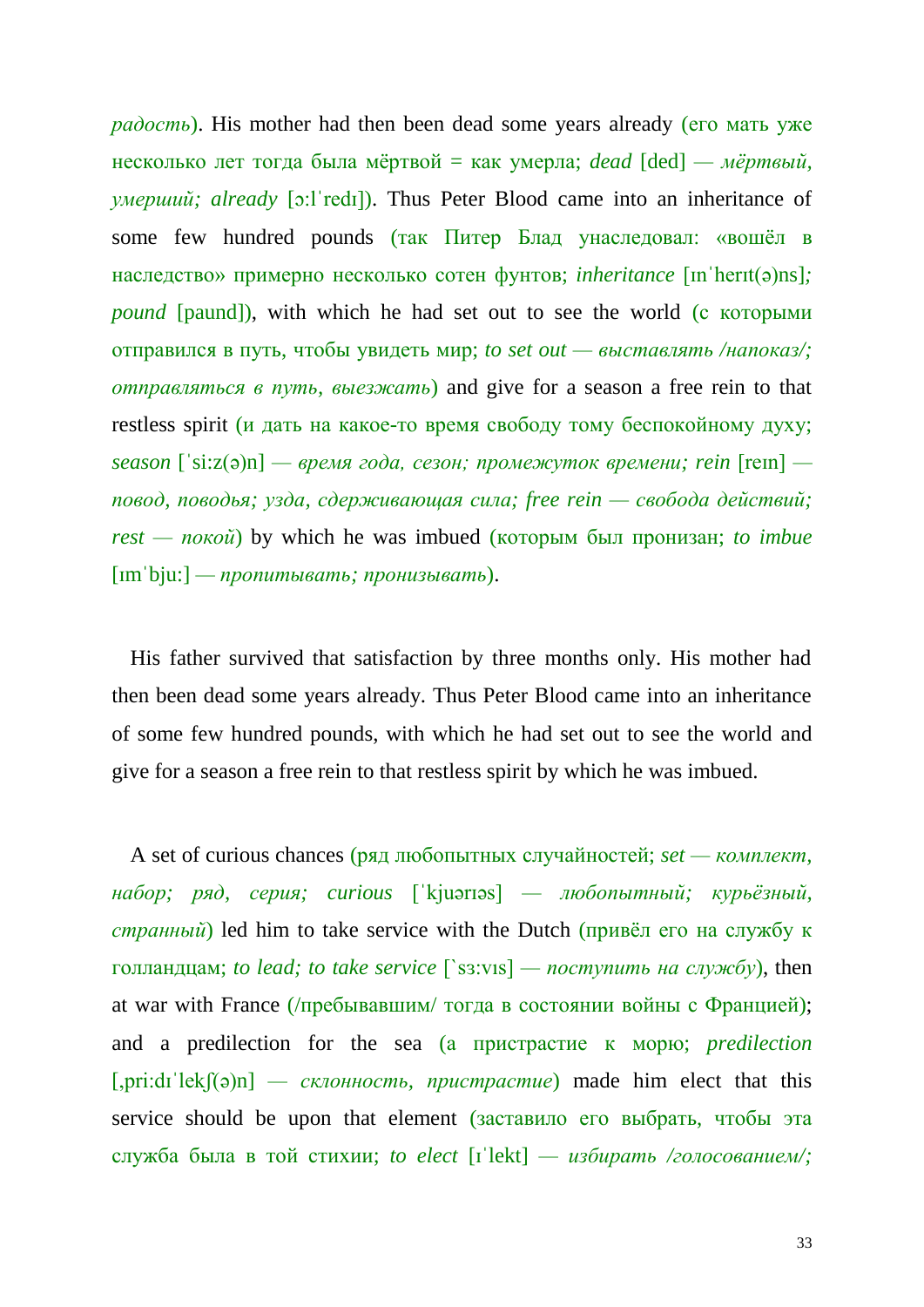*выбирать; to make — делать; заставлять; element* [ˈelɪmənt] *— элемент; стихия*). He had the advantage of a commission under the famous de Ruyter (он имел преимущество = *ему повезло* служить под началом знаменитого де Рёйтера; *advantage* [əd`vɑ:ntıʤ]*; commission* [kəˈmɪʃ(ə)n] *— полномочие; офицерское звание; обязанности офицера; комиссия; under — под /командованием, руководством, наблюдением и т. п. кого-л./; famous*  [ˈfeɪməs]), and fought in the Mediterranean engagement (и сражаться в средиземноморской битве; *fought* [fɔ:t]*; to fight — драться, сражаться; Mediterranean* [,meditə<sup>'</sup>reiniən]; *engagement* [in<sup>'</sup>geidʒmənt] *обязательство; /воен./ бой, схватка; to engage* [ɪnˈɡeɪdʒ] *— вовлекать; /воен./ завязывать бой*) in which that great Dutch admiral lost his life (в которой тот великий голландский адмирал лишился жизни; *admiral*  [ˈædm(ə)rəl]*; to lose* [lu:z] *— терять, утрачивать*).

A set of curious chances led him to take service with the Dutch, then at war with France; and a predilection for the sea made him elect that this service should be upon that element. He had the advantage of a commission under the famous de Ruyter, and fought in the Mediterranean engagement in which that great Dutch admiral lost his life.

After the Peace of Nimeguen (после Нимвегенского мира<sup>7</sup>) his movements are obscure (его перемещения неясны; *movement* [ˈmu:vmənt] *— /пере/движение, перемещение; to move* [mu:v] *— /пере/двигать/ся/; obscure*  [əbˈskjuə]). But we know (но мы знаем) that he spent two years in a Spanish prison (что он провёл два года в испанской тюрьме; *to spend — тратить; проводить /время/; prison* [ˈprɪz(ə)n]), though we do not know (хотя мы не

**.** 

<sup>&</sup>lt;sup>7</sup> Не́ймеген (ранее Нимвеген) — город в Голландии, где в 1678–1679 годах было подписано шесть мирных договоров, завершивших войну Франции с Голландией, Испанией, Австрией, Швецией и Данией.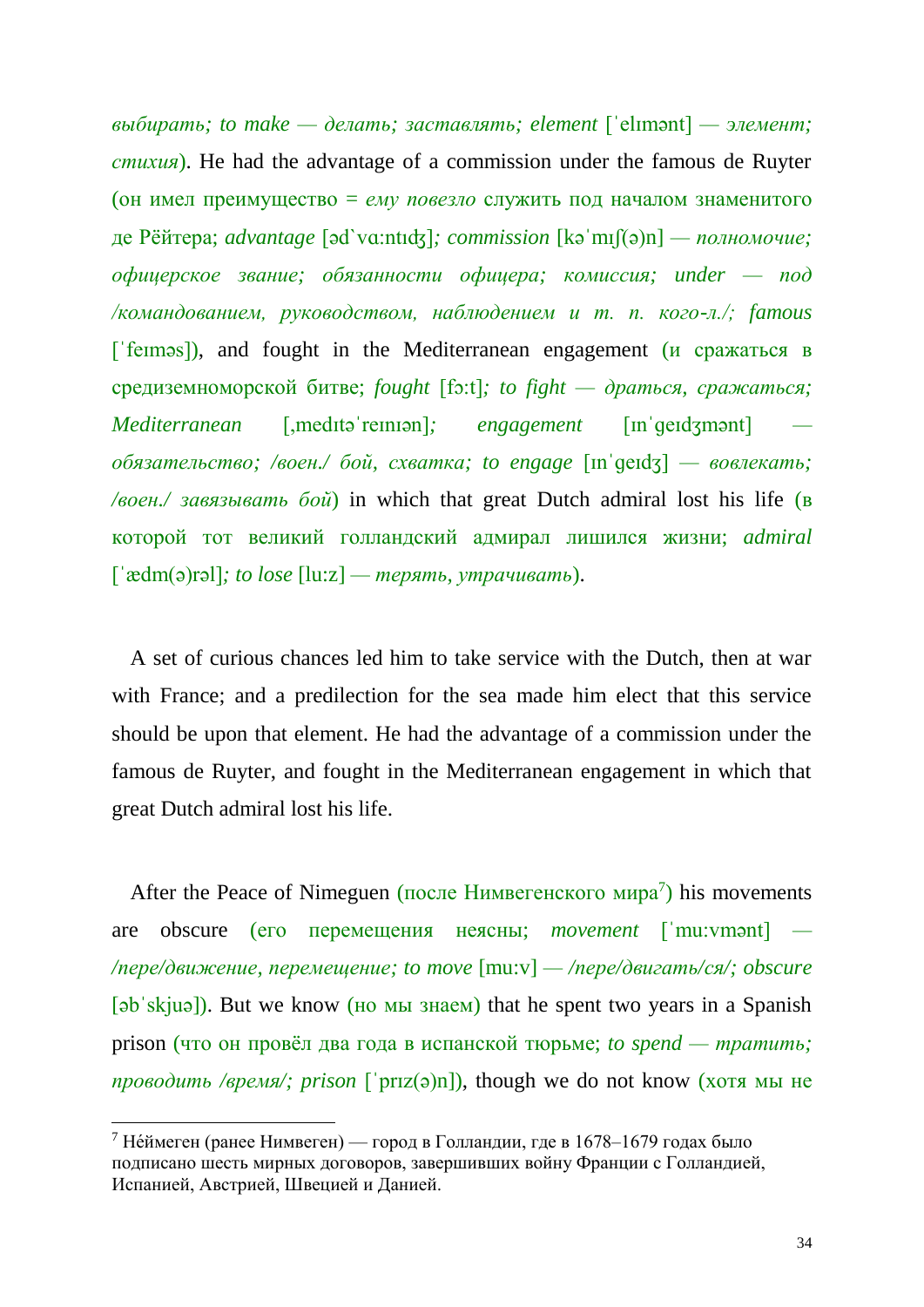знаем) how he contrived to get there (как он умудрился туда попасть; *to contrive* [kənˈtraɪv] *— придумывать, изобретать; суметь, ухитриться*). It may be due to this (это может быть связано именно с этим; *to be due to являться следствием; due* [dju:] *— должный; обязанный*) that upon his release (что по освобождении; *release* [rɪˈli:s]) he took his sword to France (он перенес шпагу во Францию; *to take; sword* [sɔ:d] — *меч; шпага*), and saw service with the French (и был на службе у французов; *to see service служить; to see — видеть; повидать; испытать, пережить*) in their warring upon the Spanish Netherlands (в их войне с Испанскими Нидерландами<sup>8</sup> ; *to war — воевать, вести войну; war — война*).

After the Peace of Nimeguen his movements are obscure. But we know that he spent two years in a Spanish prison, though we do not know how he contrived to get there. It may be due to this that upon his release he took his sword to France, and saw service with the French in their warring upon the Spanish Netherlands.

Having reached, at last, the age of thirty-two (достигнув наконец возраста тридцати двух /лет/; *to reach — протягивать /руку/; доходить, достигать*), his appetite for adventure surfeited (/поскольку/ его жажда приключений удовлетворилась; *appetite* [ˈæpɪtaɪt] *— аппетит; жажда, вкус, склонность; to surfeit* [ˈsɜ:fıt] *— проявлять чрезмерность в еде; пресыщать, be surfeited — пресытиться*), his health having grown indifferent (а здоровье пошатнулось: «стало неважным»; *health* [helθ]*; to grow — расти; становиться*) as the result of a neglected wound (как результат запущенного ранения; *result* [rɪˈzʌlt] *— результат; итог, следствие; to neglect* [nɪˈɡlekt] *— пренебрегать; забрасывать; wound*  **.** 

<sup>&</sup>lt;sup>8</sup> Испанские Нидерланды (1556–1714) — Южные Нидерланды под управлением Испании.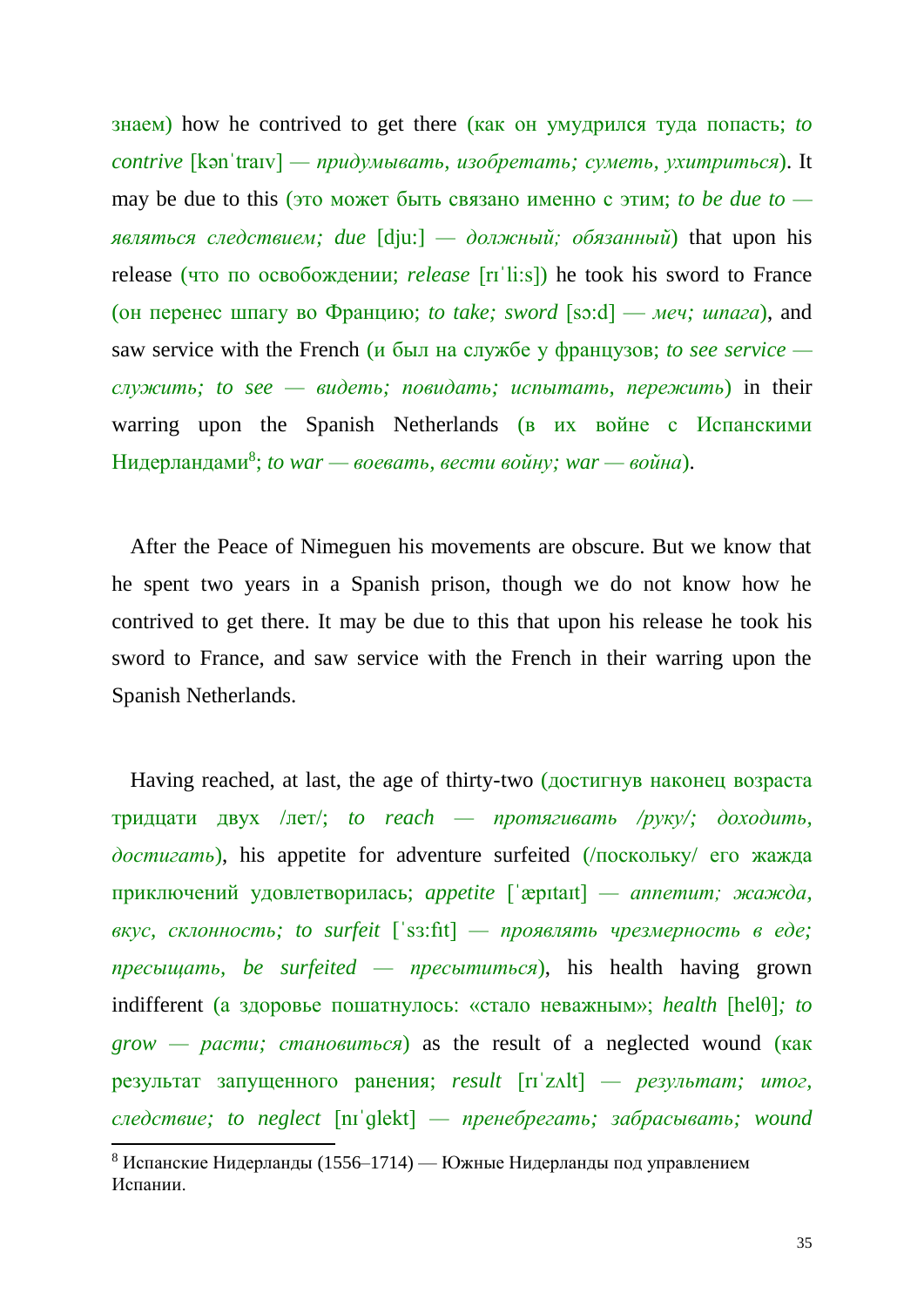[wu:nd] *— рана, ранение*), he was suddenly overwhelmed by homesickness (его внезапно охватила тоска по родине; *sudden — внезапный; to overwhelm*  [,əuvəˈwelm] *— ошеломлять, поражать; переполнять, овладевать /о чувствах/; sickness — болезнь; homesick — тоскующий по дому, по родине; sick — /брит./ чувствующий тошноту; /амер./ больной; страдающий, тоскующий*). He took ship from Nantes (он сел на корабль из Нанта; *to take — брать; садиться /на автобус, корабль и т. д./*) with intent to cross to Ireland (с намерением уплыть в Ирландию; *intent* [ɪnˈtent]*; to cross пересекать, переправляться*).

Having reached, at last, the age of thirty-two, his appetite for adventure surfeited, his health having grown indifferent as the result of a neglected wound, he was suddenly overwhelmed by homesickness. He took ship from Nantes with intent to cross to Ireland.

But the vessel being driven by stress of weather into Bridgewater Bay (но поскольку шторм загнал судно в Бриджуотерскую бухту; *vessel* [ˈves(ə)l] *— сосуд; корабль, судно; driven* [ˈdrɪv(ə)n]*; to drive* [draɪv] *— ездить; гнать, нести /ветром, течением/; stress of weather — буря, штормовая погода; stress — стресс; давление, напряжение*), and Blood's health having grown worse during the voyage (а здоровье Блада ухудшилось: «стало хуже» во время плавания; *during* [ˈdjuərɪŋ] *— в течение, во время; voyage* [ˈvɔɪɪdʒ] *— плавание, морское путешествие*), he decided to go ashore there (он решил сойти на берег там; *to decide* [dɪˈsaɪd]*; shore — берег /моря, озера, океана/; побережье*), additionally urged to it by the fact (дополнительно побуждаемый к этому тем фактом; *additionally* [əˈdɪʃ(ə)n(ə)lɪ]*; to add прибавлять*) that it was his mother's native soil (что это родина: «родная земля» его матери; *native* ['neɪtɪv]).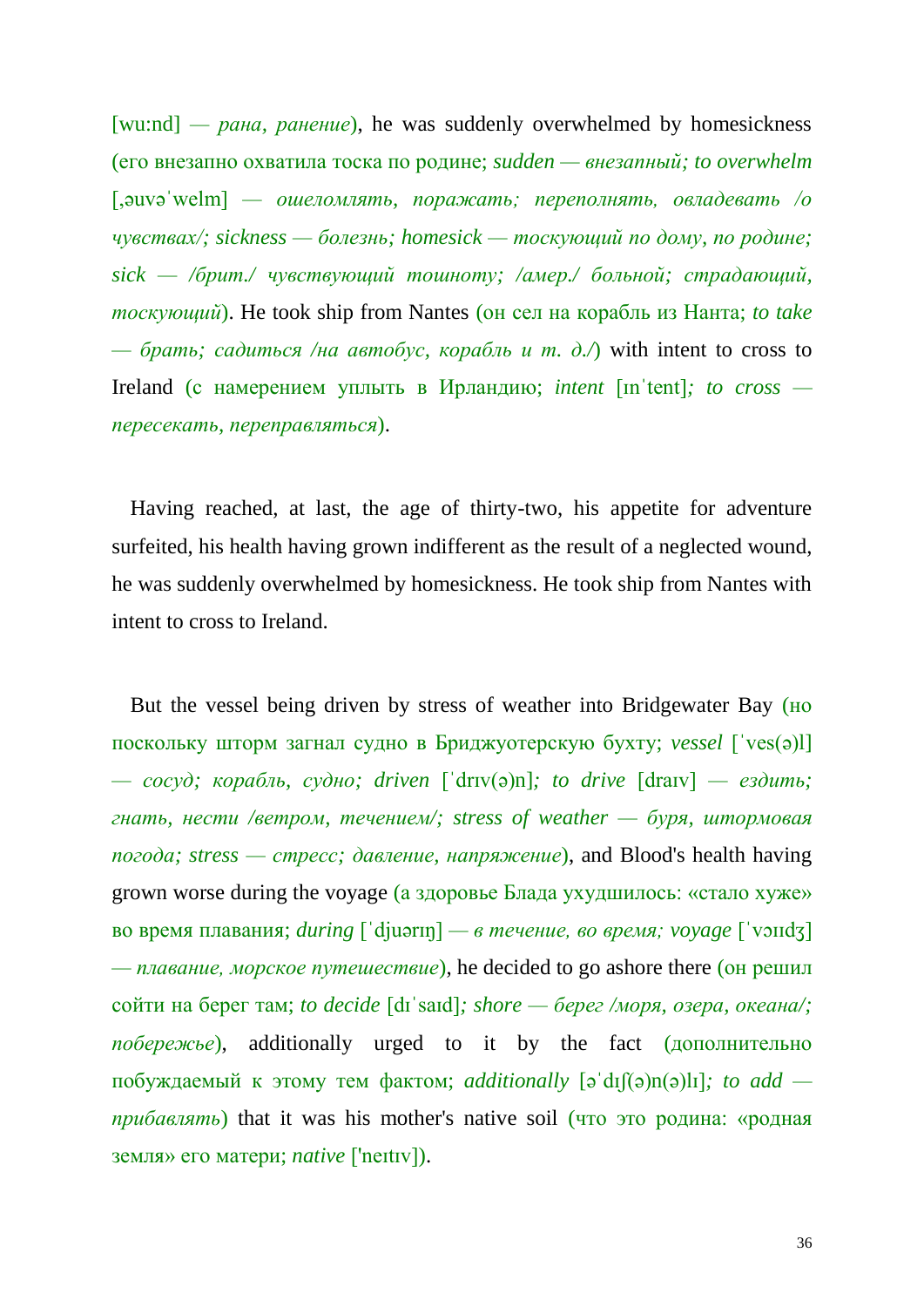But the vessel being driven by stress of weather into Bridgewater Bay, and Blood's health having grown worse during the voyage, he decided to go ashore there, additionally urged to it by the fact that it was his mother's native soil.

Thus in January of that year 1685 (так в январе того 1685 года; *January*   $\lceil d_3 \text{zen}(a) r \rceil$ ) he had come to Bridgewater (он прибыл в Бриджуотер), possessor of a fortune (владелец состояния; *possessor* [pəˈzesə]*; to possess*  [pəˈzes] *— владеть, обладать; fortune* [ˈfɔ:ʧən] *— фортуна; счастье; богатство, состояние*) that was approximately the same (которое было приблизительно таким же; *approximately* [əˈprɔksɪmɪtlɪ]) as that with which he had originally set out from Dublin (с каким он изначально отправился из Дублина) eleven years ago (одиннадцать лет назад).

Thus in January of that year 1685 he had come to Bridgewater, possessor of a fortune that was approximately the same as that with which he had originally set out from Dublin eleven years ago.

Because he liked the place (поскольку ему понравилось место), in which his health was rapidly restored to him (в котором здоровье быстро к нему вернулось; *rapid* ['ræpɪd] *— быстрый; to restore* [rɪ'stɔː] *— возвращать на место, в прежнее состояние; восстанавливать*), and because he conceived (и поскольку он понял) that he had passed through adventures enough for a man's lifetime (что пережил приключения, достаточные для целой жизни; *to passed through* [θru:] *— проходить через; пережить, испытать /лишения, трудности/; lifetime — продолжительность жизни; целая жизнь*), he determined to settle there (он решил поселиться здесь; *to determine* [dıˈtɜ:mın] *— определять; решать*), and take up at last the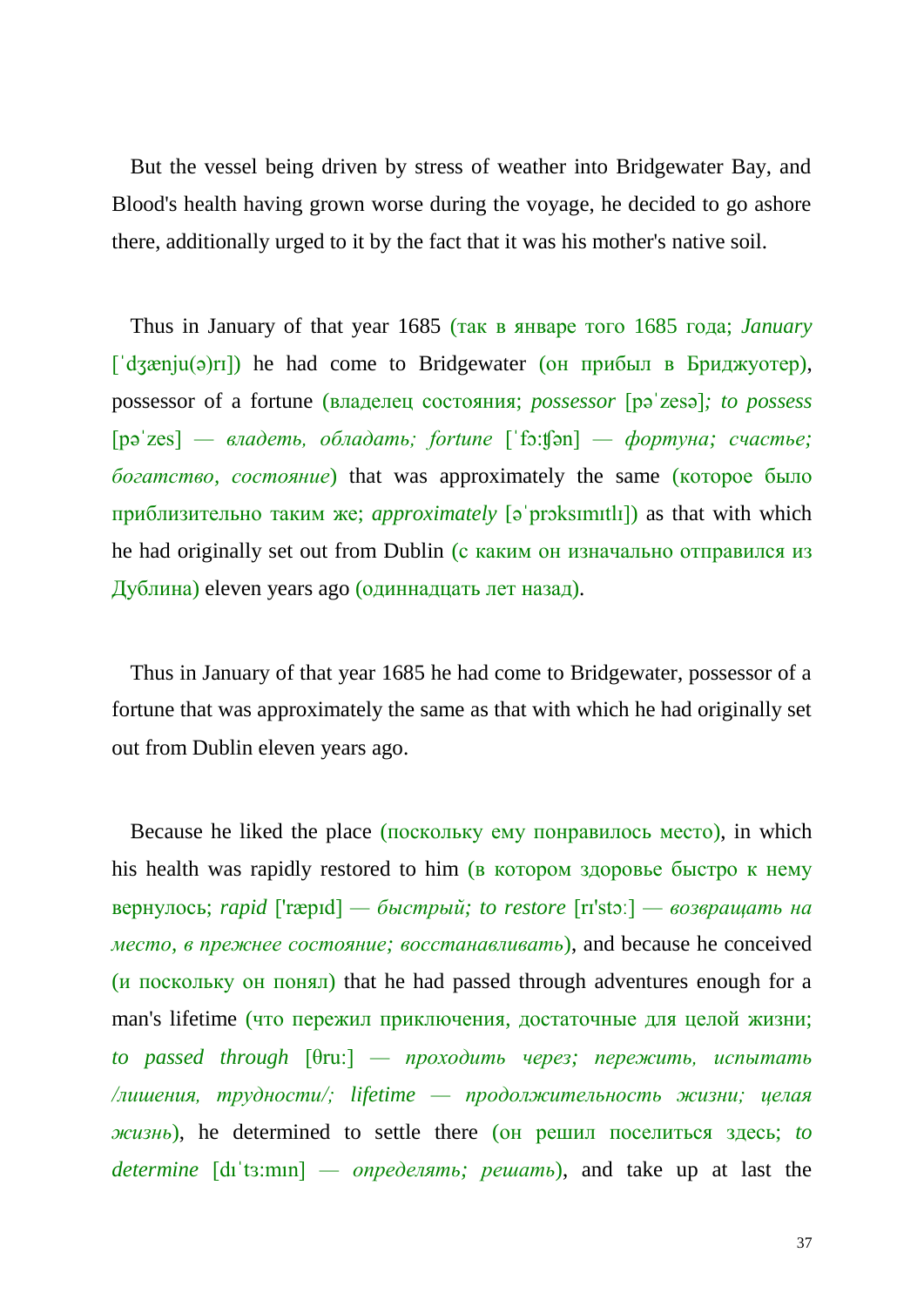profession of medicine (заняться наконец-то медицинской профессией; *to take up — поднимать; браться /за что-л./, заниматься /чем-л./; medicine*  [ˈmeds(ə)n, ˈmedɪsɪn] *— медицина*) from which he had, with so little profit, broken away (от которой он, с такой малой выгодой, отошёл; *profit* [ˈprɔfɪt]*; to break away — отрываться; отдалиться; избавиться, покончить; to break* [breık] *— ломать/ся/*).

Because he liked the place, in which his health was rapidly restored to him, and because he conceived that he had passed through adventures enough for a man's lifetime, he determined to settle there, and take up at last the profession of medicine from which he had, with so little profit, broken away.

That is all his story (вот и вся его история), or so much of it as matters (или так много  $e\ddot{e} = ma e\ddot{e}$  *часть*, что имеет значение) up to that night (до той ночи), six months later (шесть месяцев спустя), when the battle of Sedgemoor was fought (когда произошла битва при Седжмуре; *fought* [fɔ:t]*; to fight драться, сражаться*).

Deeming the impending action no affair of his (считая предстоящее сражение не своим делом; *to impend* [ɪm'pend] *— надвигаться; нависать /об опасности/; action* [ˈækʃ(ə)n] *— действие; бой, сражение*), as indeed it was not (как в самом деле оно и было), and indifferent to the activity ( $\mu$ равнодушный к активности) with which Bridgewater was that night agog (которой Бриджуотер был охвачен в ту ночь; *agog* [ə'gɔg]  *возбуждённый, сгорающий от любопытства или нетерпения*), Mr. Blood closed his ears to the sounds of it (мистер Блад закрыл уши = *остался глух* к её звукам; *sound* [saund]), and went early to bed (и рано лёг спать; *to go to bed — отправляться спать: «в постель»*).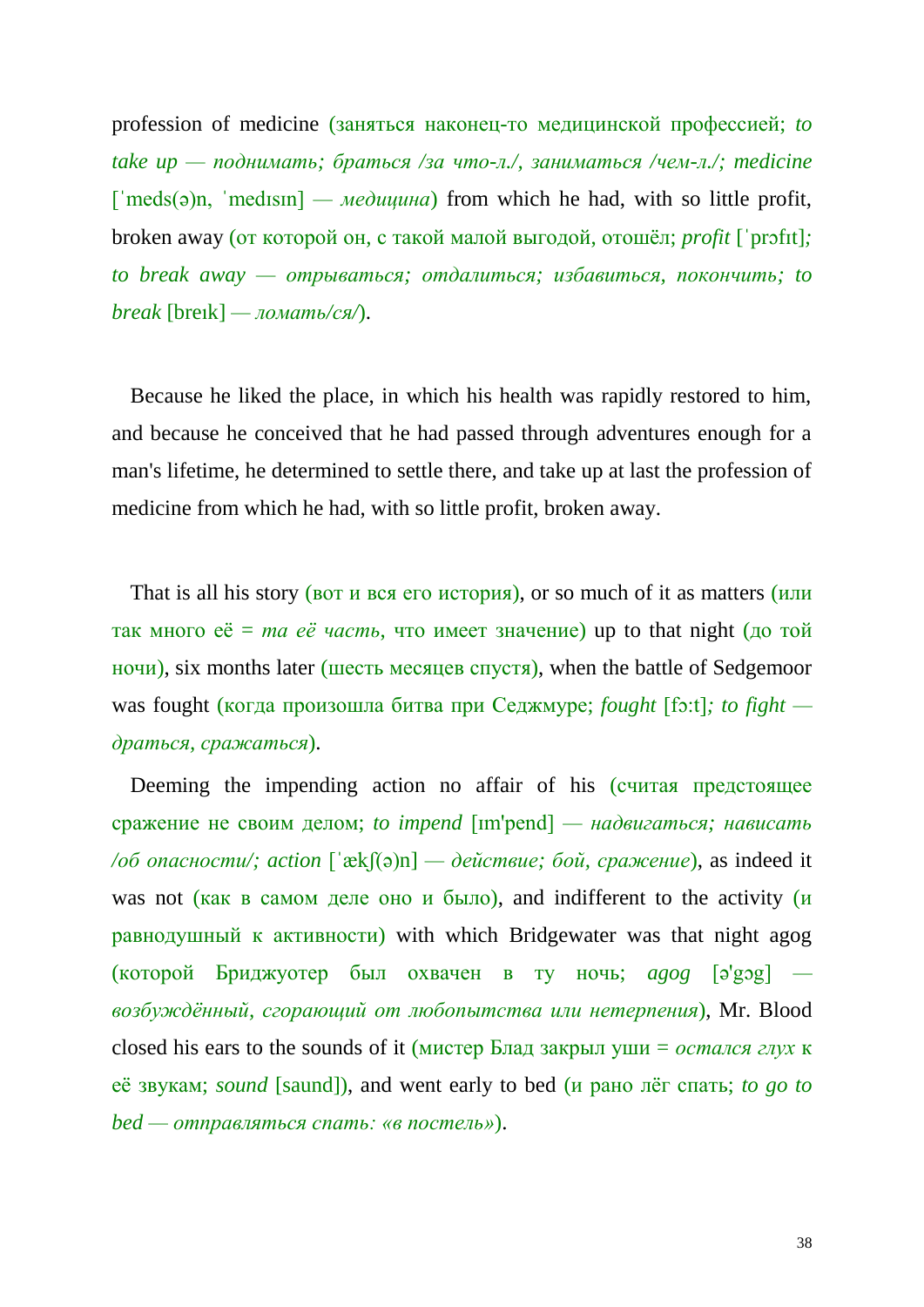That is all his story, or so much of it as matters up to that night, six months later, when the battle of Sedgemoor was fought.

Deeming the impending action no affair of his, as indeed it was not, and indifferent to the activity with which Bridgewater was that night agog, Mr. Blood closed his ears to the sounds of it, and went early to bed.

He was peacefully asleep long before eleven o'clock (он спокойно уснул задолго до одиннадцати вечера; *asleep — спящий*), at which hour, as you know (в котором часу, как вы знаете), Monmouth rode but with his rebel host along the Bristol Road (Монмут двинулся лишь со своим мятежным войском по Бристольской дороге; *to ride — ехать верхом, скакать; направляться; rebel* [ˈreb(ə)l] *— повстанец, мятежник; host* [həust]  *масса, толпа; /поэт./ войско*), circuitously to avoid the marshland (окольным путём, чтобы избежать болотистой местности; *circuitous* [sɜ:ˈkju:ıtəs]  *кружный, окольный /о пути/; to avoid* [ə'vɔɪd]*; marsh — болото; land земля*) that lay directly between himself and the Royal Army (что лежала прямо между ним и Королевской армией; *to lie — лежать; располагаться; direct* [d(a)ıˈrekt] *— прямой*).

He was peacefully asleep long before eleven o'clock, at which hour, as you know, Monmouth rode but with his rebel host along the Bristol Road, circuitously to avoid the marshland that lay directly between himself and the Royal Army.

You also know (вы также знаете) that his numerical advantage (что его численное превосходство; *numerical* [nju:ˈmerɪkl] *— числовой; численный*)—possibly counter-balanced (вероятно, уравновешенное; *counterbalance* [ˈkauntə,bæləns] *— /тех./ противовес; уравновешивание*) by

39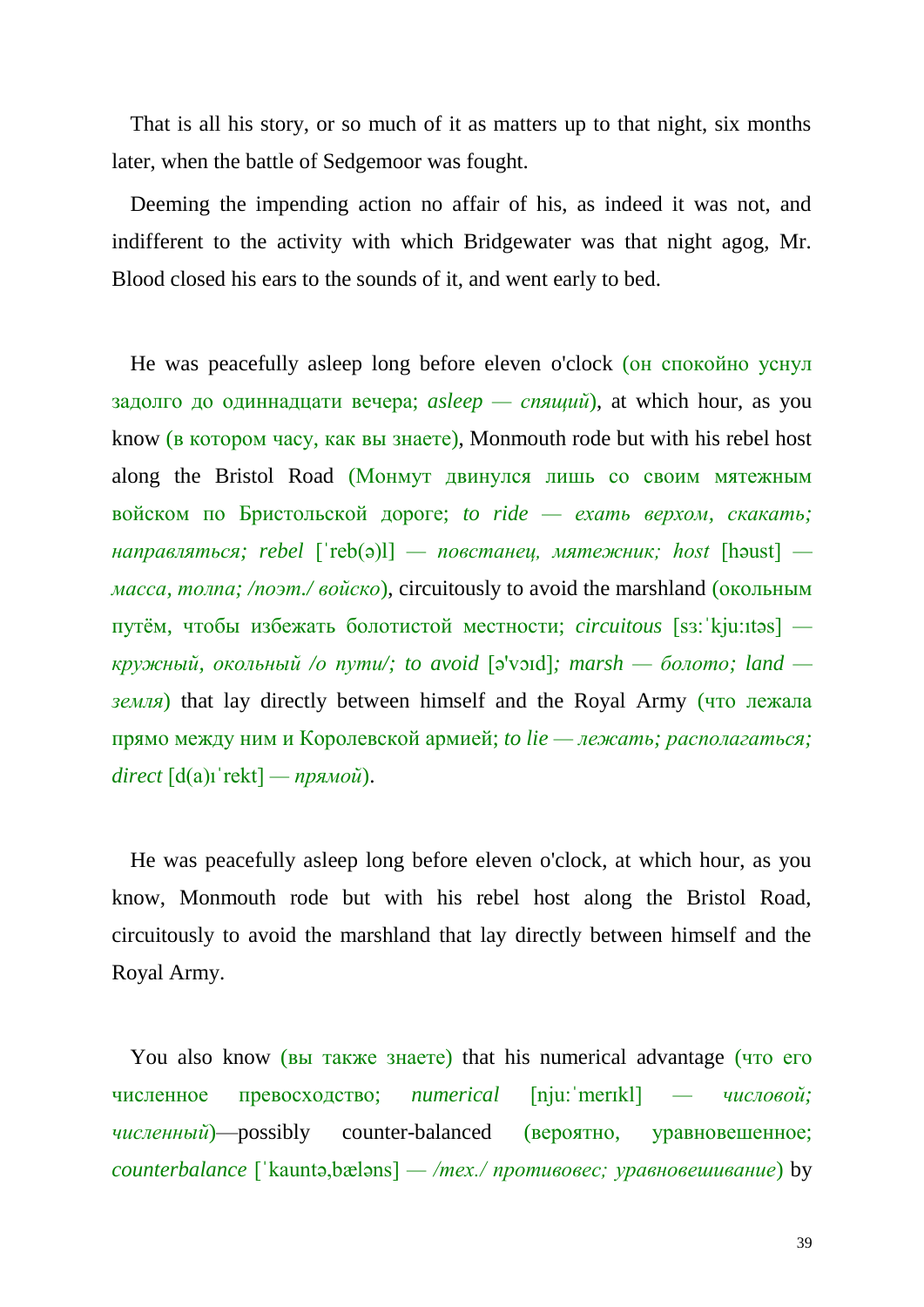the greater steadiness of the regular troops (большей выдержкой регулярных войск; *steadiness* [ˈstedɪnəs] *— уравновешенность; самообладание; regular*  [ˈreɡjələ]*; troop — отряд, группа людей; troops — войска*) on the other side (с другой стороны)—and the advantages (и преимущества; *advantage* [əd'vɑːntɪʤ]) he derived from falling by surprise upon an army (/которые/ Монмут извлёк из неожиданного нападения на армию; *to fall — падать; нападать; by surprise — неожиданно, врасплох; surprise* [səˈpraɪz]  *сюрприз; неожиданное нападение*) that was more or less asleep (которая более или менее спала), were all lost to him (были совсем утрачены для него) by blundering and bad leadership (из-за грубых ошибок и плохого руководства; *to blunder — грубо ошибаться; leader* [ˈli:də]  *руководитель; командир; лидер; to lead — вести; руководить; командовать*) before ever he was at grips with Feversham (ещё до того, как он вступил в бой с Февершемом; *grip — схватывание; сжатие; to come to grips with — схватиться /о борцах/; подойти вплотную, вступить в борьбу*).

You also know that his numerical advantage—possibly counter-balanced by the greater steadiness of the regular troops on the other side—and the advantages he derived from falling by surprise upon an army that was more or less asleep, were all lost to him by blundering and bad leadership before ever he was at grips with Feversham.

The armies came into collision (армии пришли в столкновение  $=$ столкнулись; *collision* [kəˈlɪʒ(ə)n]) in the neighbourhood of two o'clock in the morning (около двух часов утра; *in the neighbourhood of — по соседству с, поблизости от; примерно; neighbourhood* [ˈneɪbəhud] *— соседство; близость; neighbour* [ˈneɪbə] *— сосед, соседка*). Mr. Blood slept undisturbed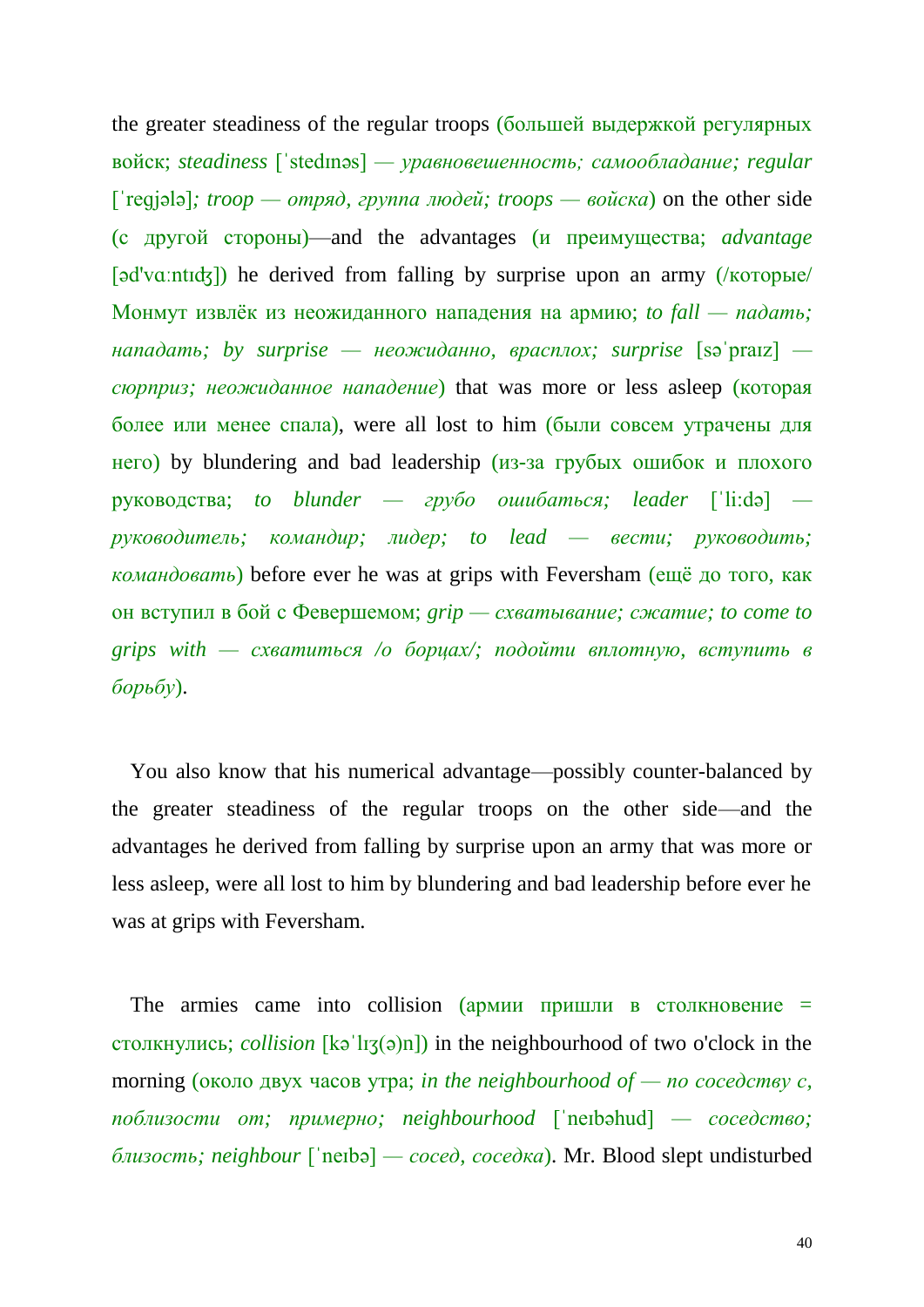(мистер Блад спал, не потревоженный; *to sleep; to disturb* [dɪ'stɜːb]  *волновать, тревожить*) through the distant boom of cannon (далёким гулом пушек; *through* [θru:] *— через; по причине, из-за; distant* [ˈdɪst(ə)nt]*; cannon /мн. ч. cannon/ — пушка, орудие*). Not until four o'clock (не до = *лишь* в четыре часа), when the sun was rising (когда солнце /начало/ подниматься;  $\tau$  *to rise*  $\lceil \text{raz} \rceil$  *— восходить*) to dispel the last wisps of mist (чтобы рассеять = *разгоняя* последние облачка тумана; *to dispel* [dɪˈspel]*; wisp — пучок, клок /соломы, сена/; клочок, след, остаток; дымок*) over that stricken field of battle (над тем полем брани; *stricken field — поле брани; stricken поражённый /болезнью, горем/; /книжн./ раненый; больной; to strike ударять, поражать*), did he awaken from his tranquil slumbers (он пробудился от спокойного сна; *to awake* [ə'weɪk] *— пробуждать/ся/; tranquil* [ˈtræŋkwɪl] *— спокойный, мирный; slumber — /поэт./ сон*).

The armies came into collision in the neighbourhood of two o'clock in the morning. Mr. Blood slept undisturbed through the distant boom of cannon. Not until four o'clock, when the sun was rising to dispel the last wisps of mist over that stricken field of battle, did he awaken from his tranquil slumbers.

He sat up in bed (он сел в постели; *to sit — сидеть; садиться; to sit up садиться /из лежачего положения/*), rubbed the sleep from his eyes (протёр от сна глаза: «вытер сон из глаз»), and collected himself (и собрался с мыслями; *to collect* [kə'lekt] *oneself — овладеть собой, прийти в себя, опомниться, собраться с мыслями: «собрать себя»*). Blows were thundering upon the door of his house (удары грохотали по двери его дома), and a voice was calling incoherently  $(\mu$  /чей-то/ голос кричал бессвязно; *incoherently* [,ɪnkəuˈhɪər(ə)ntlɪ]*; coherent* [kəuˈhɪər(ə)nt] *— связный; понятный*). This was the noise (именно этот шум; *noise* [nɔɪz]) that had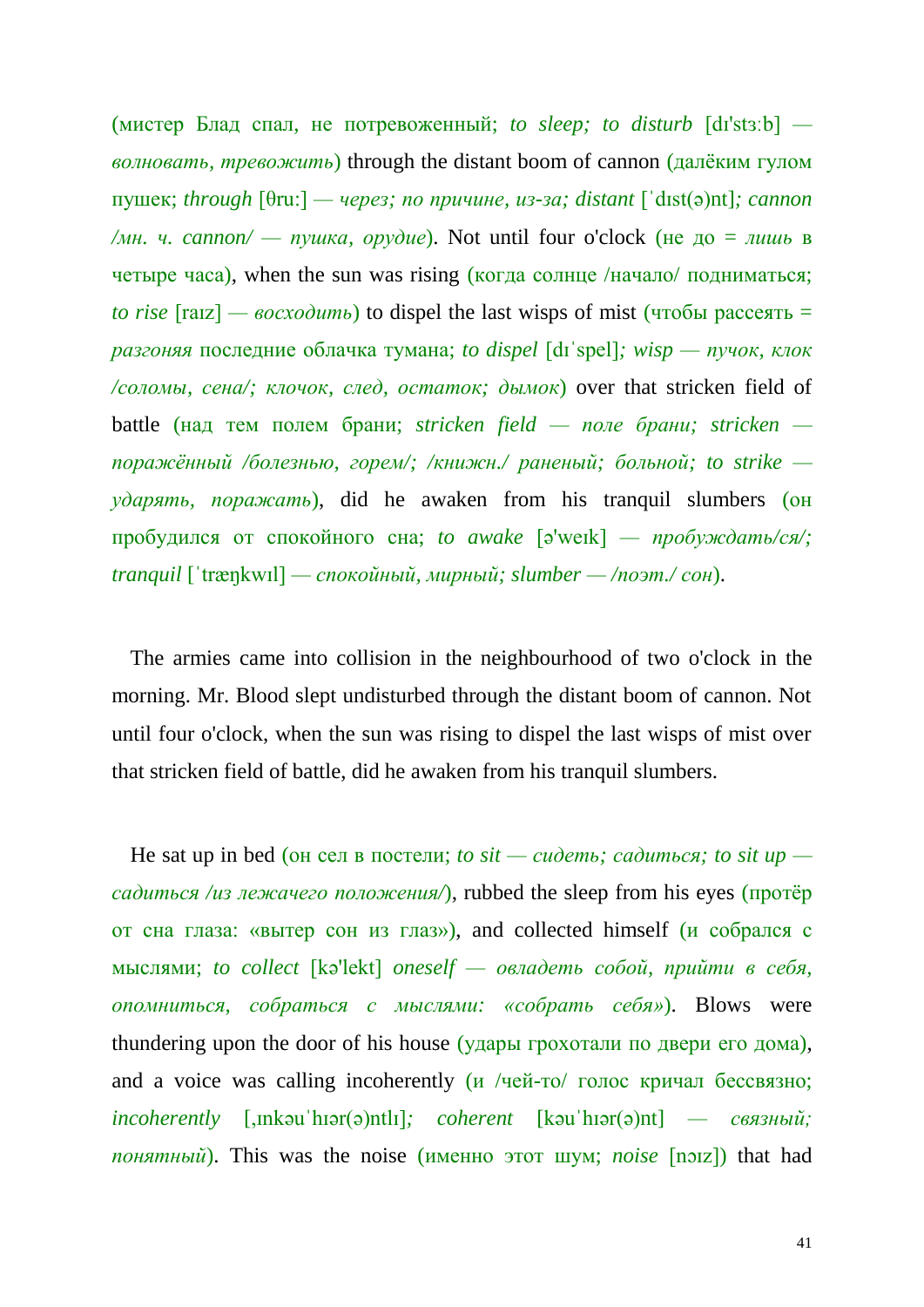aroused him (разбудил его; *to arouse* [əˈrauz]). Conceiving that he had to do with some urgent obstetrical case (полагая, что ему придётся иметь дело с каким-то срочным случаем родовспоможения; */to have/ to do with — иметь дело с, заниматься; urgent* [ˈɜ:ʤ(ə)nt]*; obstetrical* [əbˈstetrɪkəl]  *акушерский, родовспомогательный; case — случай; случай заболевания*), he reached for bedgown and slippers (он потянулся за ночным халатом и тапками; *bedgown* [ˈbedɡaun] *— /женская/ ночная рубашка; gown платье /женское/; халат; ночная рубашка*), to go below (чтобы спуститься вниз).

He sat up in bed, rubbed the sleep from his eyes, and collected himself. Blows were thundering upon the door of his house, and a voice was calling incoherently. This was the noise that had aroused him. Conceiving that he had to do with some urgent obstetrical case, he reached for bedgown and slippers, to go below.

On the landing (на лестничной площадке) he almost collided with Mrs. Barlow (он едва не столкнулся с миссис Барлоу; *to collide* [kə'laɪd]), newrisen and unsightly (только вставшей и нечёсаной; *new — новый; недавно, только что; to rise* [raɪz] *— восходить; вставать /на ноги, после сна/; unsightly* [ʌnˈsaɪtlɪ] *— некрасивый, неприглядный; sight — зрение; /красивый/ вид*), in a state of panic (в состоянии паники; *panic ['pænɪk]*). He quieted her cluckings with a word of reassurance (он успокоил её кудахтанья словом утешения; *to quiet* [ˈkwaɪət]*; to cluck — кудахтать; reassurance* [,ri:əˈʃuər(ə)ns] *— уверение; утешение; подбадривание*), and went himself to open (и сам пошёл открывать).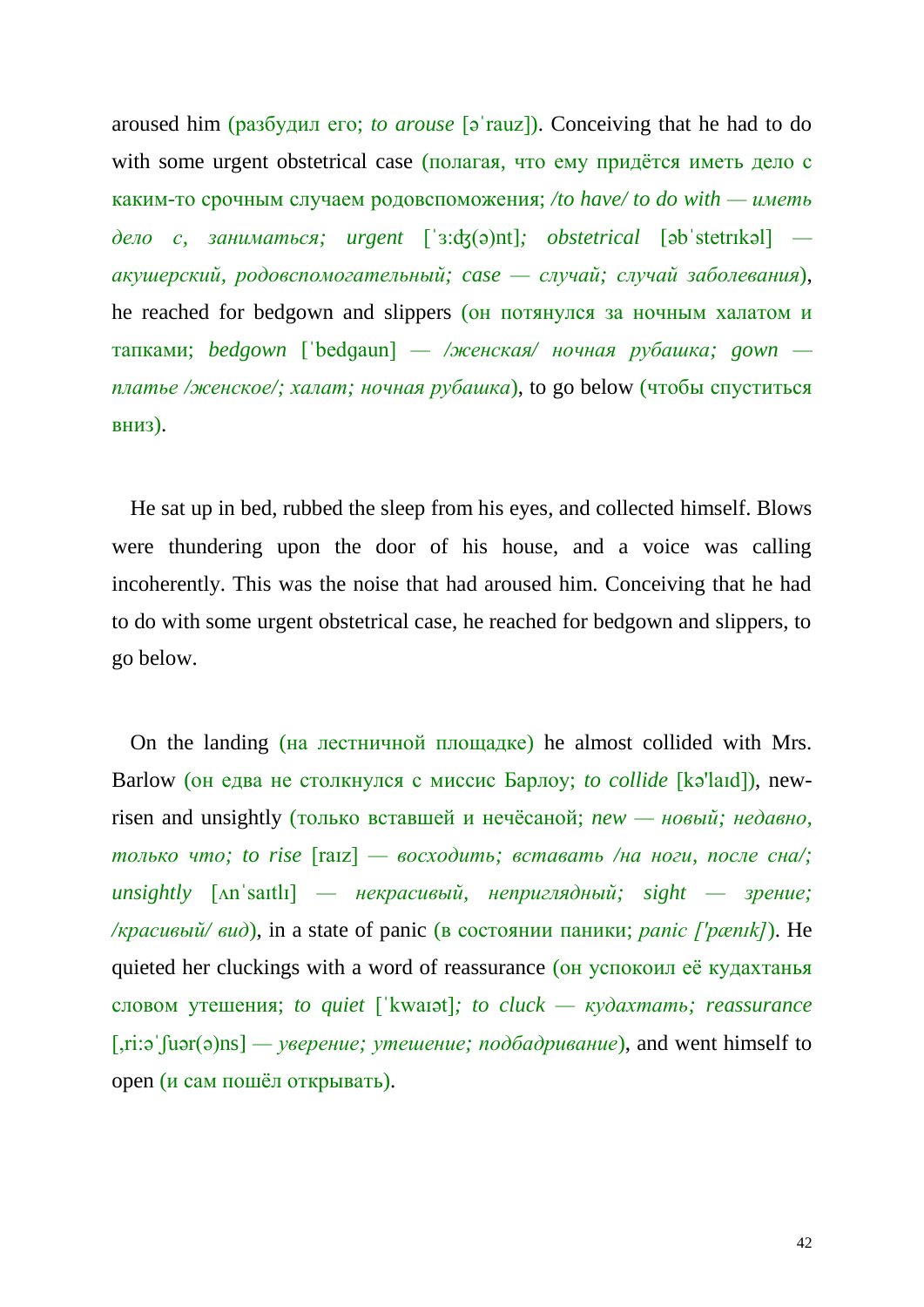On the landing he almost collided with Mrs. Barlow, new-risen and unsightly, in a state of panic. He quieted her cluckings with a word of reassurance, and went himself to open.

There in slanting golden light (там в косом золотом свете; *golden золотистый; золотой; gold — золото*) of the new-risen sun (только поднявшегося солнца) stood a breathless, wild-eyed man (стоял запыхавшийся человек с безумным взором; *to stand; breathless* [ˈbreθləs]  *запыхавшийся; задыхающийся; бездыханный; breath — дыхание*) and a steaming horse (и взмыленная лошадь; *steaming — выделяющий пар; steam — пар*). Smothered in dust and grime (покрытый пылью и грязью; *to smother*  [ˈsmʌðə] *— душить; густо покрывать; grime — глубоко въевшаяся грязь, сажа*), his clothes in disarray (одежда его /была/ в беспорядке), the left sleeve of his doublet hanging in rags (левый рукав его дублета<sup>9</sup> висел в лохмотьях; *doublet* [ˈdʌblɪt]), this young man opened his lips to speak (этот молодой человек открыл губы, чтобы заговорить), yet for a long moment remained speechless (однако долгую минуту оставался немым; *moment миг, момент, минута; speech — речь*).

There in slanting golden light of the new-risen sun stood a breathless, wildeyed man and a steaming horse. Smothered in dust and grime, his clothes in disarray, the left sleeve of his doublet hanging in rags, this young man opened his lips to speak, yet for a long moment remained speechless.

In that moment (в ту минуту) Mr. Blood recognized him for the young shipmaster, Jeremiah Pitt (мистер Блад узнал в нём молодого капитана

**.** 

<sup>&</sup>lt;sup>9</sup> Дублет — род камзола, мужская верхняя одежда, распространённая в Западной Европе в период с 1330-х годов по 1670-е года.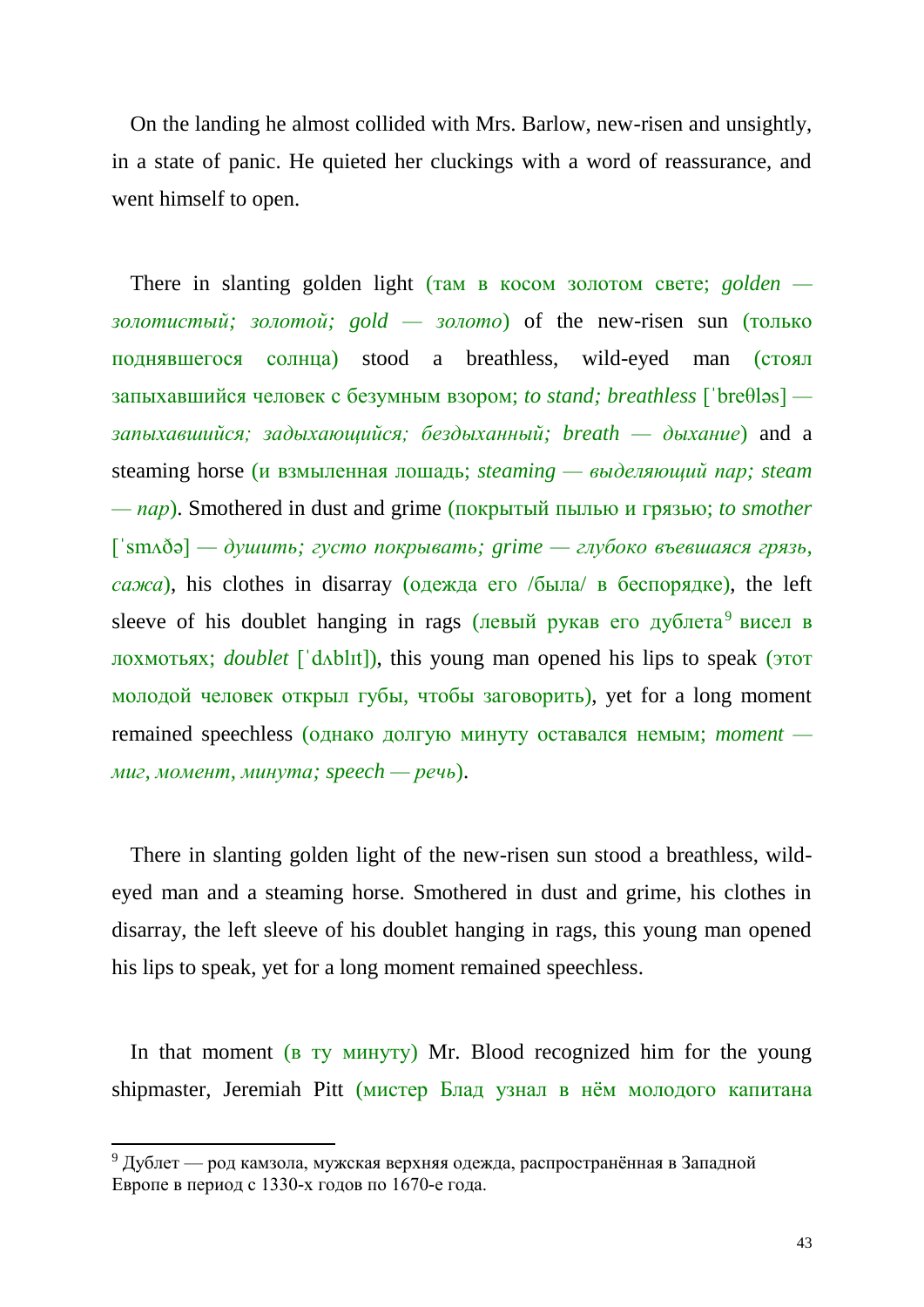Джеремаю Питта; *to recognize* [ˈrekəɡnaɪz]), the nephew of the maiden ladies opposite (племянника незамужних дам напротив; *opposite* [ˈɔpəzɪt]  *противоположный; напротив*), one who had been drawn by the general enthusiasm (человека, который был втянут общим воодушевлением; *enthusiasm* [ɪnˈθju:zɪæz(ə)m] *— восторг, восторженность; воодушевление, энтузиазм*) into the vortex of that rebellion (в водоворот того восстания). The street was rousing (улица просыпалась), awakened by the sailor's noisy advent (разбуженная шумным прибытием моряка; *noisy* [ˈnɔɪzɪ]*; advent*  [ˈædvənt] *— /книжн./ прибытие, приход*); doors were opening (открывались двери), and lattices were being unlatched (и отпирались решётки /на окнах/; *to unlatch — открывать запор, освобождать защёлку; to latch запирать на защёлку, задвижку; latch — щеколда, защёлка*) for the protrusion of anxious, inquisitive heads (для высовывания беспокойных любопытных голов; *protrusion* [prəˈtru:ʒ(ə)n]; *anxious* [ˈæŋ(k)ʃəs]  *беспокоящийся; тревожный, беспокойный; inquisitive* [ɪnˈkwɪzətɪv]).

In that moment Mr. Blood recognized him for the young shipmaster, Jeremiah Pitt, the nephew of the maiden ladies opposite, one who had been drawn by the general enthusiasm into the vortex of that rebellion. The street was rousing, awakened by the sailor's noisy advent; doors were opening, and lattices were being unlatched for the protrusion of anxious, inquisitive heads.

"Take your time, now (пожалуйста, не спешите: «возьмите время»; *now сейчас; пожалуйста, послушайте*)," said Mr. Blood (сказал мистер Блад). "I never knew speed made by overhaste (никогда не знал скорость, сделанную излишней поспешностью = никогда не видел, чтобы излишняя спешка приводила к добру; *haste — поспешность, торопливость; спешка*)."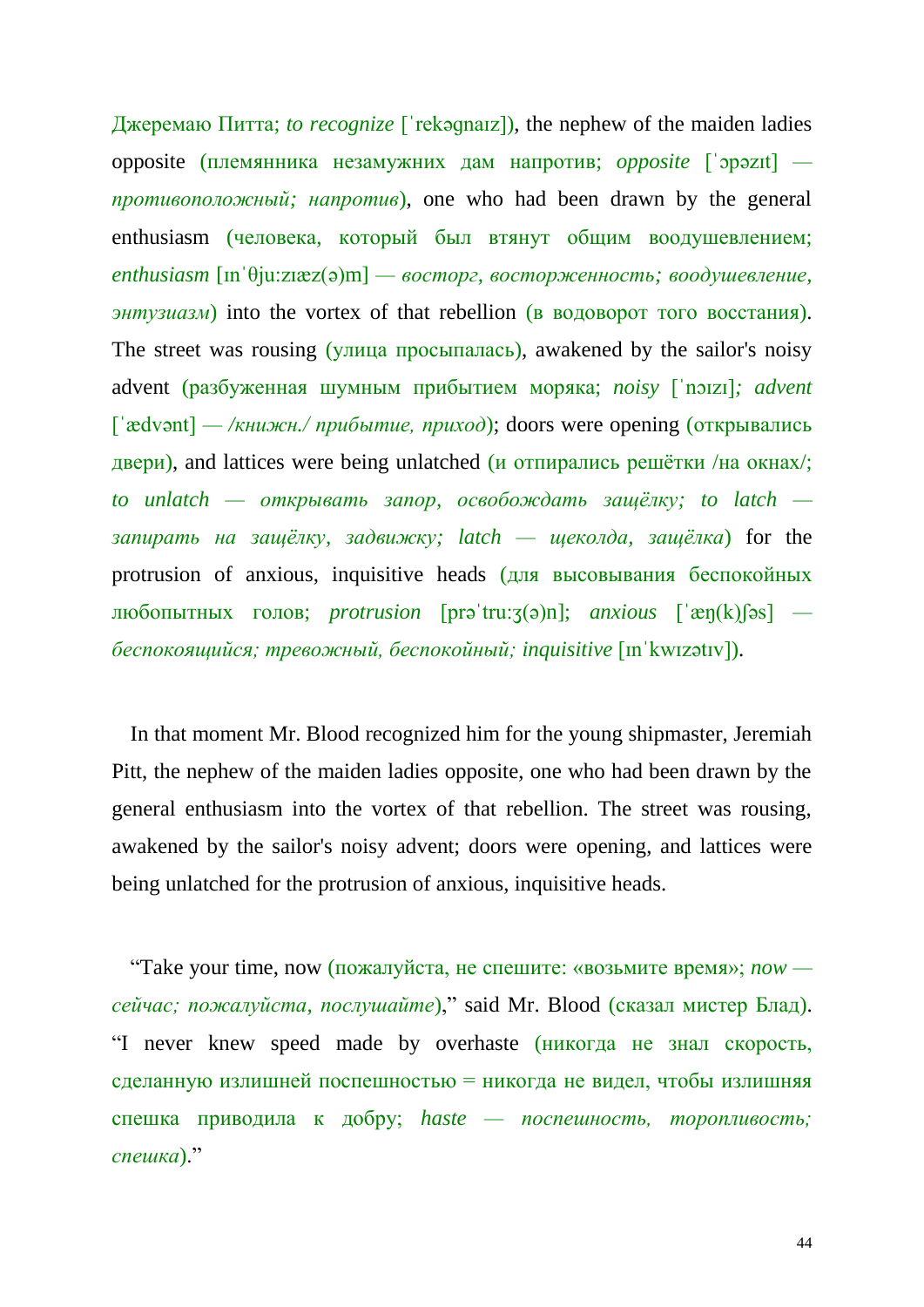But the wild-eyed lad (но юноша с диким взглядом; *lad — мальчик, юноша, парень*) paid no heed to the admonition (не обратил внимания на замечание; *to pay — платить; обращать /внимание/; admonition*  [,ædməˈnɪʃ(ə)n] *— предостережение, предупреждение; наставление, совет*). He plunged, headlong, into speech (он стремительно начал речь: «нырнул головой вперёд в речь»; *to plunge — нырять, погружаться; пускаться; headlong* [ˈhedlɔŋ] *— головой вперёд; стремительно, безрассудно*), gasping (ловя ртом воздух; *to gasp — дышать с трудом, задыхаться; ловить воздух*), breathless (задыхаясь).

"Take your time, now," said Mr. Blood. "I never knew speed made by overhaste."

But the wild-eyed lad paid no heed to the admonition. He plunged, headlong, into speech, gasping, breathless.

"It is Lord Gildoy (это лорд Гилдой)," he panted (с трудом выдавил он; *to pant — тяжело дышать; говорить задыхаясь*). "He is sore wounded (он тяжело ранен; *sore — болезненный, больной; сильно, тяжело; wounded* [ˈwu:ndıd])... at Oglethorpe's Farm by the river (на ферме Оглторпа у реки). I bore him thither (я перенёс его туда; *to bear* [beə] *— /пере/носить; thither*  $\left[\begin{array}{l}\n\sqrt{2} & -\sqrt{k\mu u} & \sqrt{k\mu v} \\
\sqrt{k\mu u} & \sqrt{k\mu v} & \sqrt{k\mu v} \\
\sqrt{k\mu v} & \sqrt{k\mu v} & \sqrt{k\mu v} \\
\sqrt{k\mu v} & \sqrt{k\mu v} & \sqrt{k\mu v} \\
\sqrt{k\mu v} & \sqrt{k\mu v} & \sqrt{k\mu v} & \sqrt{k\mu v} \\
\sqrt{k\mu v} & \sqrt{k\mu v} & \sqrt{k\mu v} & \sqrt{k\mu v} & \sqrt{k\mu v} \\
\sqrt{k\mu v} & \sqrt{k\mu v} & \sqrt{k\mu v} & \sqrt{k\mu v} & \sqrt{k\mu v} & \sqrt{k$ (и… и он послал меня за вами; *to send*). Come away (идёмте; *to come away — уходить, уезжать*)! Come away!"

He would have clutched the doctor (он бы схватил доктора), and hauled him forth by force (и утащил бы его силой; *to haul* [hɔ:l] *— тянуть, тащить; forth — вперёд, дальше; наружу*) in bedgown and slippers as he was (в халате и тапках, как тот был). But the doctor eluded that too eager hand (но доктор уклонился от той слишком нетерпеливой руки; *to elude* [ɪˈlu:d]*; eager —*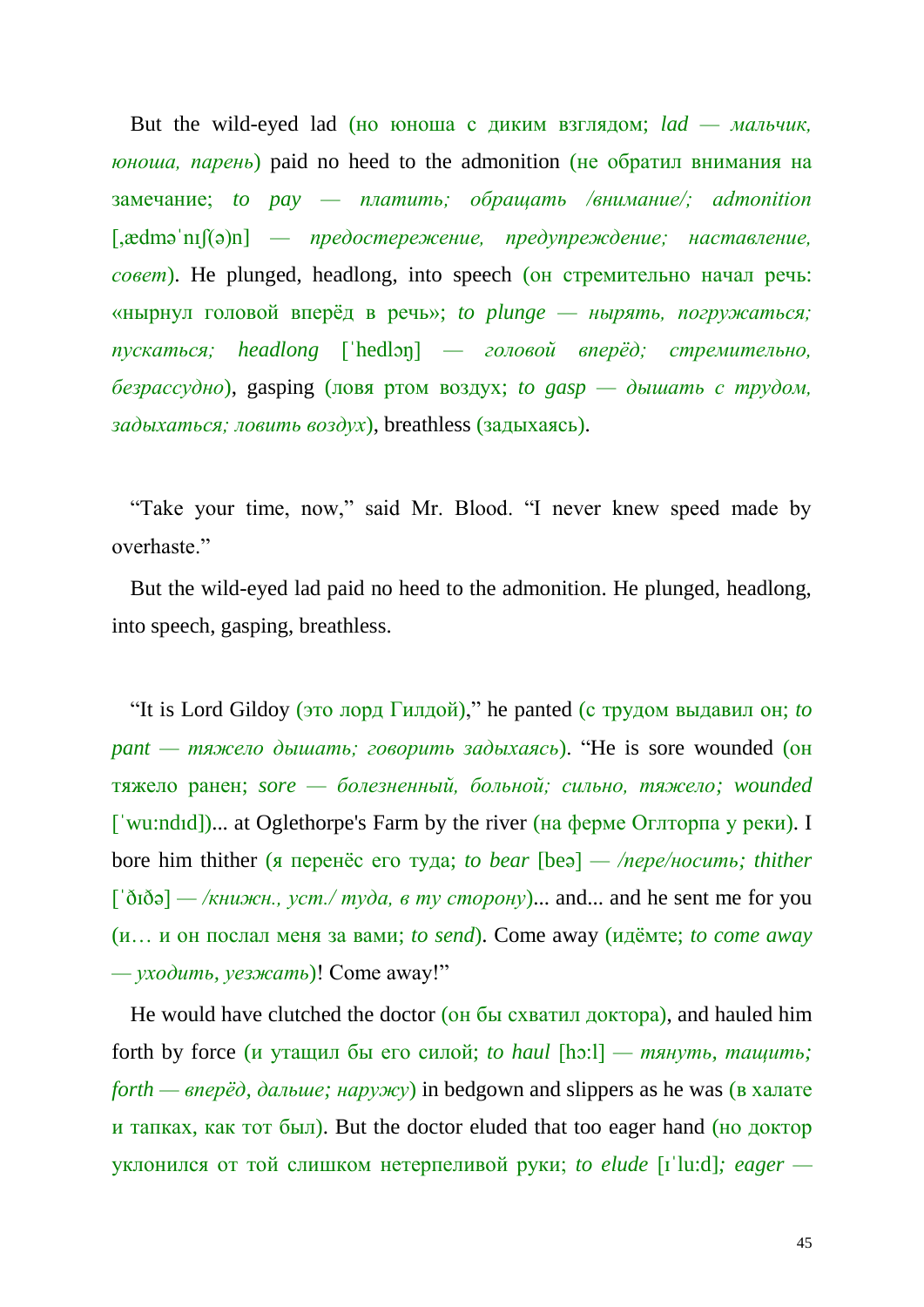*страстно желающий, жаждущий; энергичный, активный /о желании, жесте/*).

"It is Lord Gildoy," he panted. "He is sore wounded... at Oglethorpe's Farm by the river. I bore him thither... and... and he sent me for you. Come away! Come away!"

He would have clutched the doctor, and hauled him forth by force in bedgown and slippers as he was. But the doctor eluded that too eager hand.

"To be sure, I'll come (конечно, я пойду; *sure* [ʃɔ:, ʃuə] *— уверенный; несомненный; конечно*)," said he (сказал он). He was distressed (он был расстроен; *distressed — страдающий; огорчённый; to distress* [dɪ'stres]  *причинять горе; мучить, тревожить*). Gildoy had been a very friendly, generous patron to him (Гилдой был очень дружелюбным, щедрым покровителем для него; *generous* [ˈdʒen(ə)rəs]) since his settling in these parts (с тех пор, как Блад поселился в этих краях; *part — часть; parts — края, местность*). And Mr. Blood was eager enough (и мистер Блад весьма желал;  $\alpha$ *enough*  $\lceil \mathbf{i} \cdot \mathbf{n} \cdot \mathbf{f} \rceil$  *— достаточно; /усил./ весьма*) to do what he now could (сделать /всё/, что теперь мог) to discharge the debt (чтобы уплатить долг; *to discharge — разгружать; выполнять долговые обязательства; платить, погашать /долг/; debt* [det]), grieved that the occasion should have arisen (опечаленный /тем/, что случай представился; *occasion* [əˈkeɪʒ(ə)n]*; to arise*   $\lceil 3 \rceil$  *a*  $\lceil 3 \rceil$  *and in such a manner (и в такой манере =*  $\lceil 3 \rceil$  *and*  $\lceil 4 \rceil$  *<i>and in such a manner (и в такой манере =*  $\lceil 3 \rceil$  *and*  $\lceil 4 \rceil$  *and*  $\lceil 4 \rceil$  *and*  $\lceil 4 \rceil$  *and*  $\lceil 4 \rceil$  *and*  $\lceil 4 \rceil$ и таким образом; *manner — метод, способ; манера*)—for he knew quite well (ибо он знал очень хорошо; *quite — вполне, совершенно*) that the rash young nobleman (что безрассудный молодой дворянин; *noble* ['nəubl]  *благородный*) had been an active agent of the Duke's (был активным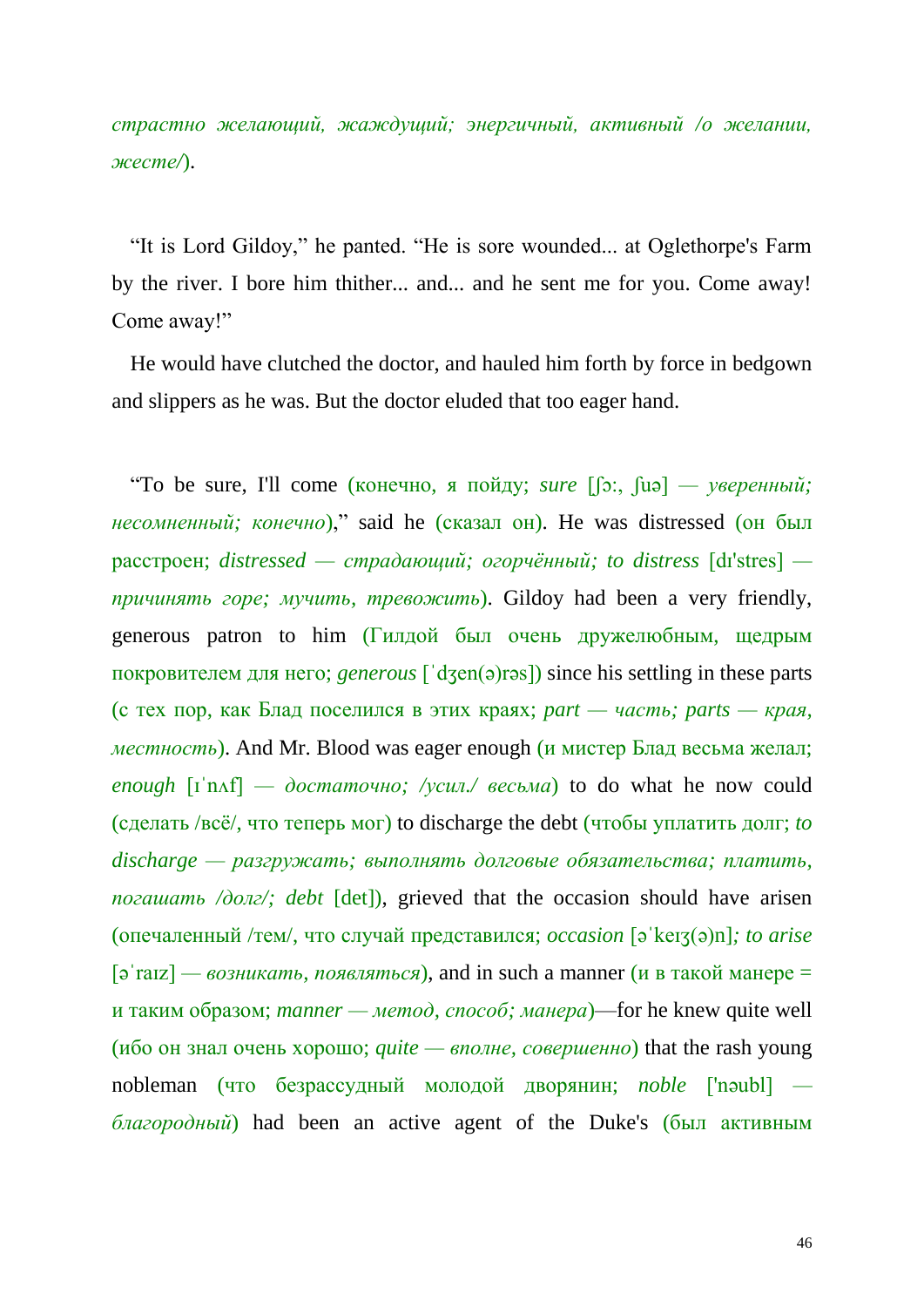сторонником герцога; *agent* [ˈeɪdʒ(ə)nt] *— агент, представитель, посредник*).

"To be sure, I'll come," said he. He was distressed. Gildoy had been a very friendly, generous patron to him since his settling in these parts. And Mr. Blood was eager enough to do what he now could to discharge the debt, grieved that the occasion should have arisen, and in such a manner—for he knew quite well that the rash young nobleman had been an active agent of the Duke's.

"To be sure, I'll come (конечно, я пойду). But first give me leave (но сначала позвольте мне: «дайте мне позволение») to get some clothes and other things (принести одежду и другие вещи) that I may need (которые мне могут понадобиться)."

"There's no time to lose (нельзя терять ни минуты: «нет времени, чтобы терять»)."

"Be easy now (ну же, успокойтесь: «будьте спокойны»; *easy* [ˈi:zɪ]  *лёгкий; спокойный, расслабленный*). I'll lose none (я не потеряю /времени/;  $\eta$ *none*  $[\text{nan}]$  — *никакой, ничто /из упомянутого*/). I tell ye again (говорю вам снова; *ye* [ji:] — /*ycm., диал./ вы /ed. или мн. ч./*), ye'll go quickest by going leisurely (вы будете двигаться быстрее всего, двигаясь без спешки = вы доедете скорее, если не будете спешить; *leisurely* [ˈleʒəlɪ] *— не спеша, спокойно; на досуге; leisure* [ˈleʒə] *— досуг*). Come in (входите)... take a chair (садитесь: «берите стул»)..." He threw open the door of a parlour (он распахнул дверь гостиной; *to throw open — открывать, распахивать; to throw — бросать; parlour* [ˈpɑ:lə]).

"To be sure, I'll come. But first give me leave to get some clothes and other things that I may need."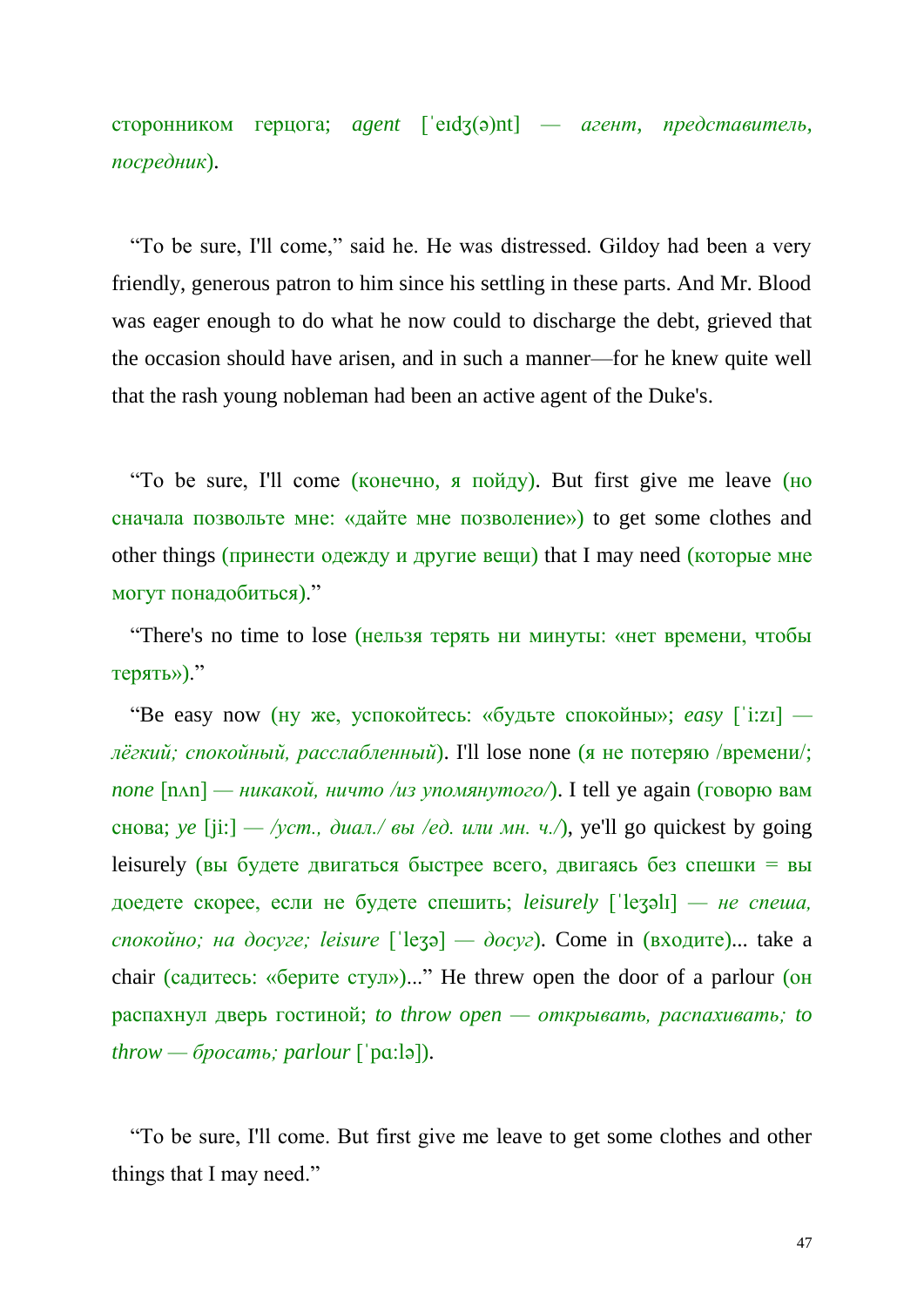"There's no time to lose."

"Be easy now. I'll lose none. I tell ye again, ye'll go quickest by going leisurely. Come in... take a chair..." He threw open the door of a parlour.

Young Pitt waved aside the invitation (молодой Питт отмахнулся от приглашения: «отмахнул приглашение в сторону»; *invitation*   $\lceil$ ,  $\ln$ vī 'teɪ $\lceil (a)n \rceil$ ).

"I'll wait here (я подожду здесь). Make haste, in God's name (поспешите: «сделайте спешку», во имя Бога = Бога ради)." Mr. Blood went off to dress (мистер Блад ушёл одеться; *to go off*) and to fetch a case of instruments (и захватить сумку с инструментами; *to fetch — /сходить и/ принести; case ящик, коробка, сумка, чемодан; instrument* [ˈɪnstrəmənt]).

Young Pitt waved aside the invitation.

"I'll wait here. Make haste, in God's name." Mr. Blood went off to dress and to fetch a case of instruments.

Questions concerning the precise nature of Lord Gildoy's hurt (вопросы, касающиеся точной природы ранения лорда Гилдоя; *to concern* [kənˈsɜ:n] *— касаться, затрагивать; precise* [prɪˈsaɪs]) could wait until they were on their way (могли подождать до того, как они будут в пути). Whilst he pulled on his boots (пока он натягивал сапоги; *to pull*  $[pul]$  *— тянуть; boot ботинок; сапог*), he gave Mrs. Barlow instructions for the day (он дал миссис Барлоу указания на день), which included the matter of a dinner (которые включали вопрос обеда; *to include* [ɪnˈklu:d]) he was not destined to eat (/который/ ему не суждено было съесть; *to destine* [ˈdestɪn]  *предопределять, предназначать*).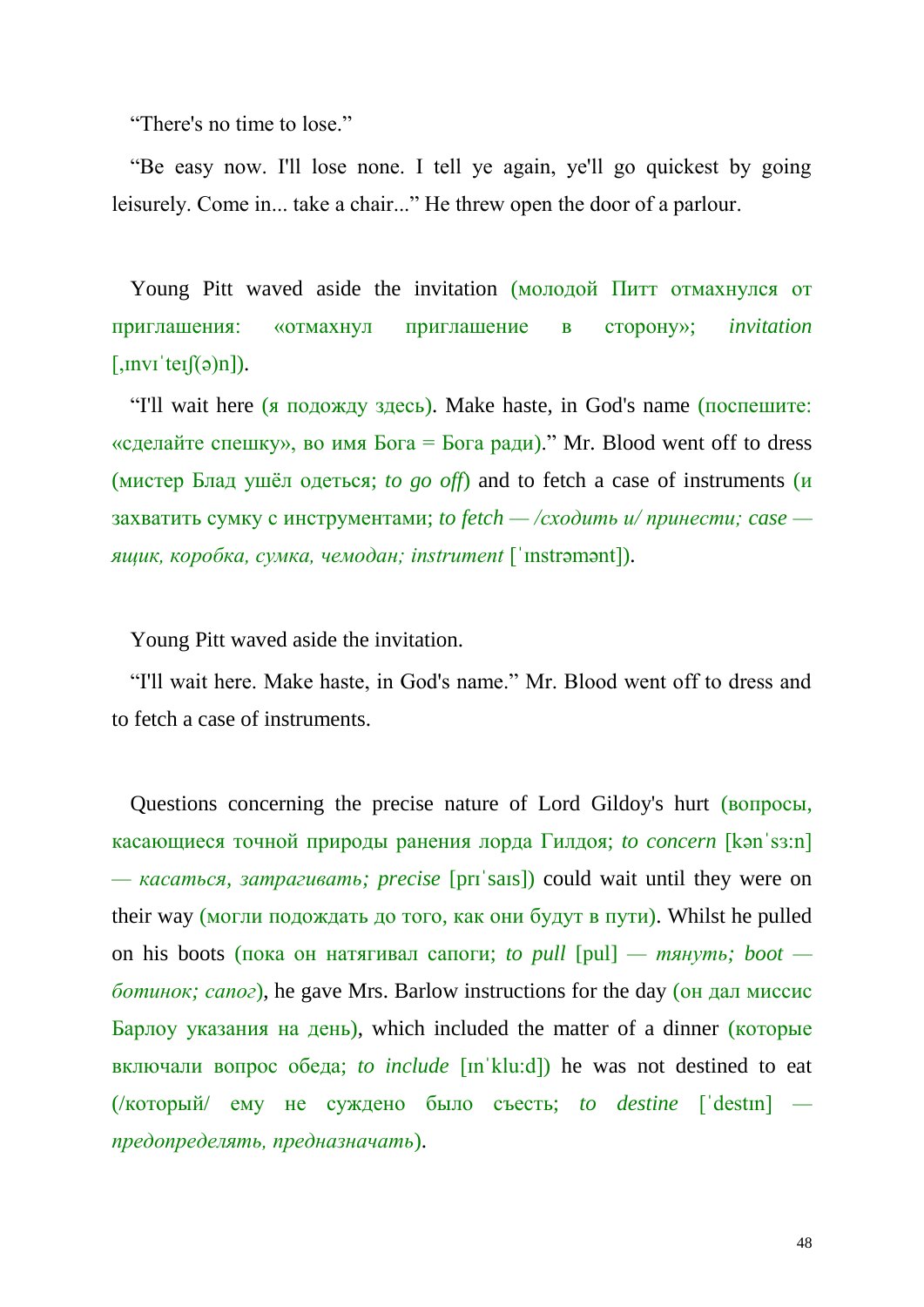Questions concerning the precise nature of Lord Gildoy's hurt could wait until they were on their way. Whilst he pulled on his boots, he gave Mrs. Barlow instructions for the day, which included the matter of a dinner he was not destined to eat.

When at last he went forth again (когда наконец он снова вышел), Mrs. Barlow clucking after him like a disgruntled fowl (миссис Барлоу кудахтала за ним = *шла за ним, кудахча*, как рассерженная курица; *fowl* [faul]  *домашняя птица, особ. курица*), he found young Pitt smothered in a crowd (то обнаружил юного Питта окружённого толпой; *to smother* [ˈsmʌðə]*; crowd* [kraud]) of scared, half-dressed townsfolk (испуганных, полуодетых горожан; *half* [hɑ:f] *— половина; наполовину; townsfolk* [ˈtaunzfəuk]*; folk*  [fəuk] *— люди, опр. группа людей*)—mostly women (главным образом женщин)—who had come hastening for news of how the battle had sped (которые торопливо: «торопясь» пришли за новостями о том, как прошла битва; *to hasten* [ˈheɪs(ə)n]*; to speed — быстро проходить; /уст./ преуспевать*). The news he gave them (новости, /которые/ он им сообщил; *to give — давать; сообщать*) was to be read in the lamentations (можно было прочесть в стенаниях) with which they disturbed the morning air (которыми они встревожили утренний воздух).

When at last he went forth again, Mrs. Barlow clucking after him like a disgruntled fowl, he found young Pitt smothered in a crowd of scared, halfdressed townsfolk—mostly women—who had come hastening for news of how the battle had sped. The news he gave them was to be read in the lamentations with which they disturbed the morning air.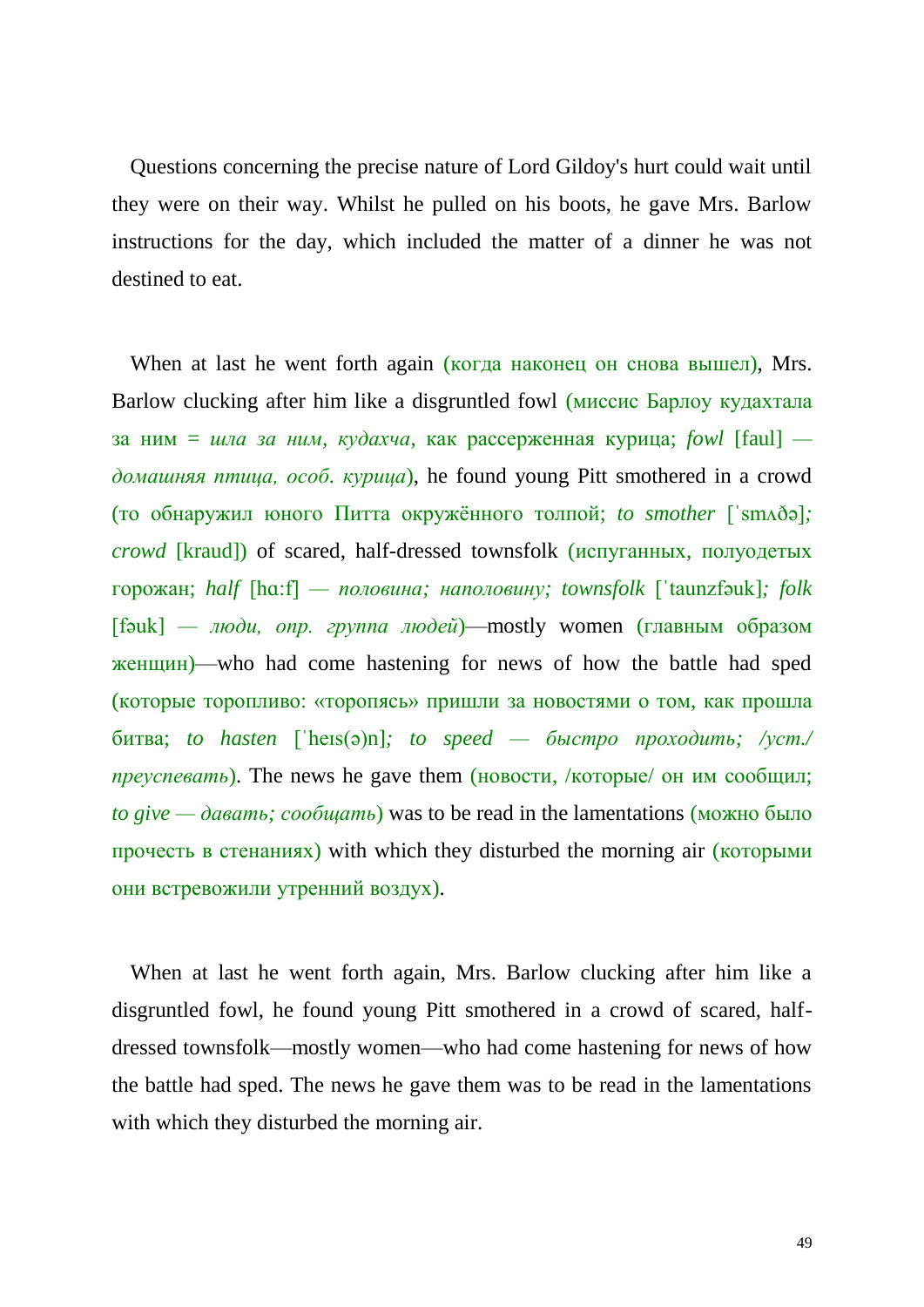At sight of the doctor (при виде доктора), dressed and booted (одетого и обутого; *to boot — надевать ботинки; обуваться*), the case of instruments tucked under his arm (с сумкой с инструментами под мышкой: «засунутой под руку»; *to tuck — подгибать, подбирать /одежду/; засовывать; arm рука /от кисти до плеча/*), the messenger disengaged himself from those (вестник освободился: «освободил себя» от тех; *messenger* [ˈmes(ə)ndʒə]  *вестник; посыльный, курьер; посланец; message* [ˈmesɪdʒ] *— сообщение, донесение; to engage* [ɪnˈɡeɪdʒ] *— вовлекать; обязывать*) who pressed about (кто толпился вокруг; *to press — жать; давить, теснить; прессовать*), shook off his weariness (стряхнул с себя усталость; *to shake — трясти, встряхивать; weariness* [ˈwɪərɪnəs]*; weary* [ˈwɪərɪ] *— усталый, утомлённый*) and the two tearful aunts (и двух плачущих тётушек; *aunt*  [ɑ:nt]*; tearful* [ˈtɪəf(ə)l]) that clung most closely (что льнули ближе всех; *to cling — цепляться, прилипать; closely* [ˈkləuslɪ] *— близко; вплотную; тесно*), and seizing the bridle of his horse (и, схватив уздечку лошади; *to seize* [si:z]), he climbed to the saddle (взобрался в седло; *to climb* [klaım]  *взбираться, слезать*).

"Come along, sir (идёмте же, сэр; *come along! — пошли!, идём!, поспеши!;*   $to$  *come*  $along$  *— udmu вместе;*  $along$  *—*  $6do$ *ль; вместе, c*)," he cried (крикнул он). "Mount behind me (садитесь за мной; *to mount* [maunt]  *взбираться; садиться /на лошадь, в седло, на велосипед/*)."

At sight of the doctor, dressed and booted, the case of instruments tucked under his arm, the messenger disengaged himself from those who pressed about, shook off his weariness and the two tearful aunts that clung most closely, and seizing the bridle of his horse, he climbed to the saddle.

"Come along, sir," he cried. "Mount behind me."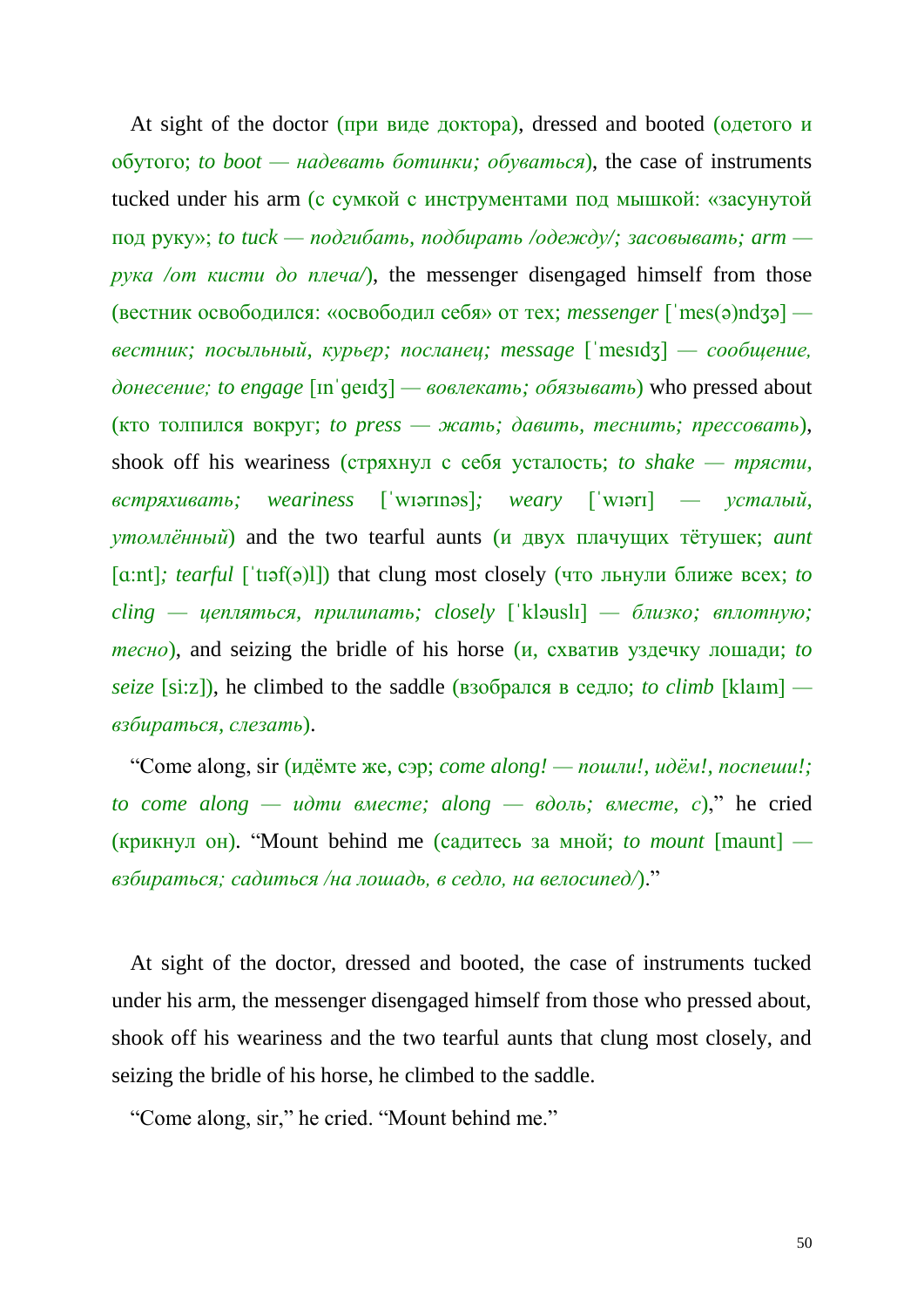Mr. Blood, without wasting words (мистер Блад, не тратя слов: «без траты слов»; *to waste — терять даром, тратить впустую*), did as he was bidden (сделал, как его просили; *to bid — /книжн./ приказывать; просить*). Pitt touched the horse with his spur (Питт тронул лошадь шпорой; *to touch* [tʌʧ] *— касаться, трогать*). The little crowd gave way (небольшая толпа расступилась: «дала путь»), and thus, upon the crupper of that doubly-laden horse (и так, на крупе той вдвойне нагруженной лошади; *doubly* [ˈdʌblɪ]*; to lade — грузить, нагружать*), clinging to the belt of his companion (держась за пояс своего спутника; *companion* [kəmˈpænjən] *— товарищ; спутник; компаньон*), Peter Blood set out upon his Odyssey (Питер Блад отправился в свою одиссею; *Odyssey* [ˈɔdɪsɪ]). For this Pitt, in whom he beheld no more than the messenger of a wounded rebel gentleman (ибо этот Питт, в котором он видел не более чем посланца раненого мятежного дворянина; *to behold*  [bɪˈhəuld] *— увидеть, заметить, узреть; gentle — благородный, знатный*), was indeed the very messenger of Fate (в действительности был самим посланцем Судьбы).

Mr. Blood, without wasting words, did as he was bidden. Pitt touched the horse with his spur. The little crowd gave way, and thus, upon the crupper of that doubly-laden horse, clinging to the belt of his companion, Peter Blood set out upon his Odyssey. For this Pitt, in whom he beheld no more than the messenger of a wounded rebel gentleman, was indeed the very messenger of Fate.

Здесь только небольшой фрагмент книги.